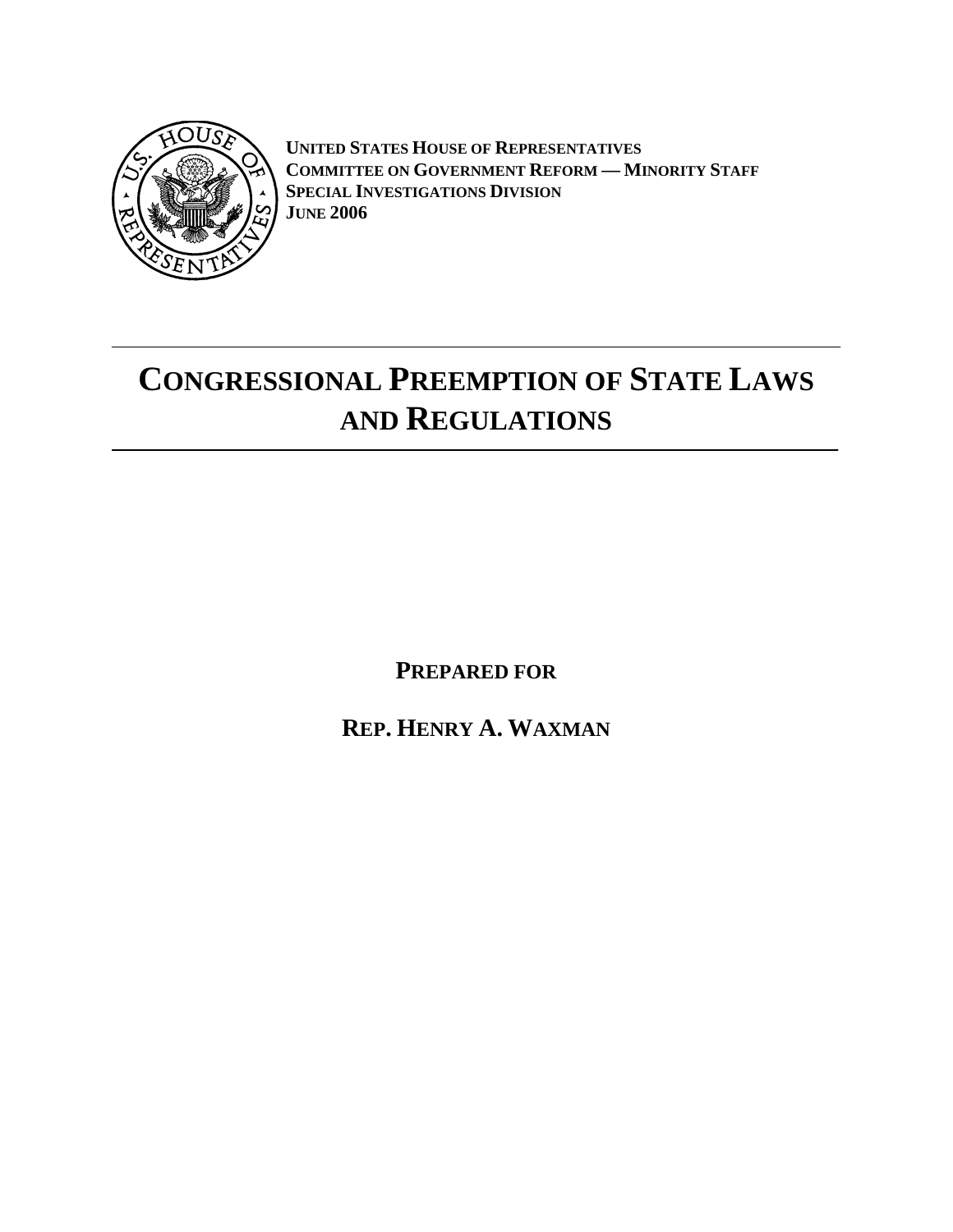## **TABLE OF CONTENTS**

| B. PREVENTING STATES FROM PROTECTING HEALTH, SAFETY, AND THE            |
|-------------------------------------------------------------------------|
|                                                                         |
|                                                                         |
|                                                                         |
|                                                                         |
|                                                                         |
| B. BILLS THAT PASSED EITHER THE HOUSE OR THE SENATE FROM 2001 TO 200638 |

<u> 1989 - Johann Harry Harry Harry Harry Harry Harry Harry Harry Harry Harry Harry Harry Harry Harry Harry Harry</u>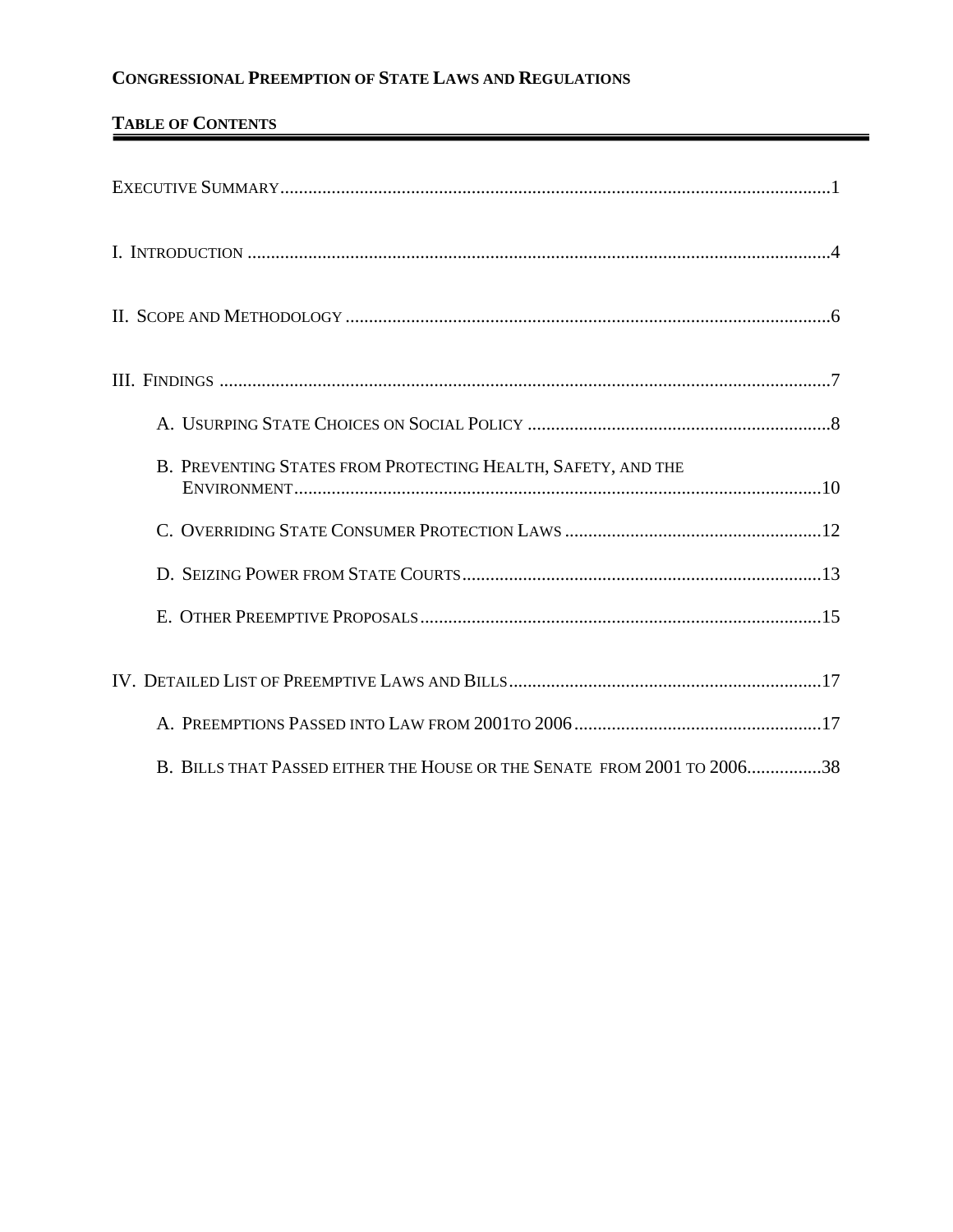#### **EXECUTIVE SUMMARY**

Republican leaders in Congress and President Bush have long claimed to respect the role of states as laboratories of democracy. These claims were an important element of the midterm elections in 1994 that led to Republican control of Congress. And they were an important part of George W. Bush's presidential campaign in 2000. After the 2000 election, President Bush pledged to support the nation's governors and affirmed his view that the role of the federal government is "not to impose its will on states and local communities."

At the request of Rep. Henry A. Waxman, this report evaluates the legislative record of the Republican-controlled Congress and President Bush on a key aspect of state authority: federal preemption of state and local laws. The report is based on a comprehensive list assembled by the Special Investigations Division of the preemptive legislation passed by the House and Senate over the last five years.

The report documents that there exists a wide gulf between the pro-states rhetoric of Republican leaders and the actual legislative record. Rather than ceding power to the states, the Republican-controlled Congress and President Bush have repeatedly preempted state authority and centralized policy-making in Washington.

## **Key Findings**

Over the past five years, the House and the Senate have voted 57 times to preempt state laws and regulations. These votes have resulted in 27 laws, signed by the President, that preempt state authority. Some of this legislation contains multiple distinct preemptive provisions. Over the last five years, the House and the Senate have passed 73 separate preemptive provisions, and 39 of these have become law.

An examination of this legislation reveals that Congress and the President have routinely backed federal legislation that usurps traditional state powers. The reach of the preemptive legislation is broad and its intrusiveness is deep. Literally hundreds of state laws have been or would be overridden.

The House and Senate have passed legislation that would preempt states from regulating sources of air pollution, setting health insurance standards, and protecting consumers from contaminated food. Areas of traditional state prerogatives, such as local land use decisions and the issuance of drivers' licenses, have been federalized, and states have been blocked from protecting their citizens from emerging threats, such as unsolicited "spam" email. Last year, Congress passed — and the President flew through the night to sign — legislation to override the judgment of a state court in an individual family's private end-of-life decision.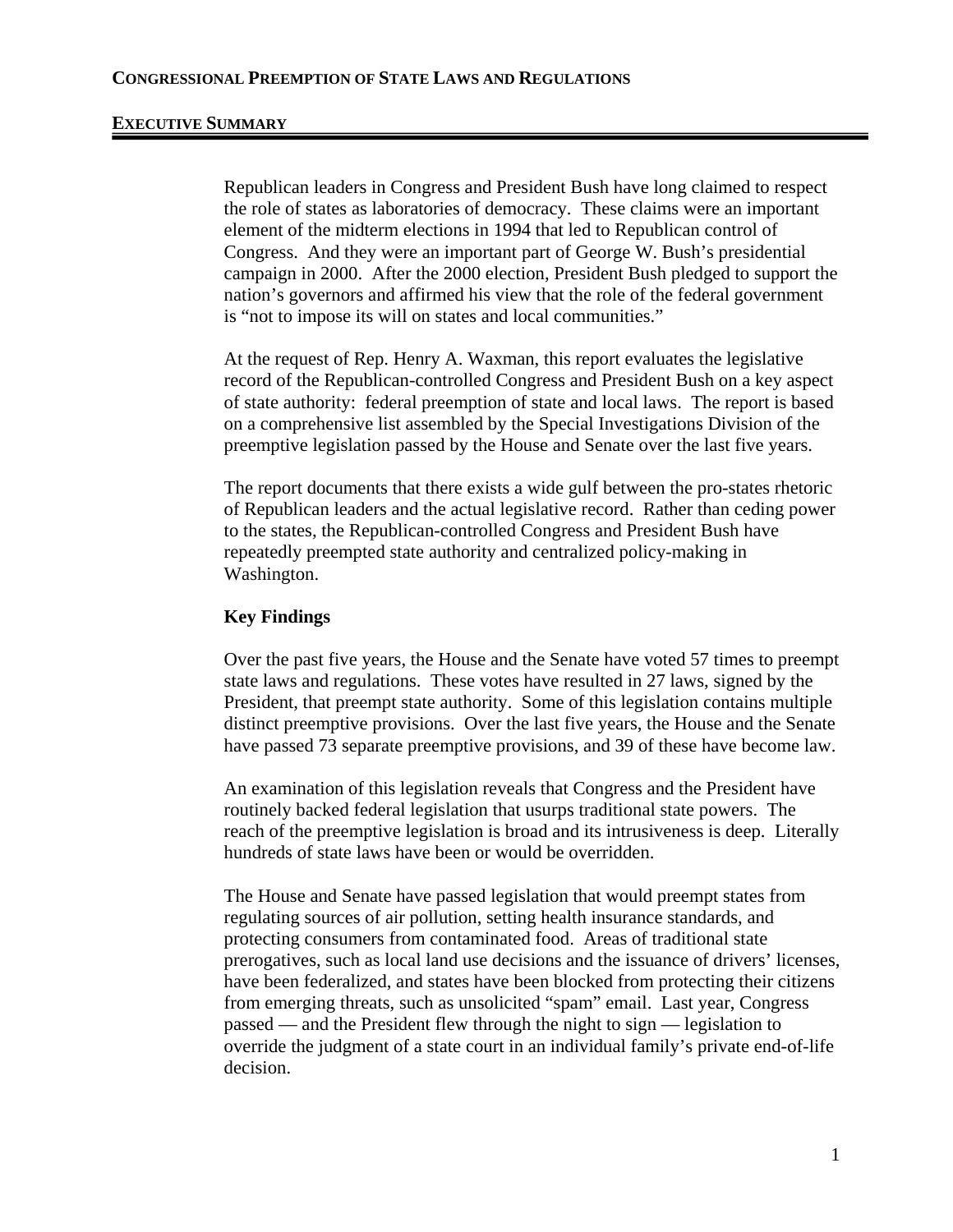Most of the preemptive federal legislation passed by the House and the Senate over the last five years falls into four general categories:

- *Usurping State Choices on Social Policies.*The House and Senate have voted ten times to preempt states in the area of social policy. Congress has enacted laws that override state decisions regarding abortion, gun control, and school prayer. The House has passed legislation that would displace state laws regarding parental notification for teens seeking abortions. In the case of Terri Schiavo, Congress passed legislation and issued subpoenas to overturn the judgment of state courts and prevent the removal of Ms. Schiavo's feeding tubes.
- *Preventing States from Protecting Health, Safety, and the Environment.* The House and the Senate have voted 15 times to override state health, safety, and environmental laws. Congress has enacted laws that bar states from regulating emissions from lawnmowers, requiring the use of clean-burning gasoline, or controlling the siting of electricity transmission lines and liquefied natural gas terminals. The House has passed legislation that would preempt state food safety laws and block states from requiring health insurers to offer basic services such as mammography screening and maternity care. In these areas, the traditional approach of enacting a federal "floor," which establishes minimum federal standards but allows states to adopt more stringent requirements, has been reversed in favor of the creation of a federal "ceiling."
- *Overriding State Consumer Protection Laws.* The House and the Senate have voted ten times to abrogate state consumer protection laws. One law passed by Congress preempts strong anti-spam laws in several states, while another law limits state authority to enact identity theft and financial privacy laws.
- *Seizing Power from State Courts.* The House and the Senate have voted 27 times to strip state courts of traditional areas of jurisdiction. Congress has enacted laws that transfer class action cases to the federal courts and provide liability immunity to vaccine manufacturers, gun manufacturers and dealers, rental car agencies, manufacturers of homeland security products, and private airport screeners. The House has passed bills that would extend liability protections to hospitals and physicians, fast-food restaurants, and manufacturers of dietary supplements.

Extensive though it is, the preemptive federal legislation described in this report underestimates the full extent of recent legislative efforts to override state laws. The enumeration of preemptive bills in the report does not include preemptive legislation that is brought to the floor of the House or the Senate by Republican leaders, but defeated, such as the proposed constitutional amendment to ban gay marriages that the Senate Majority Leader brought to the floor in July 2004 and has rescheduled for floor consideration in June 2006. It also does not count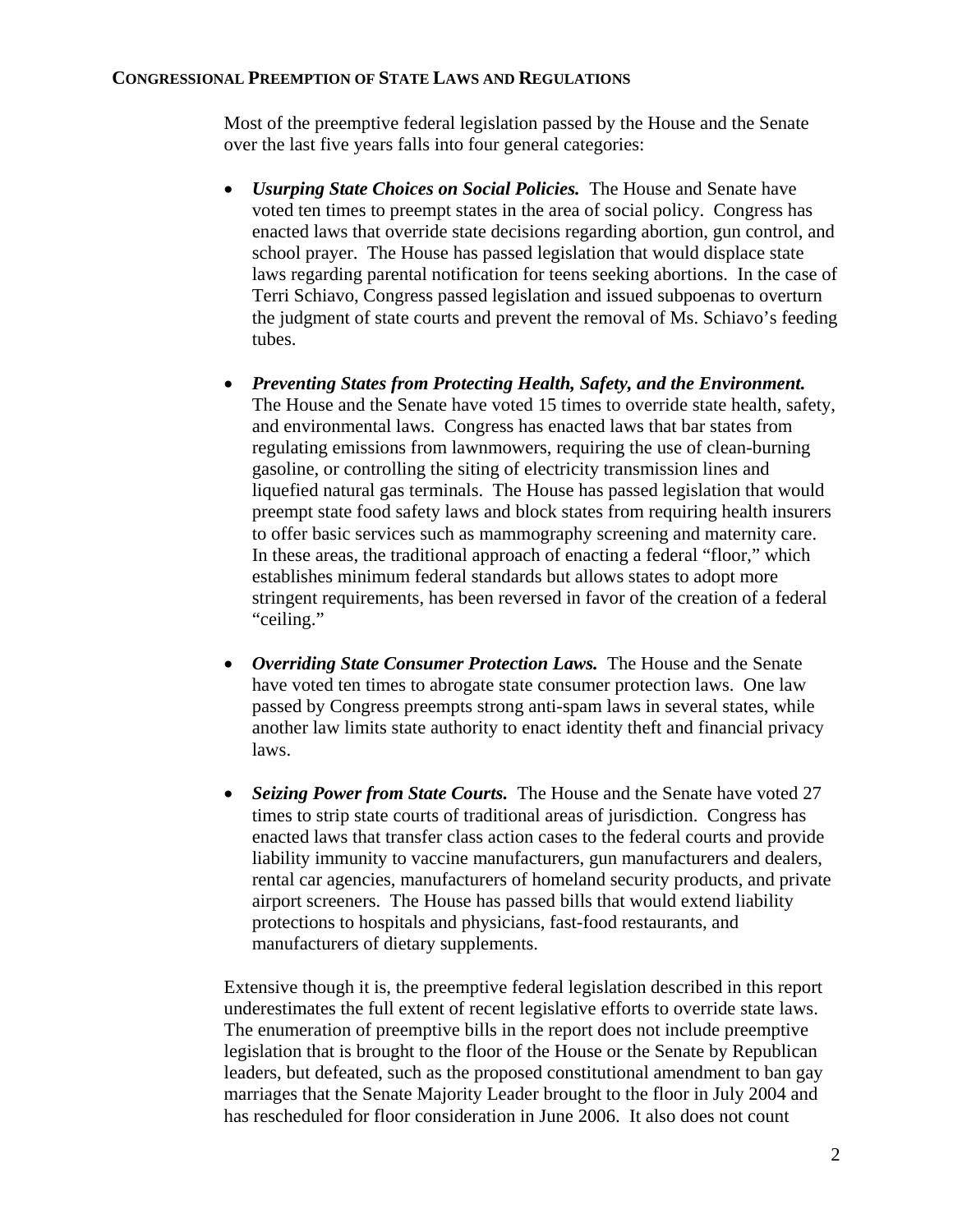preemptive legislation reported by committees of jurisdiction but not yet considered on the House or Senate floor.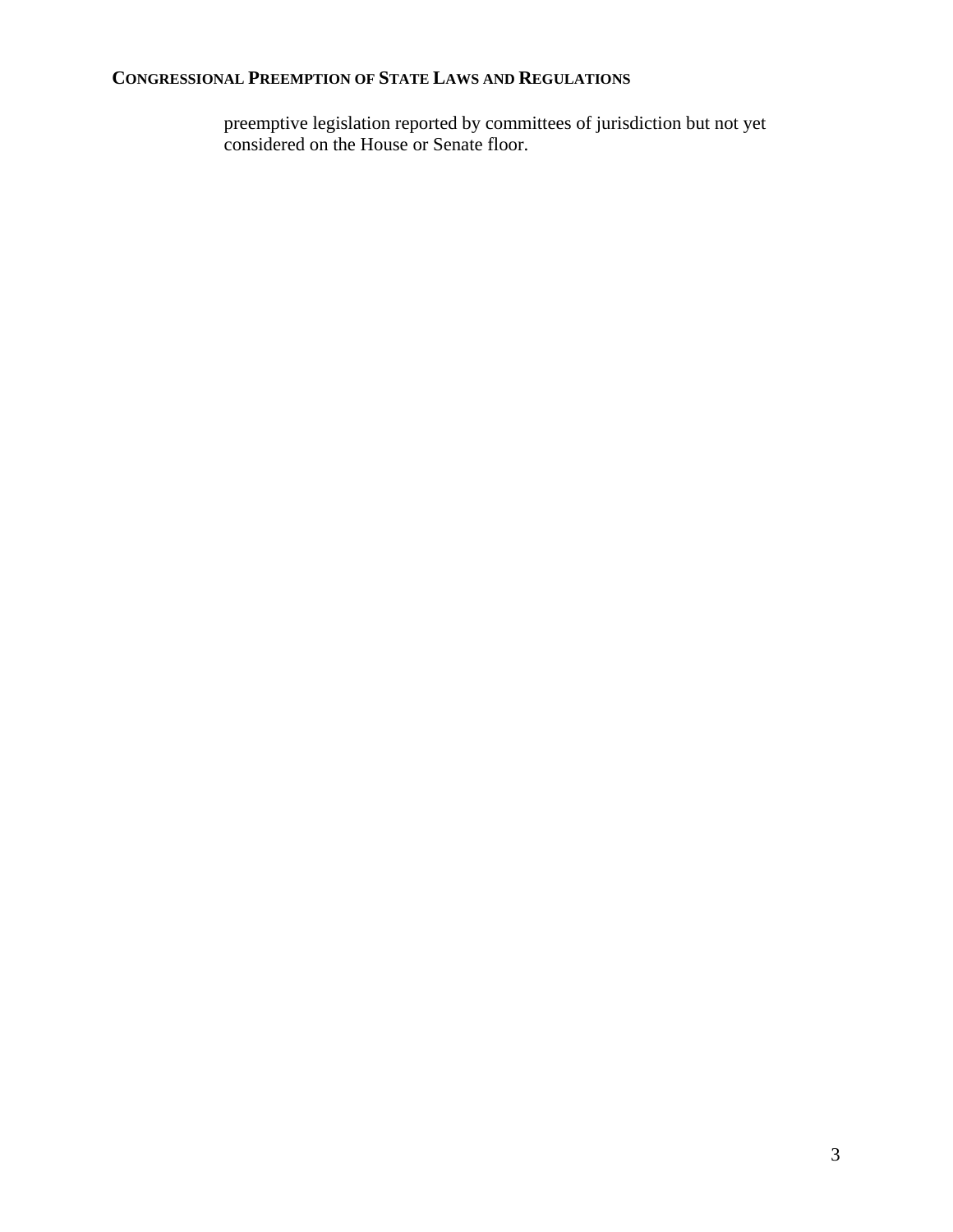### **I. INTRODUCTION**

The political system of the United States is based on a federal structure in which the powers of government are divided between a central federal authority and the states that make up the union. The founding fathers recognized that the "federal Constitution forms a happy combination in this respect; the great and aggregate interests being referred to the national, the local and particular to the State legislatures."<sup>I</sup> Thomas Jefferson asserted in his first inaugural address that state governments provided "the most competent administrations for our domestic concerns and the surest bulwarks against anti-republican tendencies."[2](#page-5-1)

Allowing states to adopt their own solutions to local and even national problems can have multiple advantages. States are closer to their residents than the federal government, enabling them to craft policy approaches tailored to local circumstances. Justice Brandeis coined the concept of states as "laboratories of democracy," writing that it "is one of the happy incidents of the federal system that a single courageous State may, if its citizens choose, serve as a laboratory; and try novel social and economic experiments without risk to the rest of the country." $3$ 

In 1994, Republicans came to power in the House of Representatives claiming to be the party that supported returning power to the states while shrinking the size of the federal government. Since then, Republican leaders in Congress have repeatedly promised to transfer authority to the states. These sentiments were echoed by then-Governor Bush during his campaign for president. Upon his election in 2000, there was widespread expectation that President Bush would increase federal deference to state and local authority.

Just two weeks after the 1994 elections that gave Republicans a majority in the House of Representatives, *USA Today* ran an article with the headline, "Shifting Power to States a Top Gingrich Goal."<sup>[4](#page-5-3)</sup> Newt Gingrich, the soon-to-be House Speaker, told Republican governors: "Tell us how much you're prepared to take back (from the federal government) and we'll send it."[5](#page-5-4) Newly elected Senator Mike DeWine of Ohio wrote in the Columbus Dispatch: "Congress is about to put in motion mechanisms that will … alter the relationship between the states

<span id="page-5-0"></span>\_\_\_\_\_\_\_\_\_\_\_\_\_\_\_\_\_\_\_\_\_\_\_\_\_\_\_\_\_\_\_\_\_\_\_\_\_\_\_\_\_\_\_\_\_\_\_\_\_\_\_\_\_\_\_\_\_\_\_\_\_\_

5

<span id="page-5-1"></span><sup>1</sup> James Madison, *Federalist No. 10* (Nov. 1787).

<span id="page-5-3"></span><span id="page-5-2"></span> $\overline{2}$ Thomas Jefferson, *First Inaugural Address* (March 4, 1801).

<span id="page-5-4"></span><sup>3</sup> *New State Ice Co. v. Liebmann*, 285 U.S. 262, 311 (U.S. 1932).

<span id="page-5-5"></span><sup>4</sup> *Shifting Power to States a Top Gingrich Goal*, USA Today (Nov. 18, 1994).

*Id*.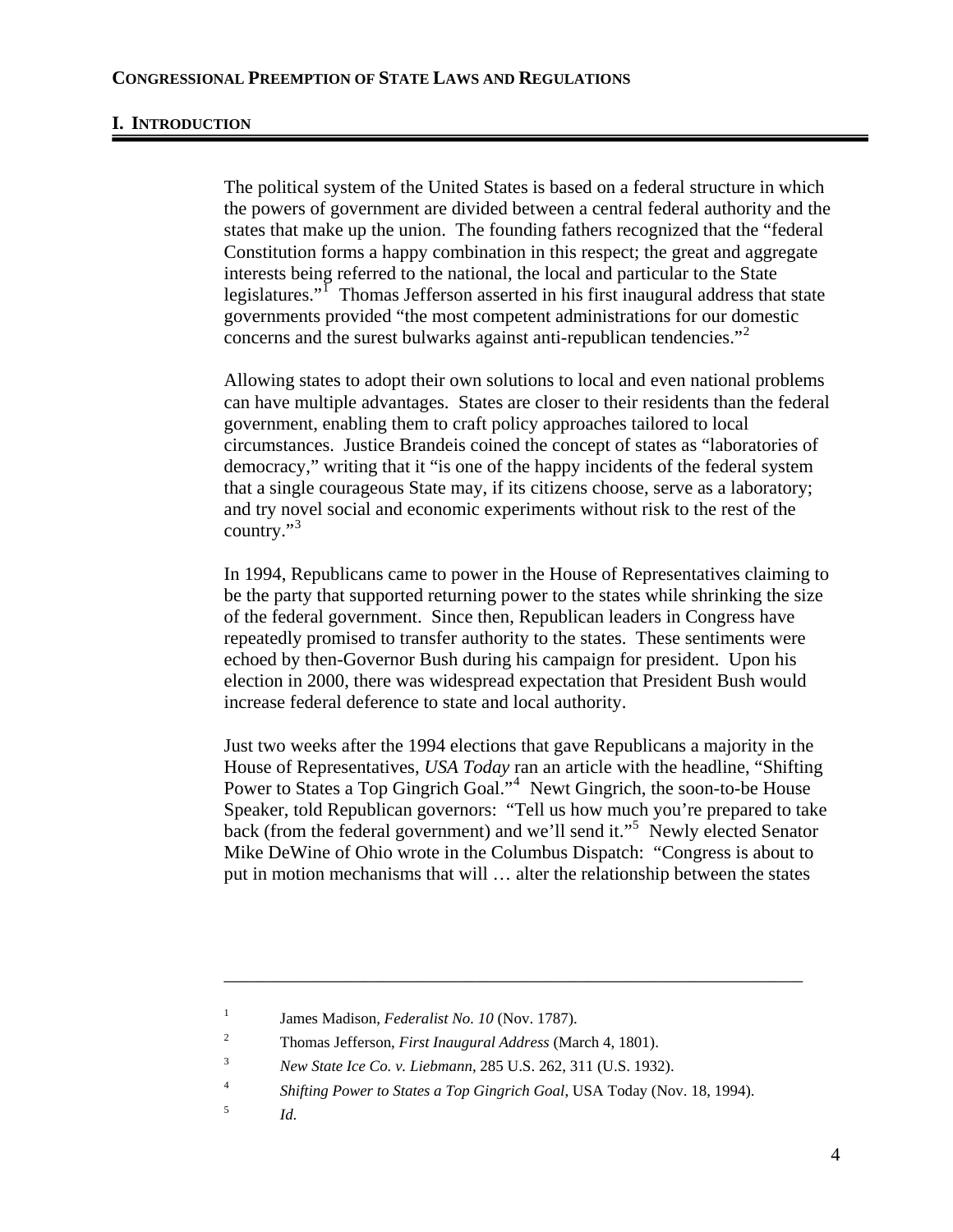and Washington to a degree that only the most ardent Reaganites ever imagined."<sup>[6](#page-5-5)</sup>

In August 1995, Rep. Tom Delay, then the Majority Whip in the House, reiterated these claims, stating on the House floor: "If there was one message coming from the last election, it is that the American people are fed up with Washington dictating to them how they are going to live, how they are going to spend their State funds, and how they are going to do business in their own States."<sup>[7](#page-6-0)</sup>

When Texas Governor George W. Bush was elected President in 2000, Governor Tom Ridge of Pennsylvania, who subsequently became the Secretary of Homeland Security, opined that "George is more inclined than the current administration to trust state legislators and governors — Democrats and Republicans — to make decisions."[8](#page-6-1) Governor Michael O. Leavitt of Utah, who subsequently became the Administrator of the Environmental Protection Agency and then the Secretary of Health and Human Services, said he believed that the new administration would be pervaded by a philosophy favoring the devolution of power to the states.<sup>[9](#page-6-2)</sup>

At a meeting in Crawford, Texas, with Republican governors shortly after he was elected, President Bush said: "While I believe there's a role for the federal government, it's not to impose its will on states and local communities. It's to empower states and people and local communities to be able to realize the vast potential of this great country."[10](#page-6-3) Just one month after his inauguration, President Bush predicted: "When the history of this administration is written, it will be said the nation's governors had a faithful friend in the White House."<sup>[11](#page-6-4)</sup>

There are several ways to measure whether the Republican-controlled Congress and President Bush have kept their commitment "not to impose [their] will on states and local communities." A series of outstanding articles by investigative reporters have assessed one important issue: whether federal regulations issued by the executive branch have overridden state and local laws or regulations. These articles have found that "through arcane regulatory actions and legal opinions, the Bush administration is providing industries with an unprecedented degree of protection at the expense of an individual's right to sue and a state's right to regulate,"[12](#page-6-5) that "officials appointed by President Bush have moved in

- 7 *Statement of Rep. Tom Delay*¸ Congressional Record, H8375 (Aug. 3, 1995).
- <span id="page-6-1"></span><span id="page-6-0"></span>8 *Shifting of Power from Washington is Seen Under Bush*, New York Times (Jan. 7, 2001).
- <span id="page-6-3"></span><span id="page-6-2"></span>9 *Id*.

<sup>6</sup> *Revolutionary Changes Coming in Federal-State Relationship*, Columbus Dispatch (Dec. 30, 1994).

<sup>10</sup> *President-Elect George W. Bush Meets with 19 Republican Governors to Discuss His Agenda,* NBC Nightly News (Jan. 6, 2001).

<span id="page-6-4"></span><sup>&</sup>lt;sup>11</sup> Remarks by the President at National Governors' Association Meeting (Feb. 26, 2001) (online at www.whitehouse.gov/news/releases/2001/02/20010226-8.html).

<span id="page-6-5"></span><sup>12</sup> *Industries Get Quiet Protections from Lawsuits*, Los Angeles Times (Feb. 19, 2006);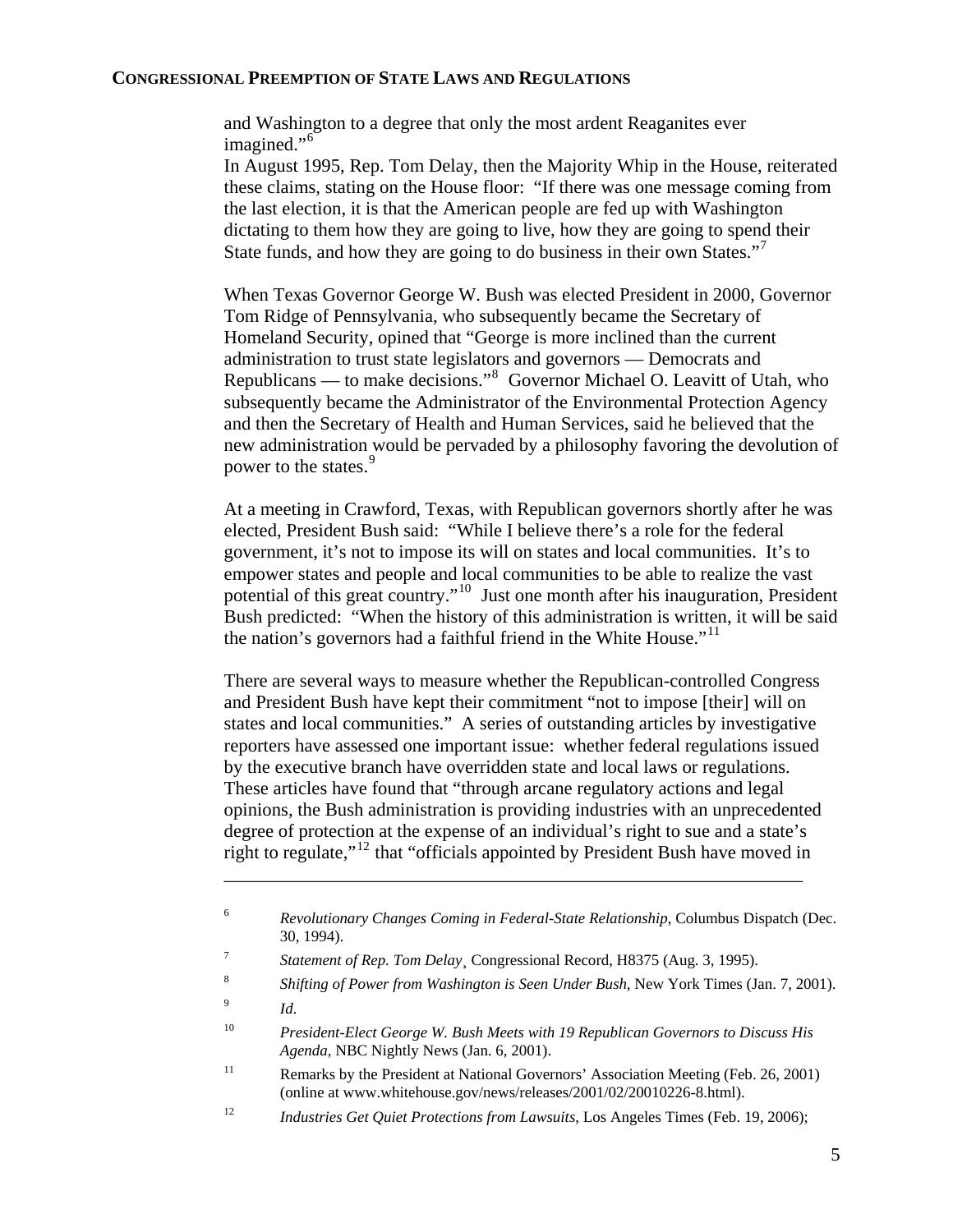recent months to neuter the states,"<sup>[13](#page-7-0)</sup> and that these preemptive efforts are "often done under the radar screen."[14](#page-7-1)

At the request of Rep. Henry A. Waxman, this report examines a key related question: whether federal legislation, as opposed to regulation, has preempted state and local laws or regulations. The report provides an evaluation of the legislative record on preemption over the last five years. Except for an 18-month period between June 2001 and January 2003, when Democrats had a narrow majority in the Senate, Republicans have controlled both bodies of Congress and the executive branch throughout this five-year period.

## **II. SCOPE AND METHODOLOGY**

This report identifies legislation that has been enacted into law or has been passed by either the U.S. House of Representatives or the U.S. Senate that preempts state laws and regulations or seizes authority from state courts. It covers the period from January 3, 2001, when the  $107<sup>th</sup>$  Congress convened, to May 31, 2006, 17 months into the  $109<sup>th</sup>$  Congress.

The primary test for preemption used in the report is whether a federal law overrides state laws and regulations by barring the state from acting in an area or establishing federal law that displaces state laws or regulations. The report also considers as preemptive federal laws that impose limitations on state courts or that transfer authority from the state courts to federal ones.

To identify preemptive legislation, the Special Investigations Division consulted with the Congressional Budget Office, which examines the preemptive impact of legislation under the Unfunded Mandates Reform Act. CBO provided a list of laws passed by Congress that CBO identified as preempting state authority, as well as a list of legislation passed by either the House or the Senate that CBO identified as containing preemptive language when reported from congressional committees. The Special Investigations Division also reviewed the Congressional Record for references to preemption, examined reports prepared by the Congressional Research Service on the subject of preemption, and requested lists of preemptive legislation from staff of House committees.

In addition to these government sources, the Special Investigations Division spoke with and reviewed materials produced by organizations that have expressed concerns about federal preemption of state authority, including the National Conference of State Legislatures, the National Governors Association, U.S. Public Interest Research Group, and Consumer's Union.

<span id="page-7-0"></span><sup>13</sup> *"Silent Tort Reform" Is Overriding States' Powers*, New York Times (Mar. 10, 2006).

<span id="page-7-1"></span><sup>&</sup>lt;sup>14</sup> *GOP Gives More Power to Federal Government*, Boston Globe (May 1, 2005).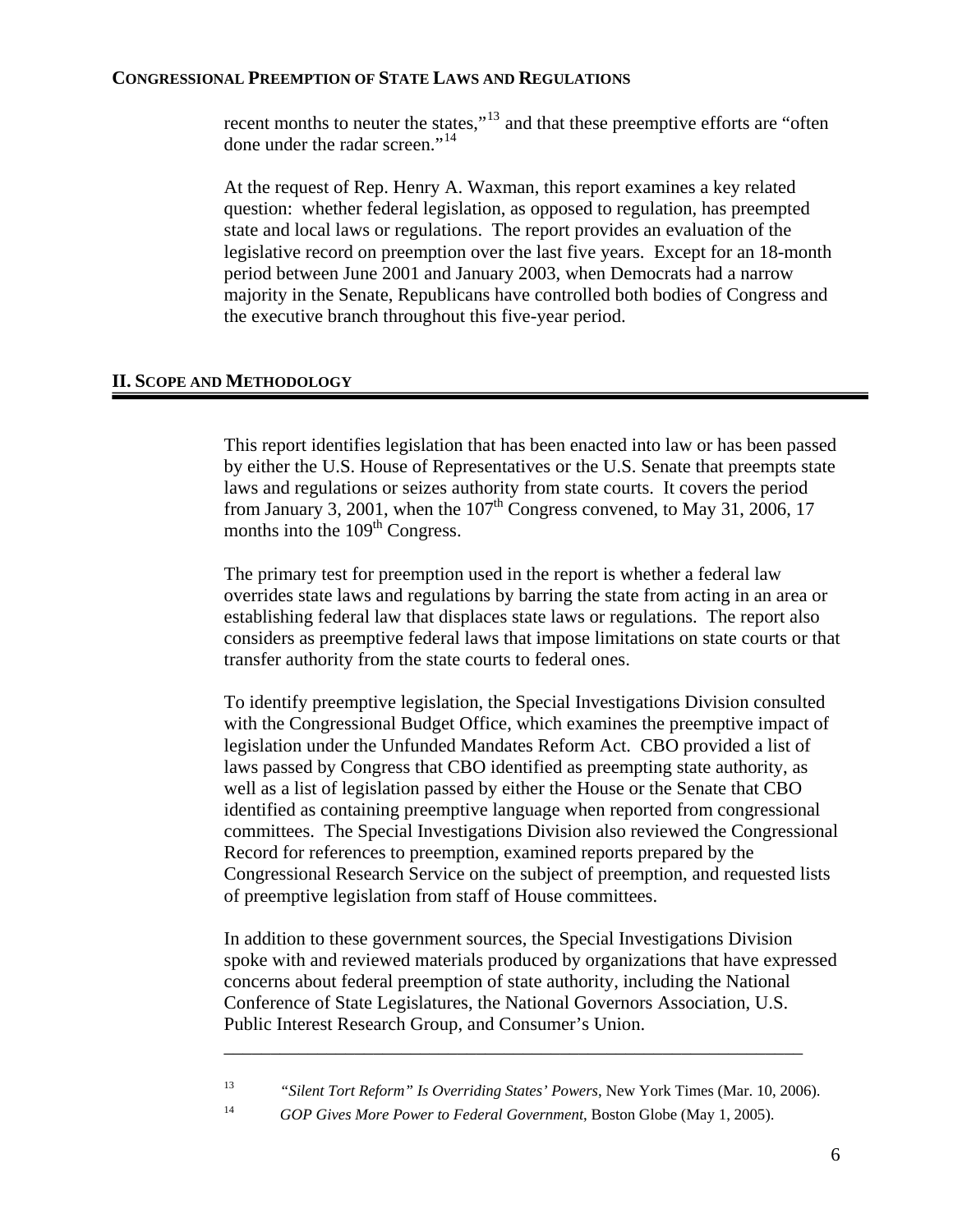The report provides an enumeration and description of the preemptive legislation that has been (1) enacted into law or (2) passed by the House or the Senate, but not enacted into law, over the last five years. To prevent double counting, a bill that is enacted into law is counted only one time in the Congress in which the bill becomes law, unless either the House or the Senate passed a version of the legislation that contained additional preemptive provisions that were dropped from the final law. In the latter circumstance, House or Senate passage of the additional preemptive provisions is counted as an instance of House or Senate passage of preemptive provisions that were not enacted into law. Bills that are passed by the House or the Senate in multiple Congresses are counted as separate instances of House or Senate passage of preemptive legislation in each Congress in which they are passed.

Prior to the release of this report, there was no publicly available compilation of preemptive legislation enacted into law or passed by the House or the Senate. At the request of Rep. Waxman, the staff will maintain a publicly accessible database of this legislation online at www.democrats.reform.house.gov.

#### **III. FINDINGS**

The report finds that across a wide range of issues, the Republican-controlled Congress has repeatedly passed — and President Bush has repeatedly signed bills that preempt state laws and regulations and seize jurisdiction from state courts. Despite the Republican rhetoric of devolving power to the states, the practice of the Congress and the President over the last five years has been to displace state and local policy judgments with mandates from Washington.

Over the past five years, the House and the Senate have voted 57 times to preempt state authority. The total number of preemptive provisions passed by the House or the Senate is greater than 57 because some of the bills contain multiple preemptive provisions. In total, the House and the Senate have passed 73 distinct preemptive provisions over the last five years.

These votes to preempt state authorities have resulted in the enactment of 27 laws, signed by the President, that override state law. In total, these 27 laws include 39 distinct preemptive provisions.

The preemptive bills passed by the House and the Senate nullify a wide array of state laws and regulations and significantly erode the authority of state courts. Some of the bills federalize traditional state authorities, such as state land-use decisions and issuance of state drivers' licenses. Others prevent the states from protecting their citizens from emerging threats, such as computer spyware or the growing problem of unsolicited email.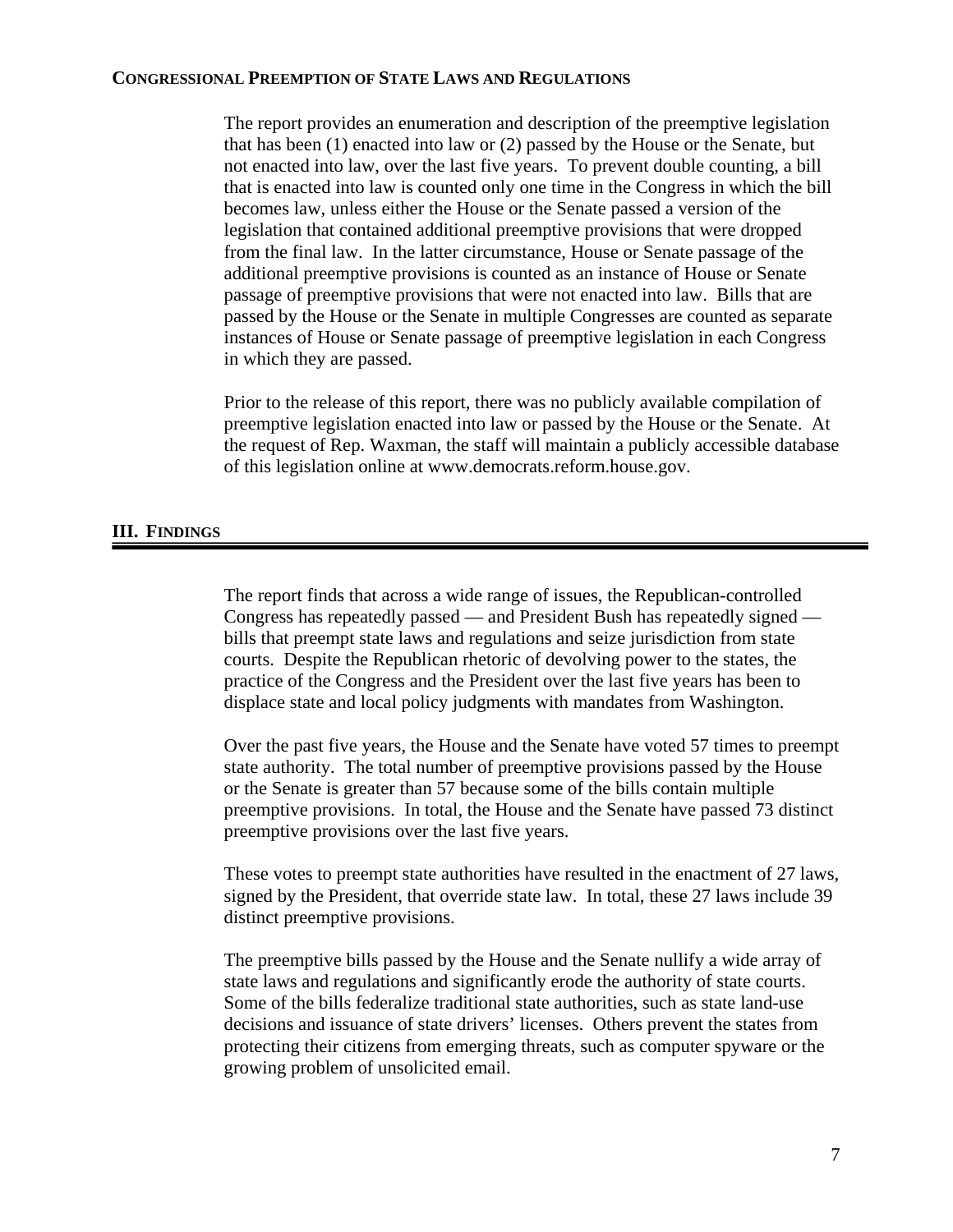Some of the preemptive bills are narrow in scope but represent an unprecedented intrusion into purely state and local matters, such as the law that stripped Florida state courts of jurisdiction over the end-of-life decisions of the Schiavo family. Other bills would overturn a huge swath of existing state laws and regulations, such as the House-passed bill that would block state regulation of food safety. Some of the bills advance the interests of large Republican campaign contributors, such as the law that preempts state regulation of information-sharing among affiliates of large financial institutions. Others impose social values held by a minority of Americans on communities across the nation.

Most of these preemptions have occurred in areas where the Republican leadership's policy preferences differ from the policies adopted by state governments or the decisions of state courts. In particular, as summarized below, the majority of the bills preempting state authorities fall into one of the following categories: (1) social policy; (2) health, safety, and environmental laws; (3) consumer protections; and (4) authority of state courts.

The preemptive provisions have drawn repeated opposition from organizations representing state governors, state legislators, and other state officials. The National Conference of State Legislatures reports that "pressure is mounting for Congress and the White House to support federal usurpation of state authority" and that these preemptions "curtail state creativity and state authority, and they often seek uniformity when uniformity is not necessarily the most effective means for resolving issues."<sup>[15](#page-9-0)</sup>

In most cases, the preemptive provisions have been controversial in Congress, although there have been a few that were noncontroversial or bipartisan in nature.

The report does not quantify the total number of state laws and regulations that have been overturned by the Congress, as that information is generally not available. However, the aggregate number is in the hundreds, if not thousands. Partial data on preempted state laws is available for 6 of the 27 preemptive laws enacted over the last five years. These 6 laws have overridden at least 92 state laws or regulations. Partial data is also available for 6 preemptive bills passed by the House or the Senate but not enacted into law. Together, these 12 laws and bills have overridden or would override at least 314 state laws or regulations.

## **A. Usurping State Choices on Social Policy**

Over the past five years, the House and the Senate have passed ten bills that override state and local decisions on social policy. Seven of these bills have been enacted into law.

<span id="page-9-0"></span><sup>15</sup> National Conference of State Legislatures, *Preemption Monitor, Vol. 2, Issue 2* (April 2006).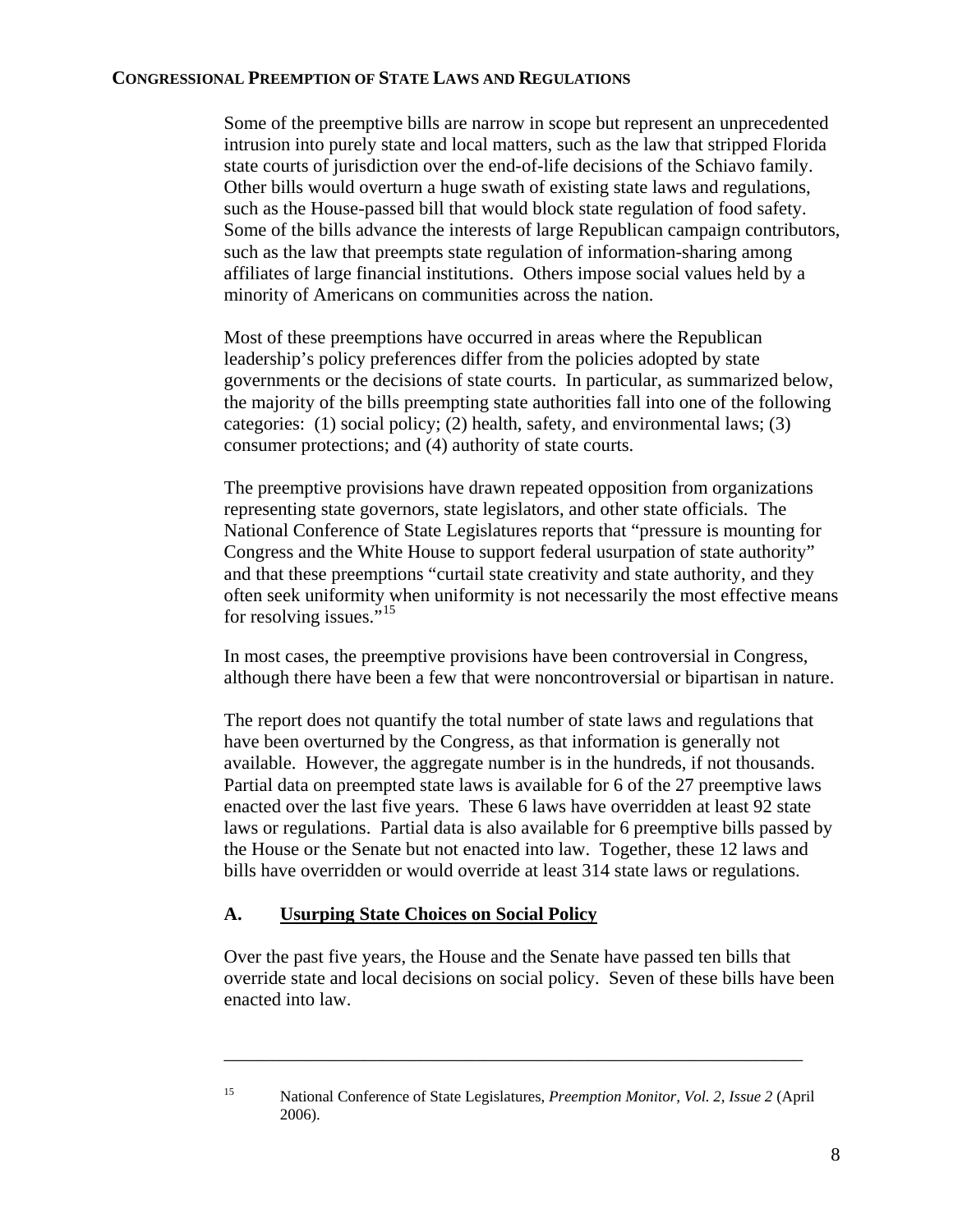A striking example occurred in March 2005, when the Republican-controlled Congress took the extraordinary step of overriding multiple state court decisions in order to interfere with one family's end-of-life decisions. Over the course of just a few days, Congress enacted — and the President flew through the night from Crawford, Texas, to sign — legislation that transferred jurisdiction over the removal of the feeding tube of Terri Schiavo from the state courts to a federal court.<sup>[16](#page-10-0)</sup> The legislation nullified repeated decisions made in state courts regarding Ms. Schiavo's feeding tube and gave the federal district court the authority to consider the case anew.

In a parallel effort, House Republicans sought to override the state court decisions to remove Ms. Schiavo's feeding tube by demanding her presence before Congress. On March 18, 2005, Rep. Tom Davis, the Chairman of the House Government Reform Committee, issued subpoenas to Ms. Schiavo, her husband, and hospice officials.<sup>[17](#page-10-1)</sup> The subpoenas required doctors and hospice officials to maintain "all medical and other equipment that provides nutrition and hydration to Theresa Marie Schiavo — in its current and continuing state of operations."[18](#page-10-2)

On several occasions, Congress has acted to preempt state authority regarding the provision of abortion. In November 2003, President Bush signed the Partial-Birth Abortion Ban Act, which makes it a crime for a physician to perform a "partial-birth abortion."<sup>[19](#page-10-3)</sup> This law, which has been stayed pending court review, would override the decisions of voters in several states who rejected bans on partial-birth abortions. It would also preempt several state laws that affirmatively grant women the right to decide whether to have an abortion pre-viability.

In April 2005, the House passed the Child Interstate Abortion Notification Act, which would preempt a range of state laws regarding parental notification and waiting periods prior to the provision of an abortion.<sup>[20](#page-10-4)</sup> The bill would establish new federal requirements for parental notification and waiting periods that physicians must follow when providing abortions to out-of-state teens, regardless of the laws in place in the state in which the abortion is performed.

Other laws passed by Congress and signed by the President preempt state laws that regulate gun ownership and the right to carry a concealed weapon. The Law Enforcement Officers Safety Act, which became law in July 2004, preempts state

\_\_\_\_\_\_\_\_\_\_\_\_\_\_\_\_\_\_\_\_\_\_\_\_\_\_\_\_\_\_\_\_\_\_\_\_\_\_\_\_\_\_\_\_\_\_\_\_\_\_\_\_\_\_\_\_\_\_\_\_\_\_

<span id="page-10-4"></span><sup>20</sup> H.R. 748.

<span id="page-10-0"></span><sup>16</sup> Pub. L. No. 109-3 (2005).

<span id="page-10-1"></span><sup>17</sup> Subpoena to Mrs. Theresa Marie Schiavo (Mar. 18, 2005); Subpoena to Mr. Michael Schiavo (Mar. 18, 2005); Subpoena to Dr. Victor Gambone (Mar. 18, 2005); Subpoena to Dr. Stanton Tripodis (Mar. 18, 2005); Subpoena to Ms. Annie Santamaria, Director, Hospice of the Florida Suncoast (Mar. 18, 2005).

<span id="page-10-2"></span><sup>18</sup> Subpoena to Ms. Annie Santamaria, Director, Hospice of the Florida Suncoast (Mar. 18, 2005).

<span id="page-10-3"></span><sup>19</sup> Pub. L. No. 108-105 (2003).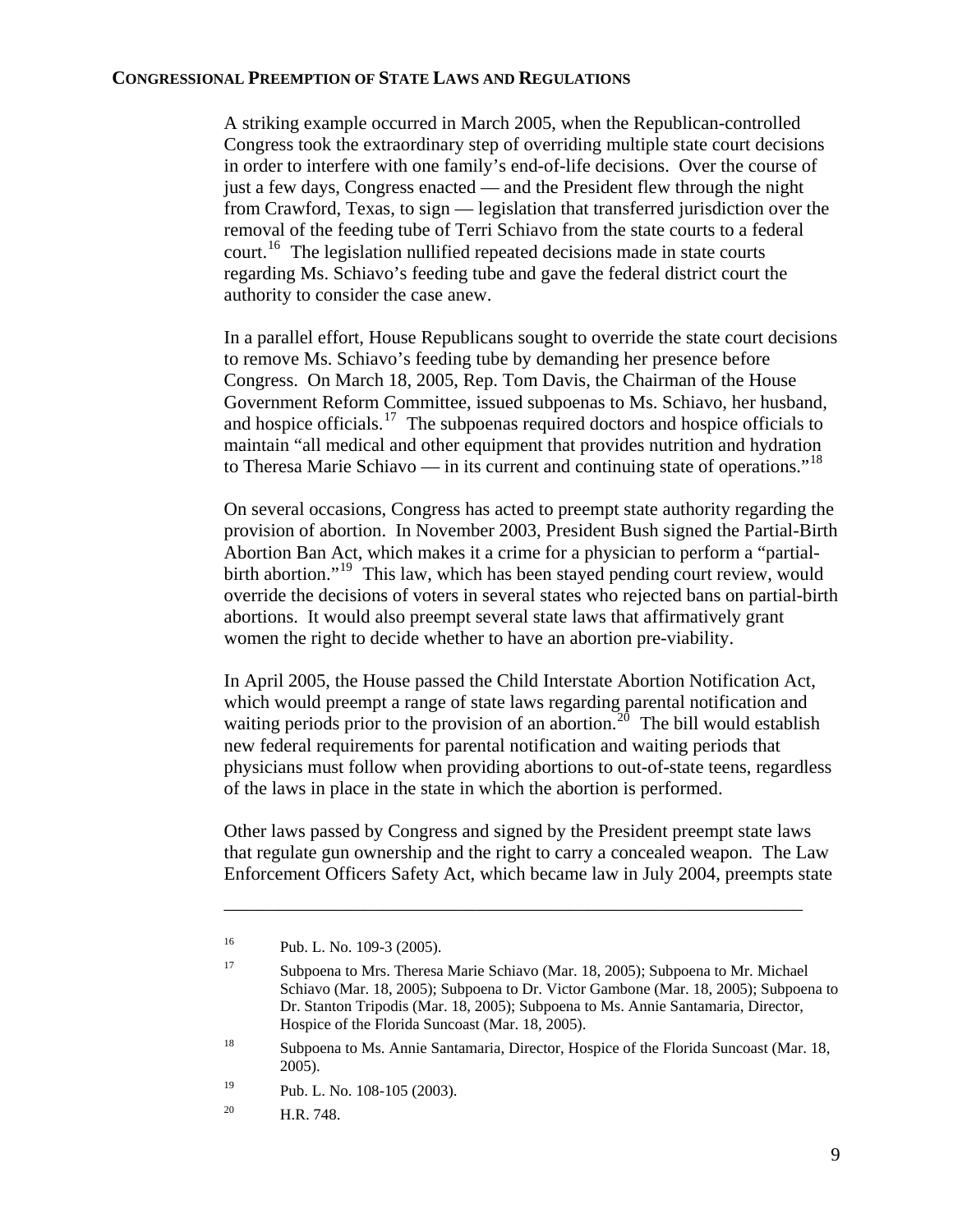laws that prohibit retired law enforcement officers from carrying concealed weapons. The Protection of Lawful Commerce in Arms Act, which became law in October 2005, preempts state court actions involving gun manufacturers and dealers.[21](#page-11-0) In September 2004, the House passed the District of Columbia Personal Protection Act, which would have repealed the District of Columbia's gun control laws, including the District's gun registration requirements and its ban on carrying concealed weapons.<sup>[22](#page-11-1)</sup>

In January 2002, the President signed the No Child Left Behind Act. One provision of this law prohibits states and local school districts from adopting policies that would interfere with prayer in public schools, unless the school prayers would violate the federal Constitution.<sup>[23](#page-11-2)</sup>

## **B. Preventing States from Protecting Health, Safety, and the Environment**

Since the Republicans took control of the White House and both houses of Congress in 2001, there has been a pronounced policy shift with respect to federal protections for public health, public and worker safety, and the environment. Many existing regulations have been modified to reduce perceived burden on the regulated industries, while pending new regulations have been slowed or adopted in a less stringent forms.

Perceiving a policy vacuum in these areas at the federal level, states have become more active. States have adopted laws and regulations more stringent than federal requirements in areas ranging from reducing the greenhouse gas emissions that cause climate change to improving health insurance coverage. For example, in 2005, seven Northeast states developed a Regional Greenhouse Gas Initiative. As described by acting New Jersey Governor Richard Codey, "In the absence of federal leadership, these states have come together to take real steps to cut carbon dioxide emissions."[24](#page-11-3)

The congressional response has been to repeatedly preempt state laws and regulations related to public health, safety, and the environment. Over the last five years, the House and the Senate have voted 15 times to override state laws or regulations addressing public health, public safety, or the environment. Five of these bills have become law.

Federal law has traditionally been a "floor" in the health, safety, and environmental area, mandating minimal federal protections but allowing states to

<span id="page-11-0"></span><sup>&</sup>lt;sup>21</sup> Pub. L. No. 109-92 (2005).

<sup>&</sup>lt;sup>22</sup> H.R. 3193,  $108^{th}$  Cong. (2004).

<span id="page-11-2"></span><span id="page-11-1"></span><sup>&</sup>lt;sup>23</sup> Pub. L. No. 107-110 (2002).

<span id="page-11-3"></span><sup>24</sup> *Seven Northeast States Launch Regional Greenhouse Gas Initiative,* Environmental News Service (Dec. 20, 2005).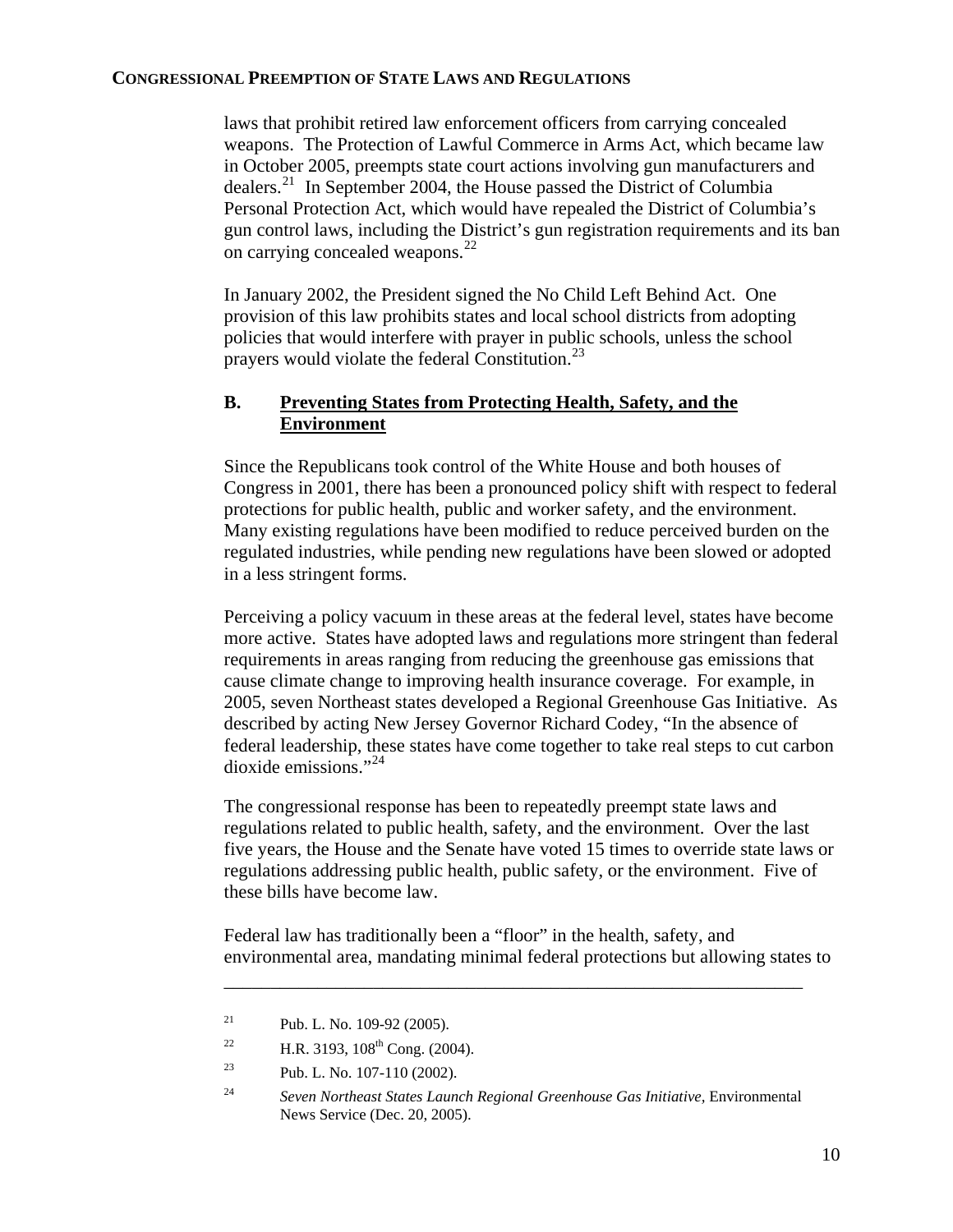adopt more stringent requirements. Over the last five years, the traditional federal floor has been turned into a federal "ceiling" that sets the maximum requirements applicable to regulated industries and bars states from adopting more stringent requirements.

One of the areas where state and local decision-making has traditionally received great deference involves local land-use decisions, particularly where proposed land uses may cause a threat to public safety or the environment. Yet despite this longstanding deference to state and local authorities, the Energy Policy Act of 2005 (EPAct), which the President signed in August 2005, contains multiple preemptions of state land use and environmental authorities.<sup>[25](#page-12-0)</sup> EPAct allows the Department of Energy to authorize siting of electric transmission lines over the objections of states and localities. EPAct authorizes federal courts to give eminent domain authority, a traditional state authority, to private utilities operating under federal permits, allowing these power companies to seize private property for transmission lines despite local opposition. And EPAct strips states of their authority over siting of liquefied natural gas terminals, notwithstanding the significant public safety and environmental concerns associated the construction and operation of these facilities.

The Emergency Supplemental Appropriations Act for Defense, the Global War on Terror, and Tsunami Relief of 2005, which the President signed in May 2005, contains a similar preemption. It allows the Secretary of Homeland Security to waive all state and local laws applicable to the construction of "barriers and roads" near international borders.<sup>[26](#page-12-1)</sup>

Several other provisions enacted into law infringe upon states' authority to protect public health by controlling local sources of air pollution. A rider in the Consolidated Appropriations Act of 2004, which was enacted in January 2004, stripped states (other than California) of their authority to limit emissions from small engines, such as those used in lawnmowers and other equipment, which can be a major source of air pollution.<sup>[27](#page-12-2)</sup> A provision in the 2005 EPAct severely limited states' authority under the Clean Air Act to require oil companies to provide cleaner-burning gasoline.<sup>[28](#page-12-3)</sup>

Other health and safety preemptions have been passed by the House in the 109<sup>th</sup> Congress, but not yet enacted into law. In March 2006, the House passed the National Uniformity for Food Act, which would preempt state laws and regulations related to food safety and food labeling.[29](#page-12-4) Although states have

<sup>&</sup>lt;sup>25</sup> Pub. L. No. 109-58 (2005).

<span id="page-12-2"></span><span id="page-12-1"></span><span id="page-12-0"></span><sup>&</sup>lt;sup>26</sup> Pub. L. No. 109-13, Section 102 (2005).

<sup>&</sup>lt;sup>27</sup> Pub. L. No. 108-199, Division G, Title IV, Section 428 (2004).

<span id="page-12-3"></span><sup>28</sup> Pub. L. No. 109-58, Section 1541 (2005).

<span id="page-12-4"></span> $^{29}$  H.R. 4167.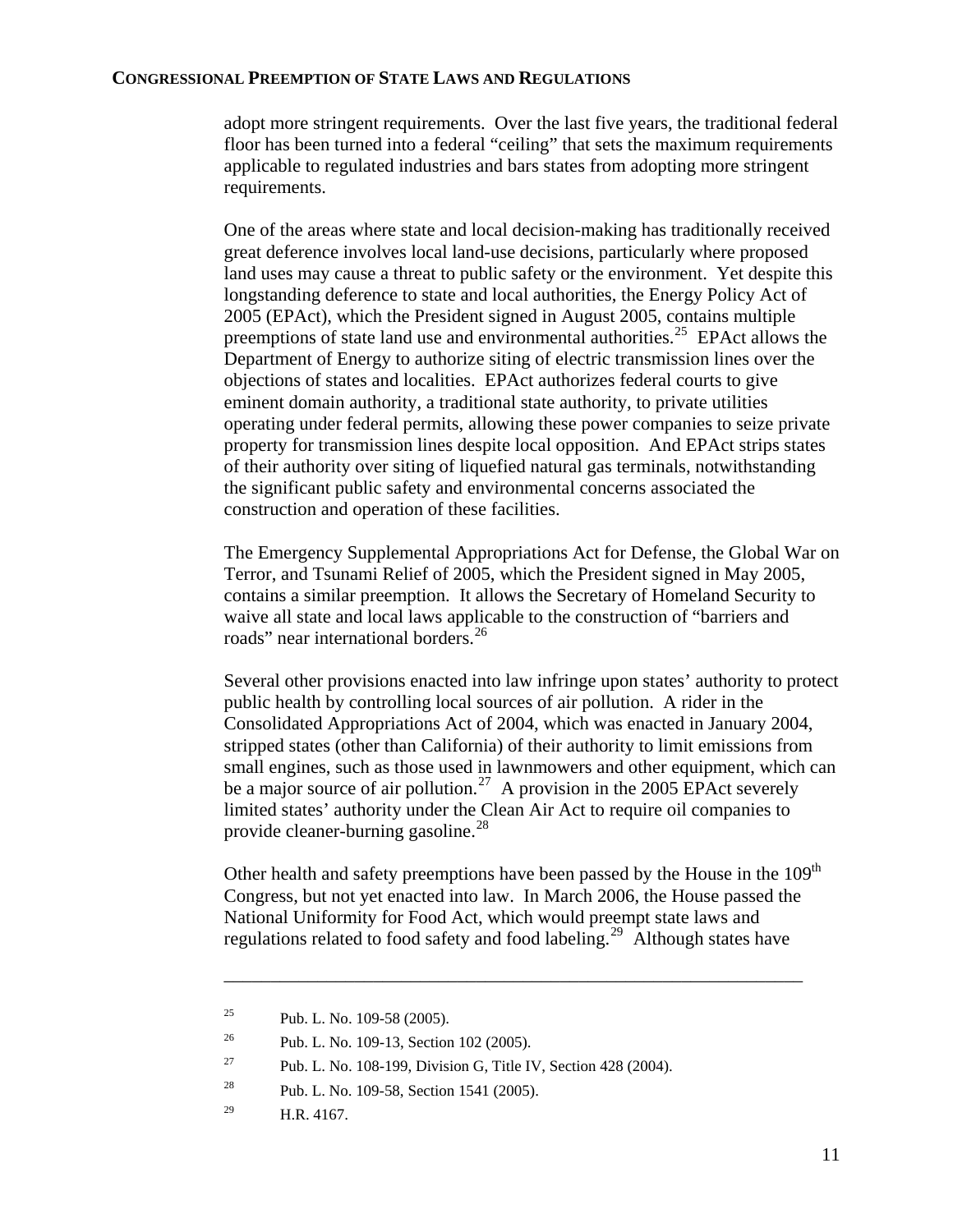traditionally taken the lead in protecting the public from adulterated foods, the legislation would preempt state authority in this area unless the state standards are identical to federal ones. Another provision in the legislation would bar states from requiring warning labels alerting consumers to health risks from foods.

While states could theoretically petition the federal Food and Drug Administration for permission to keep a law, there are no limits on FDA's ability to reject a petition and no funding provided for FDA to review such petitions. The bill is estimated to overturn approximately 200 existing state and local food safety laws, as well as blocking future laws.<sup>[30](#page-13-0)</sup> Thirty-nine state attorneys general opposed these provisions because "prohibiting state and local leadership and action in this area is a serious mistake."<sup>[31](#page-13-1)</sup>

In July 2005, the House passed the Small Business Health Fairness Act of 2005, which would preempt state laws governing small group health insurance plans.<sup>[32](#page-13-2)</sup> State laws and regulations currently require health insurers to provide access to important health services, such as access to mammography screening, emergency services, maternity care for expectant mothers, and well-baby care for infants. State laws and regulations also protect individuals and small groups from unlimited insurance premium increases, allow the right to external review in the case of denied claims, and minimize the likelihood of fraud and abuse.<sup>[33](#page-13-3)</sup> Under the House-passed legislation, however, "Association Health Plans" certified by the Department of Labor would be exempt from these state requirements. The National Association of Insurance Commissioners wrote to Congress that the bill would "adversely impact consumers" by creating health insurance plans that operate "outside the authority of state regulators and beyond the reach of proven state consumer protections and solvency laws."<sup>[34](#page-13-4)</sup>

## **C. Overriding State Consumer Protection Laws**

Historically, states have often taken the lead in passing laws and regulations that provide consumer protection. As with laws aimed at protecting health, safety, and

<span id="page-13-4"></span><span id="page-13-3"></span><span id="page-13-2"></span><span id="page-13-1"></span><span id="page-13-0"></span>

| 30 | The Center for Science in the Public Interest and National Resources Defense Council,<br>Shredding the Food Safety Net: A Partial Review of Food Safety and Labeling Laws<br>Congress is Poised to Effectively Kill with H.R. 4167 (Mar. 2006) (online at<br>http://www.cspinet.org/new/pdf/shredding.pdf). |
|----|-------------------------------------------------------------------------------------------------------------------------------------------------------------------------------------------------------------------------------------------------------------------------------------------------------------|
| 31 | Letter from 39 Attorneys General to Members of Congress (Mar. 1, 2006) (online at<br>http://www.waxman.house.gov/pdfs/food_safety_naag.pdf).                                                                                                                                                                |
| 32 | H.R. 525.                                                                                                                                                                                                                                                                                                   |
| 33 | BlueCross BlueShield Association, Association Health Plans: No State Regulation<br>Means Loss of Protections for Consumers, Small Employers, and Providers (May 2005).                                                                                                                                      |
| 34 | Letter from Catherine J. Weatherford, Executive Vice President and CEO of National<br>Association of Insurance Commissioners, et. al. to Chairman John A. Boehner (Mar. 11,<br>2005) (online at http://www.naic.org/documents/govt_rel_issues_ahp_letters_0503<br>_weatherford_morrison_praeger.pdf).       |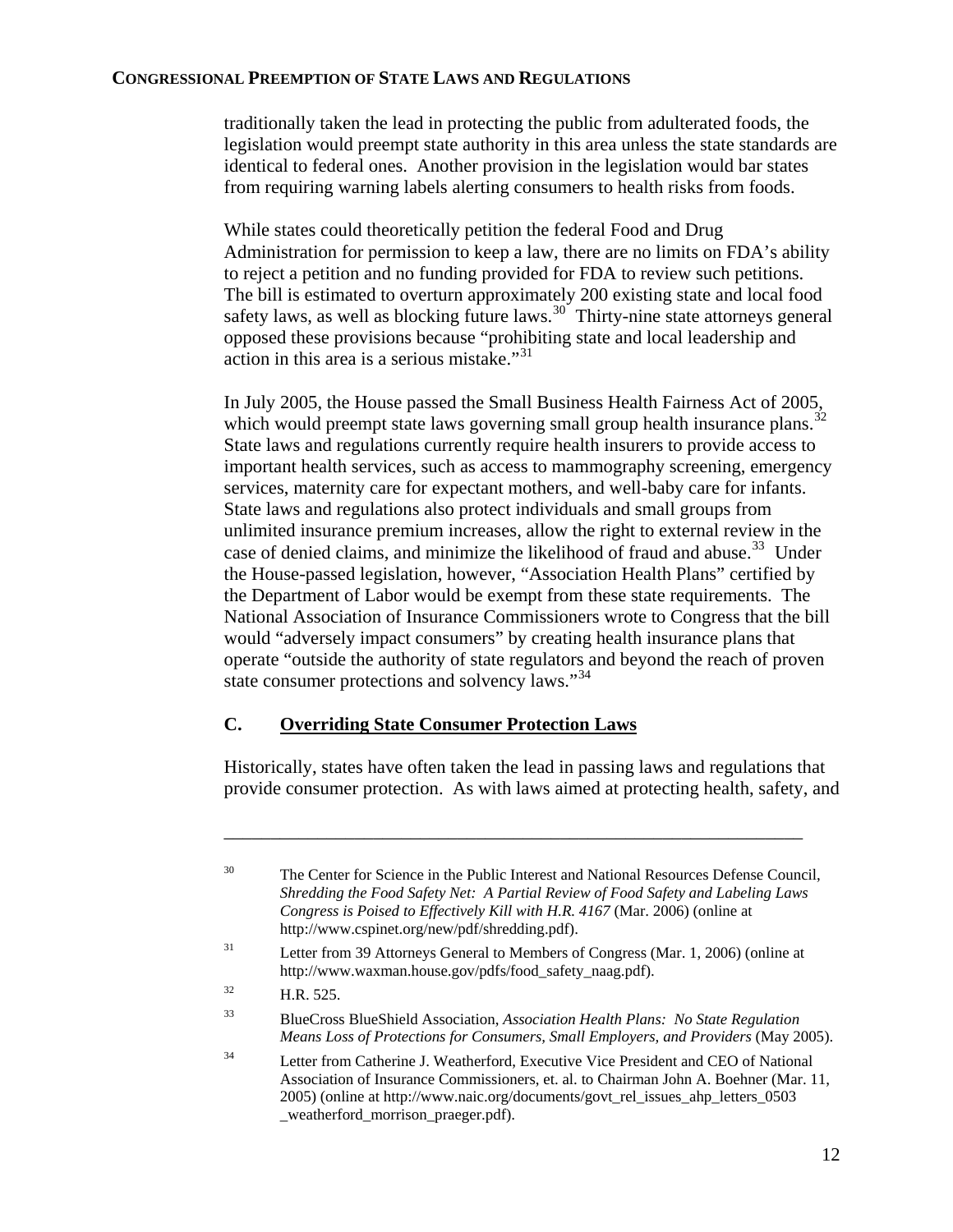the environment, federal laws in the area of consumer protection have generally provided a "floor," mandating minimal federal protections but allowing states to adopt more stringent requirements. Over the last five years, however, the House and the Senate have voted 10 times to preempt state authority to protect consumers. Five of these bills have become law.

In December 2003, Congress passed the CAN-SPAM Act.<sup>35</sup> The goal of this legislation was to restrict the recent rise in unsolicited email. However, the Act preempted stronger anti-spam laws that had been enacted in California, Delaware, and other states. Whereas the California and Delaware laws banned all unsolicited email and required consumers to "opt in" to any email solicitations, the CAN-SPAM Act adopted the weaker approach of requiring consumers to "opt out" of email solicitations.<sup>[36](#page-14-1)</sup> The National Association of Attorneys General opposed the preemptive provisions in the law because the CAN-SPAM Act has "so many loopholes, exceptions, and high standards of proof, that it provides minimal consumer protections."[37](#page-14-2)

In November 2003, Congress passed the Fair and Accurate Credit Transactions Act (FACT Act), which amended the Fair Credit Reporting Act (FCRA).<sup>[38](#page-14-3)</sup> The FACT Act made permanent temporary preemptive provisions in FCRA and added several new areas in which states cannot enact consumer protections more stringent than those in federal law. These preemptive provisions limit state authority to protect consumers from identity theft and safeguard their financial privacy.

In May 2005, the House passed the SPY Act, which would establish minimal federal requirements to address the emerging threat posed by computer spyware and would preempt any state laws that regulate spyware.<sup>[39](#page-14-4)</sup> States were the first to pass legislation in this area, and to date 14 states have enacted laws that regulate spyware or create criminal penalties for those who install spyware on computers. All of these laws would be preempted by the SPY Act.

## **D. Seizing Power from State Courts**

The Republican-controlled Congress and President Bush have been particularly active in legislating restrictions on the authority of state courts. In the United States, virtually all tort law is state law, and most tort claims are decided by state

<span id="page-14-0"></span><sup>35</sup> Pub. L. No. 108-187 (2003).

<sup>36</sup> *Bush OKs SPAM Bill, But Critics Not Convinced,* CNET News (Dec. 16, 2003).

<span id="page-14-2"></span><span id="page-14-1"></span><sup>&</sup>lt;sup>37</sup> Letter from Internet Committee of the National Association of Attorneys General to House Speaker Hastert et. al. (Nov. 3, 2003) (online at http://www.epic.org/privacy/junk\_mail/spam/agltrs877.pdf).

<span id="page-14-4"></span><span id="page-14-3"></span><sup>38</sup> Pub. L. No. 108-159 (2003).

<sup>39</sup> H.R. 29.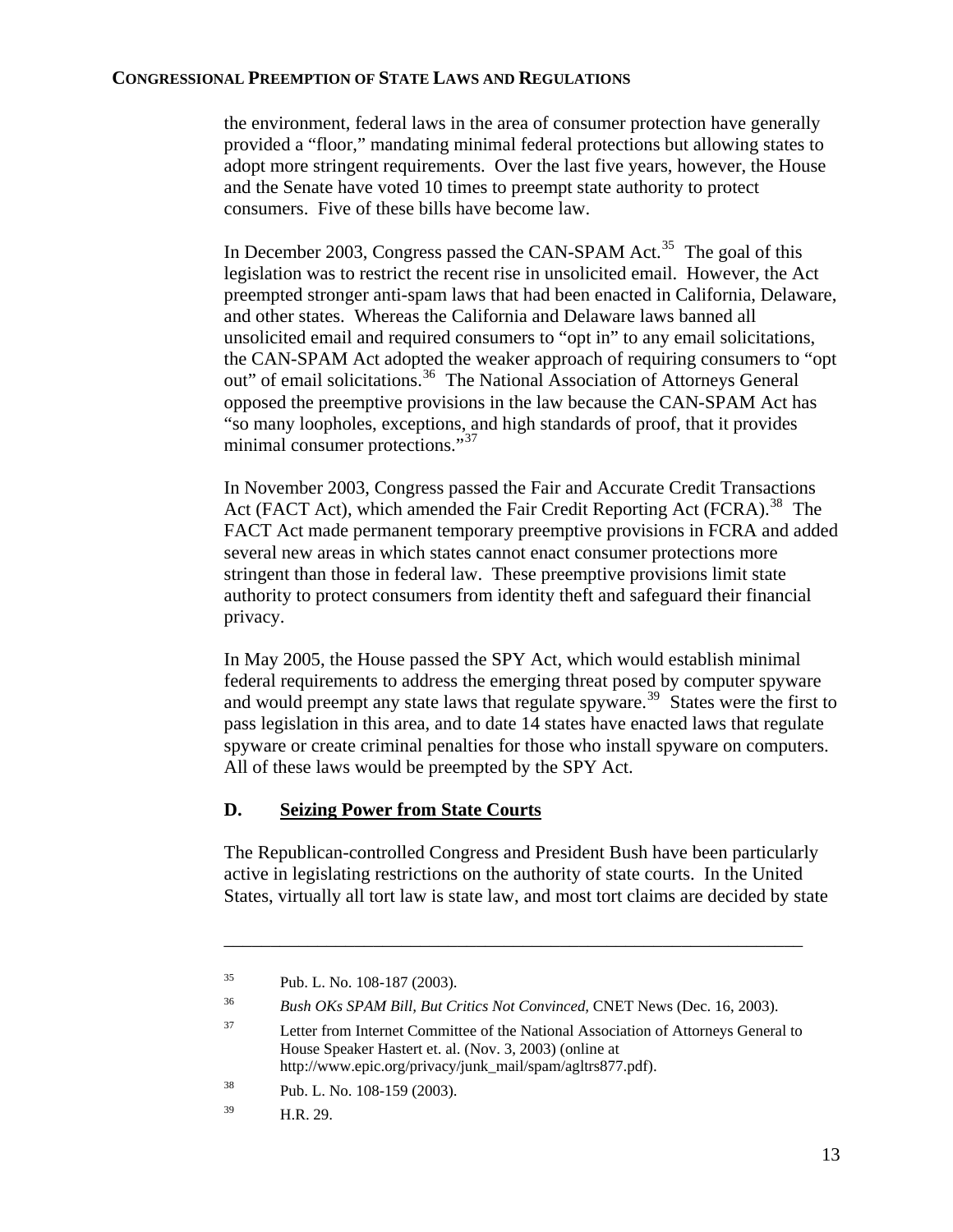courts.<sup>[40](#page-15-0)</sup> Even when federal courts have jurisdiction to hear tort cases, they are obligated to apply state law to state claims. $41$  Despite the tradition of state jurisdiction over these lawsuits, the House and the Senate have passed 27 bills to strip jurisdiction from state courts. Thirteen of these bills have become law.

In February 2005, in what House Majority Leader Tom Delay described as the "first step of the new Congress towards fulfilling our mandate to reform America's legal system,"<sup>[42](#page-15-2)</sup> Congress enacted legislation to preclude state courts from hearing class action lawsuits, many but not all of which are tort cases. This law, the Class Action Fairness Act, eliminates state court jurisdiction over class action cases in which the total amount in dispute exceeds \$5 million and in which any plaintiff lives in a different state than any defendant.<sup>[43](#page-15-3)</sup> According to the National Conference of State Legislatures, the legislation "undermines our system of federalism, disrespects our State court system, and clearly preempts carefully crafted State judicial processes which have been in place for decades regarding the treatment of class action lawsuits."<sup>[44](#page-15-4)</sup>

Eight times over the past five years, Congress has enacted laws that grant immunity to favored defendants in state court actions. The Department of Defense Appropriation Act for 2006, which the President signed in December 2005, strips state courts of jurisdiction to hear liability suits against drug and vaccine manufacturers who make products designated as pandemic flu "countermeasures."[45](#page-15-5)The Protection of Lawful Commerce in Arms Act, which the President signed in October 2005, prohibits lawsuits against gun manufacturers and sellers, as well as firearm trade associations, for damages resulting from the criminal or unlawful use of a firearm.<sup>[46](#page-15-6)</sup> The SAFETEA-LU Act, which the President signed in August 2005, includes a provision that blocks lawsuits against rental car agencies in cases of accidents involving rental vehicles.<sup>[47](#page-15-7)</sup> The Homeland Security Act of 2002, which the President signed in November 2002, provides extensive legal immunity to sellers of "qualified anti-

<span id="page-15-0"></span><sup>&</sup>lt;sup>40</sup> Federal courts cannot decide tort cases unless certain criteria for federal jurisdiction are met. Federal courts have jurisdiction over civil actions that deal with a federal question that arises out of the U.S. Constitution, acts of Congress, or treaties (28 U.S.C. § 1331); exceed \$75,000 and are between parties residing in different states (28 U.S.C. § 1332); are initiated by the U.S. government (28 U.S.C. § 1345); or are brought against the U.S. government (28 U.S.C. § 1346).

<span id="page-15-1"></span><sup>41</sup> *Erie Railroad Co. v. Tompkins*, 304 U.S. 64 (1938).

<span id="page-15-2"></span><sup>42</sup> *Statement of Rep. Tom Delay*, Congressional Record, H589 (Feb. 15, 2005).

<span id="page-15-3"></span><sup>43</sup> Pub. L. No. 109-2 (2005).

<span id="page-15-4"></span><sup>&</sup>lt;sup>44</sup> Letter from National Conference of State Legislatures to U.S. Senators (Feb. 2, 2005) (online at http://www.citizen.org/documents/NCSLClassActionLetter2-05.pdf).

<sup>45</sup> Pub. L. No. 109-148 (2005).

<span id="page-15-6"></span><span id="page-15-5"></span><sup>46</sup> Pub. L. No. 109-92 (2005).

<span id="page-15-7"></span><sup>47</sup> Pub. L. No. 109-59, Section 10208.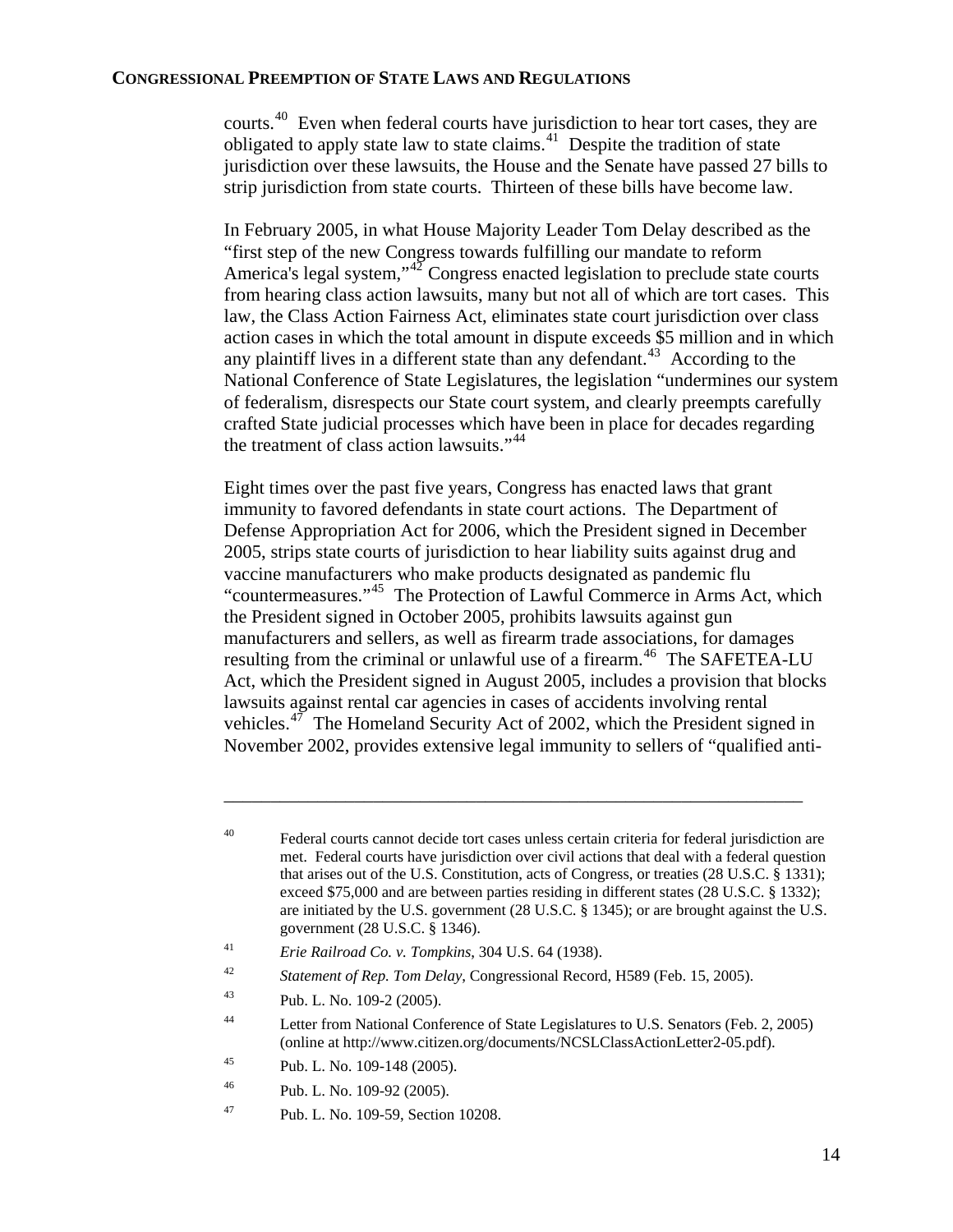terrorism technologies," manufacturers of smallpox vaccines, and "federal flight deck officials."[48](#page-16-0)

In both April 2003 and April 2005, the House passed a liability waiver for oil companies that produce MTBE, a toxic component of gasoline that has contaminated drinking water supplies across the country.<sup>[49](#page-16-1)</sup> The MTBE liability waiver would undermine more than 100 lawsuits by states, counties, towns and water agencies for cleanup assistance.<sup>[50](#page-16-2)</sup> According to the American Metropolitan Water Agencies, the effect of the liability waiver would be to shift \$32 billion in cleanup costs from industry to state and local taxpayers.<sup>[51](#page-16-3)</sup>

In July 2005, the House passed the HEALTH Act of 2005, which would preempt state laws governing health care lawsuits.<sup>[52](#page-16-4)</sup> The bill would strip state courts of their traditional roles in health care litigation by mandating the use of a restrictive federal statute of limitations, capping noneconomic damages at \$250,000, setting restrictions on the payment of attorney contingency fees, and eliminating state joint liability laws.

In October 2005, the House passed legislation that would grant broad liability protection to food manufacturers, distributors, marketers, and retailers in lawsuits relating to weight gain, obesity, and health conditions associated with weight gain or obesity. Not only would this bill prevent future litigation, but it would also require state courts to dismiss litigation currently pending before them.<sup>[53](#page-16-5)</sup>

## **E. Other Preemptive Proposals**

This report focuses on preemptive legislation enacted into law or passed by the House or the Senate. It does not comprehensively examine other legislative efforts by Republican leaders or President Bush to override state authority. As a result, the report underestimates the full extent of the preemption agenda of the Republican-controlled Congress and the President.

<span id="page-16-0"></span><sup>48</sup> Pub. L. No. 107-296 (2002).

<span id="page-16-1"></span><sup>49</sup> *See* H.R. 6, Energy Policy Act of 2005, §1502, as passed House; H.R. 6, Energy Policy Act of 2003, §17102, as passed House.

<span id="page-16-2"></span><sup>50</sup> *See* Letter from Douglas Holtz-Eakin, Director, Congressional Budget Office to Chairman David Dreier, Committee on Rules (Apr. 19, 2005) (noting that "CBO anticipates that precluding existing and future claims based on defective product would reduce the size of judgments in favor of state and local governments over the next five years") (online at http://www.cbo.gov/ftpdocs/62xx/doc6297/hr6.pdf).

<span id="page-16-3"></span><sup>51</sup> American Metropolitan Water Agencies, *Cost Estimate To Remove MTBE Contamination From Public Drinking Water Systems In The United States* (Jun. 20, 2005) (online at www.amwa.net/mtbe/amwa-mtbecostest.pdf).

<span id="page-16-4"></span> $^{52}$  H.R. 5.

<span id="page-16-5"></span><sup>53</sup> H.R. 554.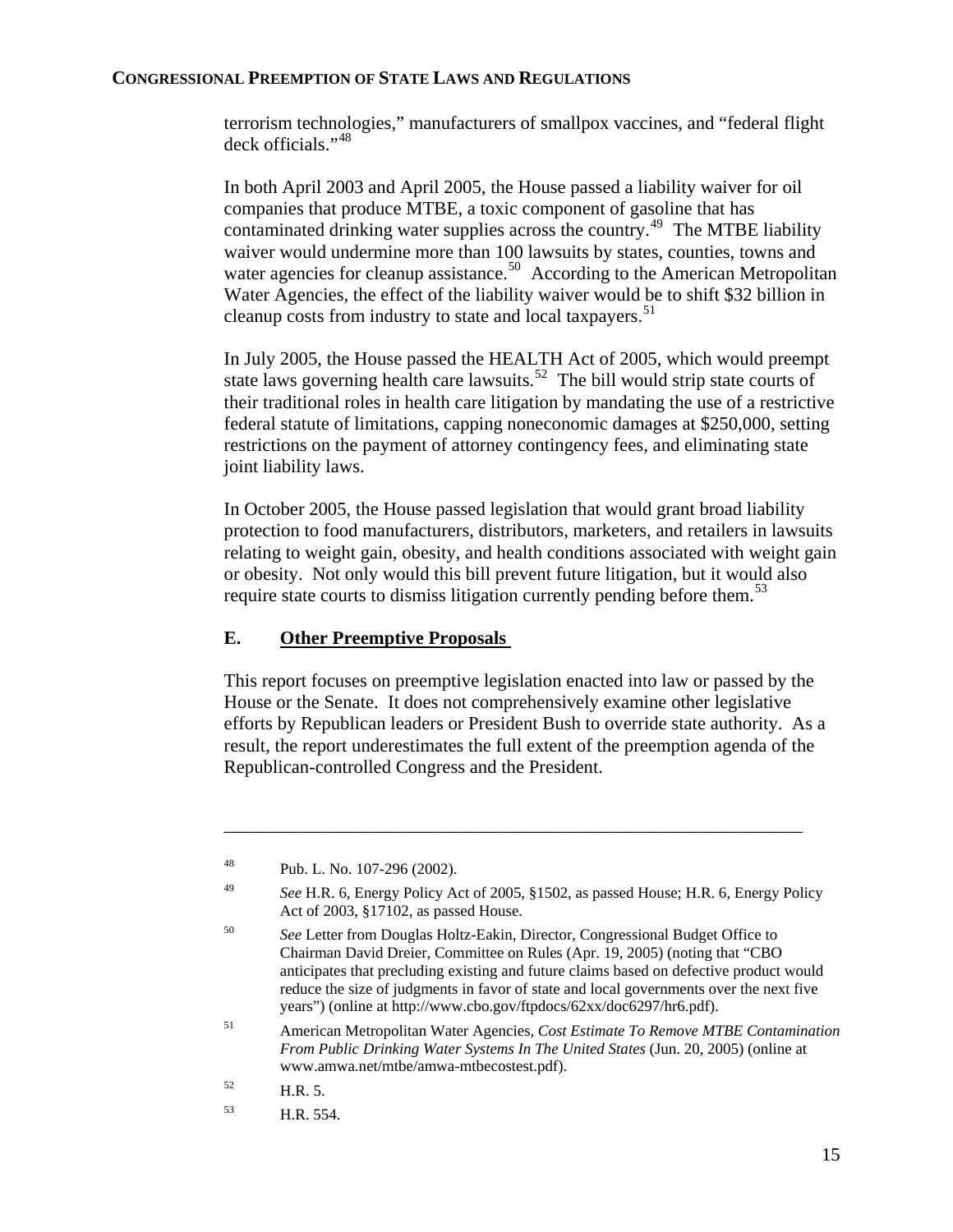On several occasions, the Republican Majority Leader in the Senate has brought preemptive proposals to the Senate floor, but has been defeated in his attempt to secure passage. A leading example is the proposed amendment to the U.S. Constitution to bar same sex marriage in the United States.<sup>[54](#page-17-0)</sup> The Supreme Court has long recognized that it is the traditional role of states to regulate marriage.<sup>[55](#page-17-1)</sup> Notwithstanding this traditional state role, Republican Majority Leader Bill Frist sought a Senate vote in July 2004 to pass a constitutional amendment to prevent states from making their own determination about whether to recognize same sex unions. This proposal did not garner the  $60$  votes needed to defeat a filibuster.<sup>[56](#page-17-2)</sup> As a result, it is not included in the enumeration of preemptive legislation in the report. Senator Frist is expected to bring the marriage amendment before the Senate again this year.

Similarly, this report does not include the preemptive legislation considered on the floor of the Senate during "Health Week" in May 2006. During that week, Senate Majority Leader Frist called for debate and a vote on the Medical Care Access Protection Act of 2006 and the Healthy Mothers and Healthy Babies Access to Care Act of 2006, both of which would preempt the authority of state courts over medical malpractice lawsuits.[57](#page-17-3) The Majority Leader also called for debate and a vote on the Health Insurance Marketplace Modernization and Affordability Act of 2005, which would exempt many health insurance plans from state laws and regulations.<sup>[58](#page-17-4)</sup> All three of these bills were defeated when they failed to garner enough votes to defeat a filibuster.

The report also does not include preemptive proposals that have been reported by congressional committees, but not yet scheduled for floor consideration. A recent example is the Financial Data Protection Act, which the Financial Services Committee reported in May 2006.<sup>[59](#page-17-5)</sup> The bill would preempt laws in at least 22 states that require financial institutions to disclose the loss of personal data, as well as laws in at least 12 states that allow consumers to block access to their credit records.<sup>[60](#page-17-6)</sup> Although this legislation has substantial support among Republican leaders in Congress — and may yet be scheduled for floor action — it is not on the list of 57 preemptive bills passed by the House or the Senate.

\_\_\_\_\_\_\_\_\_\_\_\_\_\_\_\_\_\_\_\_\_\_\_\_\_\_\_\_\_\_\_\_\_\_\_\_\_\_\_\_\_\_\_\_\_\_\_\_\_\_\_\_\_\_\_\_\_\_\_\_\_\_

<span id="page-17-2"></span>56 U.S. Senate, Roll Call Vote on the Motion to Invoke Cloture on the Motion to Proceed to Consider S. J. Res. 40 (July 14, 2004) (48 ayes, 50 nos).

- <span id="page-17-4"></span>58 S. 1955.
- <span id="page-17-5"></span>59 H.R. 3997.

<span id="page-17-0"></span><sup>54</sup> S.J. Res. 1 (introduced Jan. 24, 2005); H.J. Res. 39 (introduced Mar. 17, 2005).

<span id="page-17-1"></span><sup>55</sup> *See Loving v. Virginia*, 388 U.S. 1, 7 (1967) ("the state court is no doubt correct in asserting that marriage is a social relation subject to the State's police power") (internal citations omitted).

<span id="page-17-3"></span><sup>57</sup> S. 22; S. 23.

<span id="page-17-6"></span><sup>60</sup> *Data Brokers Press for U.S. Law*, The Los Angeles Times (Dec. 26, 2005).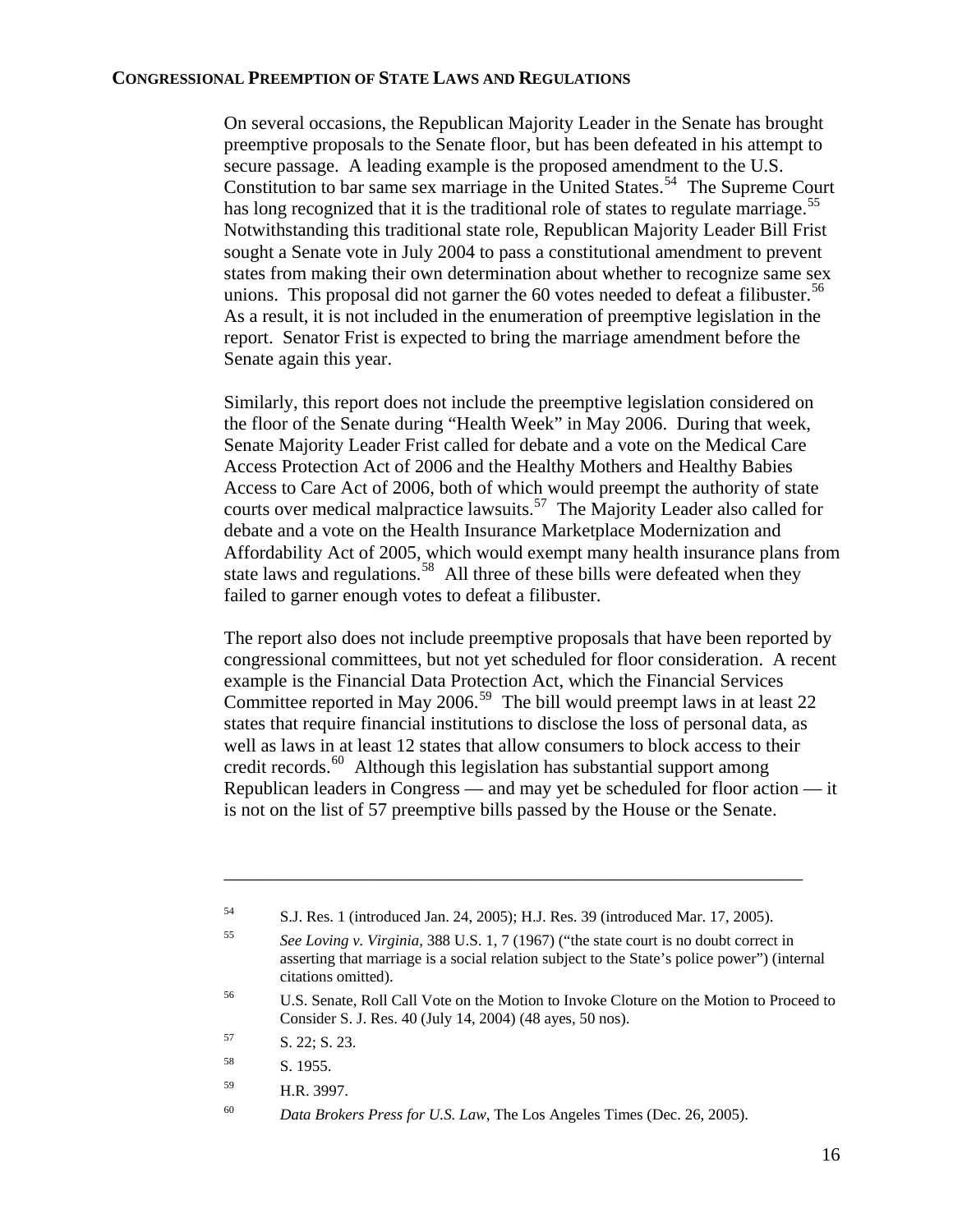In addition, the report excludes preemptive legislation that has been proposed by the Bush Administration, but has not passed the House or the Senate. An example here is the Stockholm and Rotterdam Toxics Treaty Act of 2005, which would implement the Stockholm Convention on persistent organic pollutants.<sup>[61](#page-18-0)</sup> An Assistant Secretary of State testified in March 2006 that the Administration "strongly support[s]" the bill, which contains provisions limiting states' authority to regulate these dangerous substances.<sup>[62](#page-18-1)</sup> The bill is not included in the count of preemptive legislation in this report because it has not yet been considered on the House or the Senate floor.

Taken together, the preemptive legislation enacted into law, the preemptive bills that have passed the House and the Senate, and the additional legislative proposals to preempt state authority paint a picture of the Republican-controlled Congress and President Bush that is markedly different from the public rhetoric of Republican leaders in Washington. Rhetorically, Republican leaders have promised to respect state authorities and devolve power from Washington. In practice, the Congress and the President have repeatedly acted to usurp state authorities and impose policy decisions dictated in Washington upon the states.

## **IV. DETAILED LIST OF PREEMPTIVE LAWS AND BILLS**

## **A. Preemptions Passed into Law from 2001 to 2006**

**1. Department of Defense, Emergency Supplemental Appropriations to Address Hurricanes in the Gulf of Mexico, and Pandemic Influenza Act, 2006 (Pub. L. No. 109-148)** 

Preemption of State Tort Law Regarding Injuries from Certain Drugs and Vaccines

On December 30, 2005, President Bush signed into law the Department of Defense Appropriations Act for 2006, which significantly limits state court jurisdiction over a broad set of claims of injuries from drugs and vaccines. Specifically, Title V, Division C grants sole jurisdiction to federal courts over claims of injuries from any "covered countermeasure" against a pandemic or epidemics, which can include both vaccines and treatments.<sup>[63](#page-18-2)</sup> The law gives the Secretary of Health and Human Services broad authority to declare a drug or

<span id="page-18-0"></span> $^{61}$  H.R. 4591.

<span id="page-18-1"></span><sup>&</sup>lt;sup>62</sup> Testimony of Claudia A. McMurray, Assistant Secretary of State for Oceans and International Environmental and Scientific Affairs, U.S. Dept. of State, House Committee on Energy and Commerce, Subcommittee on Environment and Hazardous Materials, *Hearing on Legislation to Implement the POPs, PIC, and LRTAP POPs Agreements*  (Mar. 2, 2006).

<span id="page-18-2"></span><sup>63</sup> Pub. L. No. 109-148 (2005); 42 U.S.C. §§ 247d-6d, 247d-6e.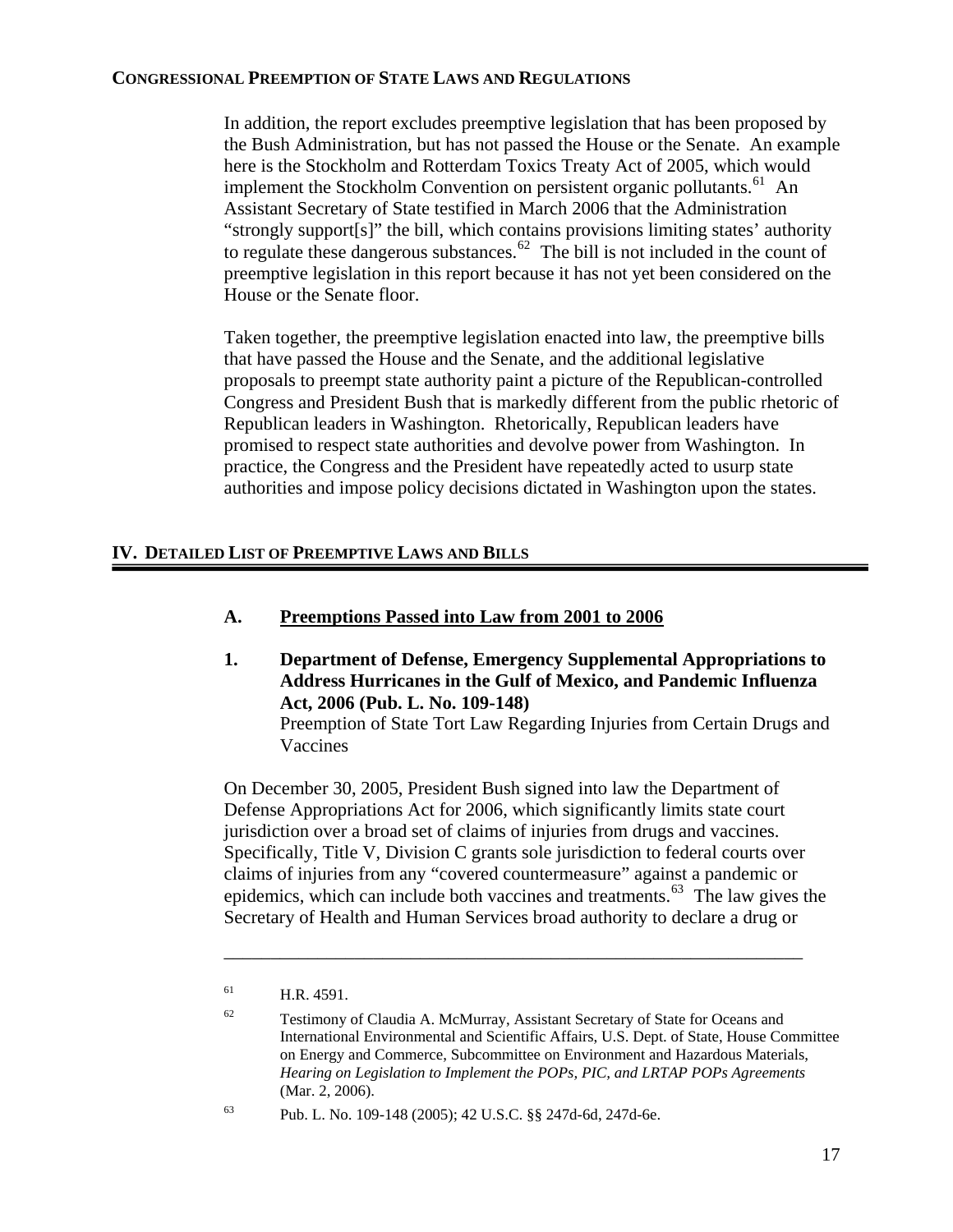vaccine a covered countermeasure with the attendant liability protection. It also makes it difficult to bring a claim of injury and receive compensation.

These provisions limit state authority over tort claims against drug and vaccine manufacturers, which, with a few specific exceptions, are generally brought in state courts. The provisions also fail to provide any meaningful compensation to people who may be injured by these pharmaceutical products.

## **2. Science, State, Justice, Commerce, and Related Agencies Appropriations Act for 2006 (Pub. L. No. 109-108)**  Preemption of State Authority to Access Firearms Data

On November 22, 2005, President Bush signed into law the Science, State, Justice, Commerce and Related Agencies Appropriations Act of 2006, which includes a provision that limits states' and localities' use of the Firearms Trace System database maintained by the Bureau of Alcohol Tobacco and Firearms. This database tracks firearms associated with criminal activities and accidents. Prior to passage of this provision, the database was used by state and local officials seeking to identify the manufacturers of guns that are used repeatedly and disproportionately in violent crimes or are prone to cause accidental damages.<sup>[64](#page-19-0)</sup>

The provision bars states and localities from using the Firearms Trace System for anything other than criminal investigations and it only allows the requesting state or locality to have access to data pertaining to firearm information collected within their own jurisdiction.<sup>[65](#page-19-1)</sup> The law explicitly bars state and local investigators from using any data in the system for civil suits. $^{66}$  $^{66}$  $^{66}$  An identically worded provision was included in the Consolidated Appropriations Act of 2005, and is discussed in part IV.A.9.

## **3. Protection of Lawful Commerce in Arms Act (Pub. L. No. 109-92)**  Preemption of State Authority to File Civil Liability Actions Against Gun **Manufacturers**

On October 26, 2005, President Bush signed the Protection of Lawful Commerce in Arms Act into law. This law prevents civil liability actions against gun manufacturers, including those filed by states and local municipalities, save for six exceptions relating to the willful violation of certain state or federal laws. The suits that are covered under the law include suits challenging inappropriate and suggestive advertising practices; suits involving practices and procedures that

<span id="page-19-0"></span><sup>64</sup> U.S. Department of State, *Background Paper: Alcohol, Tobacco, and Firearms Program on Tracing Illegal Small Arms* (June 2, 2001) (online at www.state.gov/t/pm/rls/fs/2001/3773.htm).

<span id="page-19-1"></span><sup>65</sup> Pub. L. No. 109-108, Title I (2005).

<span id="page-19-2"></span><sup>66</sup> *Id.*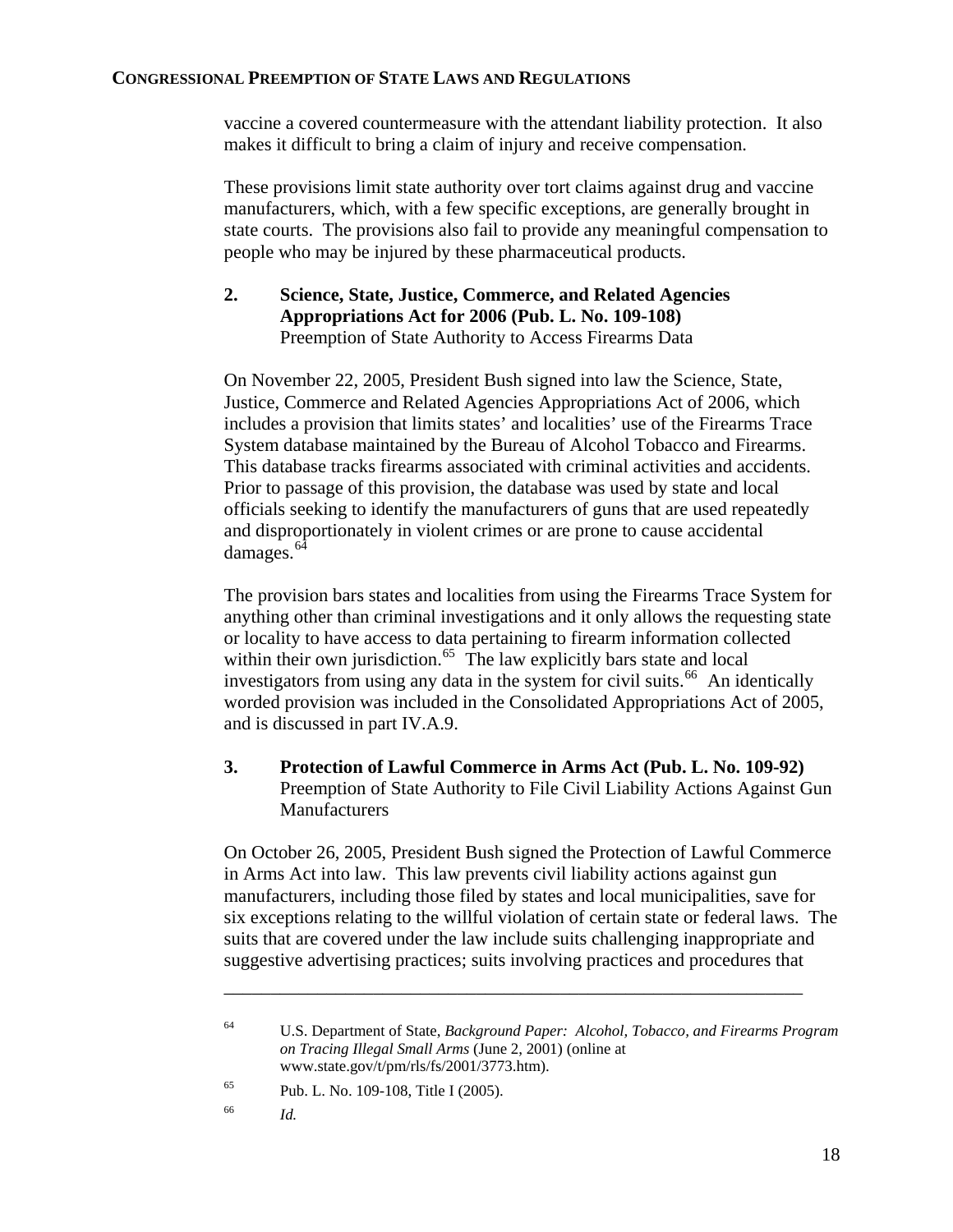make the illegal distribution of weapons more likely to occur; and suits faulting gun manufacturers for failure to add adequate safety features.<sup>[67](#page-20-0)</sup> The law applies retroactively so as to effectively terminate any civil action currently awaiting judgment in various levels of the judicial system.

The legislation was strongly opposed by the United States Conference of Mayors, among others, who objected to the preemption of state laws and raised concerns that this would impede cities' efforts to shut down "kitchen table" dealers.<sup>[68](#page-20-1)</sup>

## **4. Safe, Accountable, Flexible, Efficient Transportation Equity Act: A Legacy for Users (Pub. L. No. 109-59)**  Preemption of Rental Car Vicarious Liability Statutes

On August 10, 2005, President Bush signed the Safe, Accountable, Flexible, Efficient Transportation Equity Act (SAFETEA-LU) into law. This large transportation bill includes a provision, inserted on the floor of the House by Rep. Sam Graves, that preempts state vicarious liability laws by prohibiting the owner of a vehicle to be "held liable under the law of any State" for accidents that occur when the car is driven by a renter or lessee and the owner is not found to be negligent.<sup>[69](#page-20-2)</sup>

At the time the legislation was enacted, sixteen states had vicarious liability statutes that allowed rental car companies to be found liable for accidents caused by negligent drivers.<sup>[70](#page-20-3)</sup> Often enacted in states with large tourism industries and a large number of out-of-state car renters, such as California, New York, and Florida, these laws ensured that victims could receive compensation if they were harmed in an accident caused by an uninsured driver in a rental car.

The preemptive provision in the legislation was opposed by the National Conference of State Legislatures. NCSL argued that this was an area of state responsibility that did not require federal involvement. In addition, NCSL noted that the "pros and cons of this type of legislation were fully considered in the

<span id="page-20-0"></span><sup>67</sup> *A New Push to Grant Gun Industry Immunity From Suits*, New York Times (Apr. 4, 2003).

<span id="page-20-1"></span><sup>68</sup> United States Conference of Mayors, *Gun Immunity Considered by Congress* (May 9, 2005) (online at http://www.usmayors.org/uscm/us\_mayor\_newspaper/documents/  $05\_09\_05/gums.$ asp).

<span id="page-20-2"></span><sup>69</sup> Safe, Accountable, Flexible, Efficient Transportation Equity Act, Pub L. No. 109-59 § 10208 (2005).

<span id="page-20-3"></span><sup>70</sup> Letter from Michael Balboni, Chair, National Conference of State Legislatures Committee on Law and Criminal Justice to Senate Majority Leader Bill Frist and Senate Minority Leader Harry Reid (Apr. 26, 2005).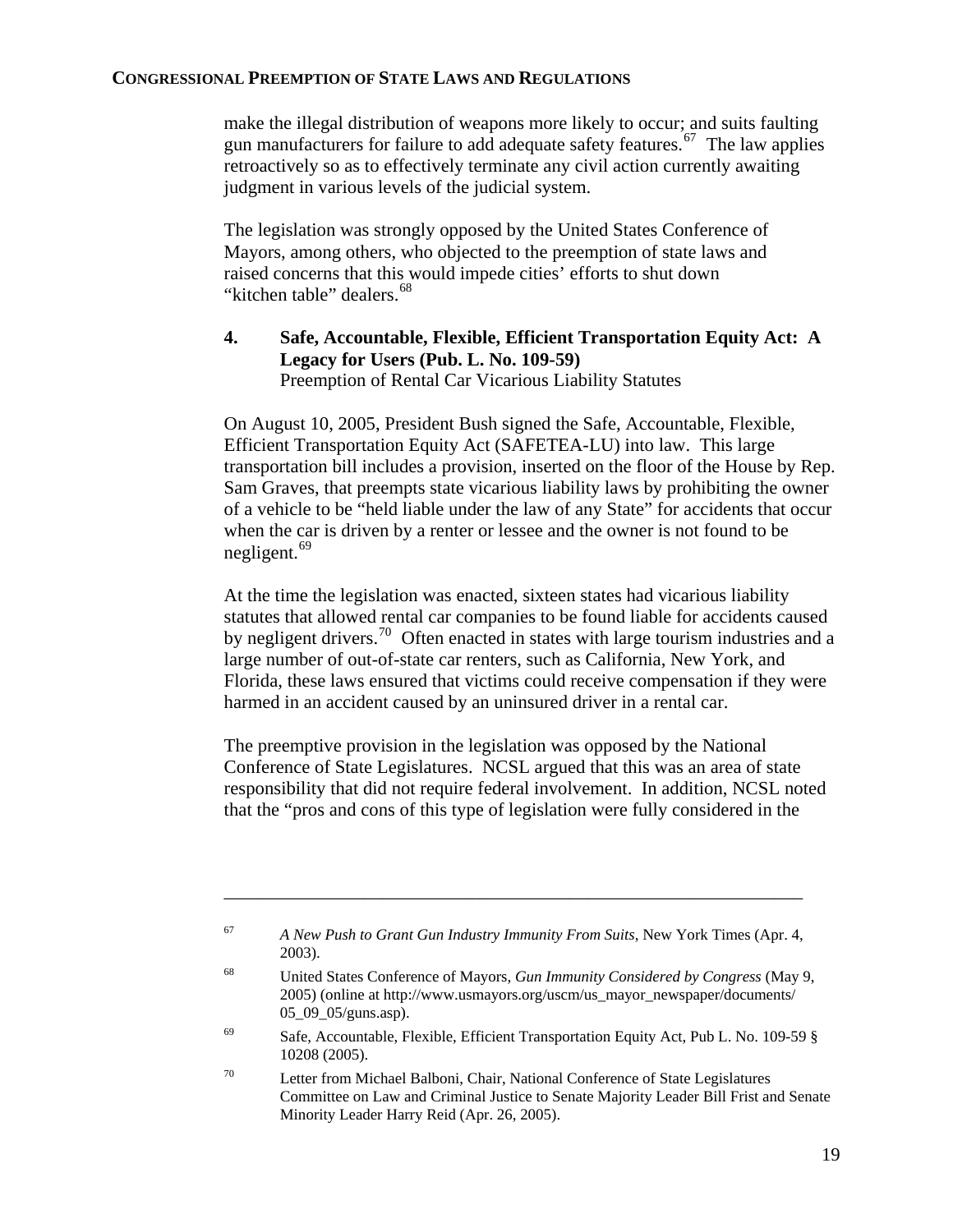states," while the "federal effort to preempt state laws has been orchestrated without the benefit of input from the states."<sup>[71](#page-21-0)</sup>

### **5. Energy Policy Act of 2005 (Pub. L. No. 109-58)**  Preemption of State Authority to Address Environmental Issues

On August 8, 2005, President Bush signed into law the Energy Policy Act of 2005 (EPAct), which contains several distinct provisions preempting different aspects of state authority. The law preempts states and localities in the exercise of their traditional authorities over local land use decisions, siting liquefied natural gas facilities, and pollution control.

## *Preemption of State Authority over Transmission Lines*

EPAct transfers the authority to approve the siting of certain transmission lines from state and local governments to the federal government. States and localities have long exercised this authority to protect the environment, address local land use preferences, and ensure reliable power service. EPAct shifts this authority to the Department of Energy (DOE) and the Federal Energy Regulatory Commission (FERC).

Under section 1221 of EPAct, DOE may designate "national interest electric transmission corridors" within which state and local authority to deny or condition transmission line permit requests is severely limited. If a state denies a permit, places certain conditions on a permit, or has not acted on a permit within one year for any reason, including lack of information provided by the applicant, FERC can step in and issue the permit.

In addition, the section intrudes on long-standing state and local eminent domain authority. Under section 1221, electric utilities that have received a permit from FERC to construct a power line over state objections can petition a federal court for the right to exercise the power of eminent domain over private property in order to construct new transmission lines.

This section directly conflicts with the policy of the National Governors Association on the siting of transmission lines, which states:

<span id="page-21-0"></span>\_\_\_\_\_\_\_\_\_\_\_\_\_\_\_\_\_\_\_\_\_\_\_\_\_\_\_\_\_\_\_\_\_\_\_\_\_\_\_\_\_\_\_\_\_\_\_\_\_\_\_\_\_\_\_\_\_\_\_\_\_\_

Governors oppose preemption of traditional state and local authority over siting of electricity transmission networks. Governors recognize that situations exist where better cooperation could improve competition and reliability. Governors are willing to engage in a dialogue with the federal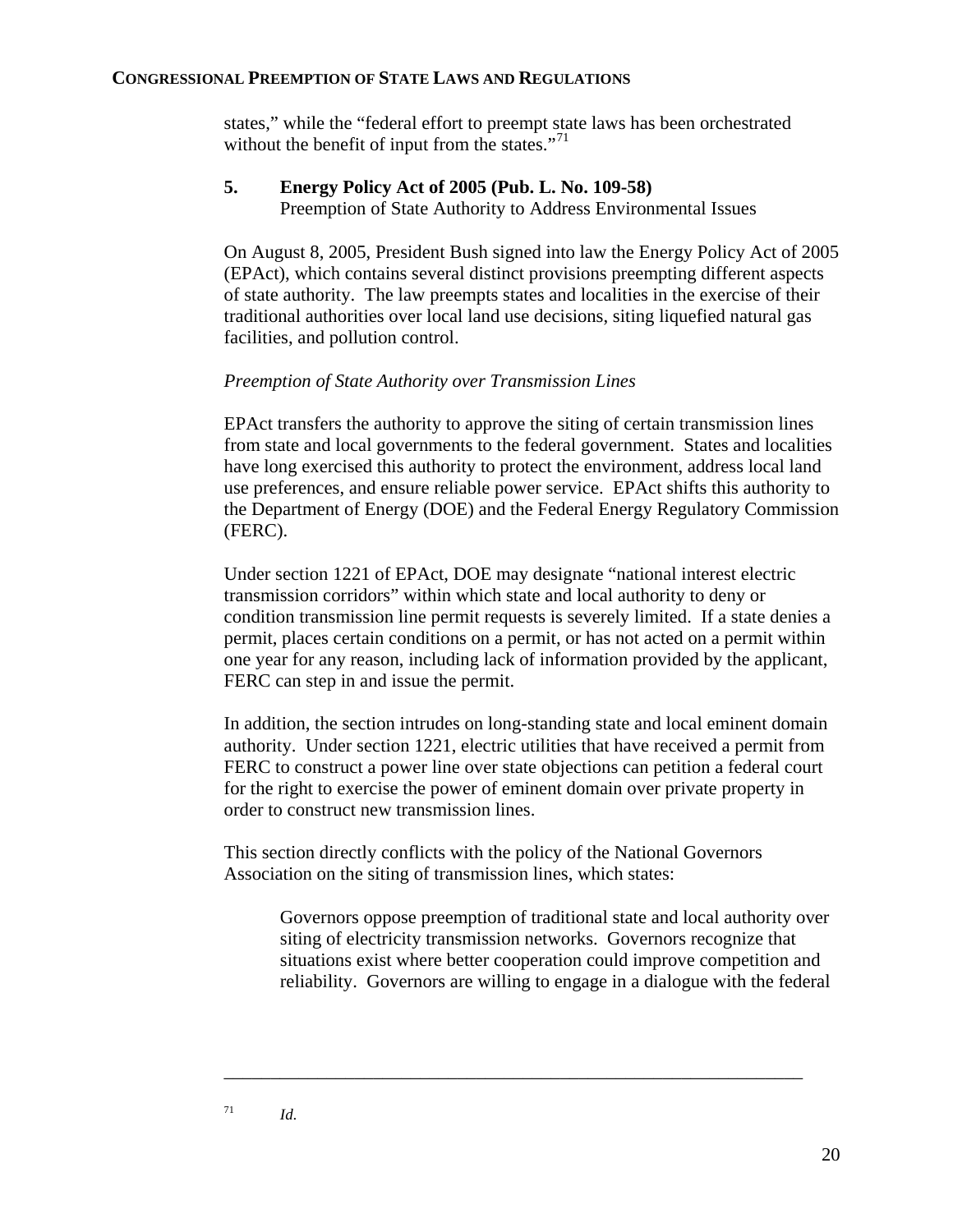government and industry to address these situations in a manner that does not intrude upon traditional state and local authority.<sup>[72](#page-22-0)</sup>

#### *Preemption of State Authority over Liquefied Natural Gas (LNG) Terminals*

EPAct shifts the authority over siting onshore liquefied natural gas (LNG) facilities from states to the federal government. Previously, states had the authority to site LNG facilities in a manner that guarded the state's interests in land use, public safety, and environmental protections.<sup>[73](#page-22-1)</sup>

Section 311 of EPAct grants FERC exclusive authority to approve or deny the siting, construction, expansion, and operation of onshore LNG terminals. State efforts to protect public safety or to address ratepayer and environmental concerns are preempted. While the law requires FERC to consult with state and local governments regarding safety concerns, they have no role in the final decision. State and local governments also lose the ability to impose penalties for safety violations at LNG facilities. The Act purports to preserve the rights of states under three specific environmental laws — the Coastal Zone Management Act, the Clean Air Act, and the Federal Water Pollution Control Act — but only to the extent that section 311 does not specifically provide otherwise.<sup>[74](#page-22-2)</sup>

This provision has significant practical implications for state authority. Sixteen applications for onshore LNG terminals are pending before FERC, and an additional nine potential locations for onshore LNG terminals have been identified by the LNG industry.<sup>[75](#page-22-3)</sup> Each of these applications raise significant safety concerns, including the possibility of a highly destructive explosion in the event of a terrorist attack.<sup>[76](#page-22-4)</sup> Yet state governments now have no authority to

<span id="page-22-0"></span>72 National Governors Association, *NR-18*: *Comprehensive National Energy and Electricity Policy* (2003).

<span id="page-22-1"></span><sup>73</sup> Prior to the passage of EPAct, FERC attempted unilaterally to assert jurisdiction over LNG facilities and was sued by the state of California since the FERC action deviates from the plain language of the Natural Gas Act. *Californians for Renewable Energy Inc. & California Public Utilities Commission v. Federal Energy Regulatory Commission*, 9th Cir. Nos. 04-73650 & 04-75240.

<span id="page-22-2"></span><sup>74</sup> *See* NOAA, *Implications of the Energy Policy Act of 2005 (Pub. L. No. 109-58) Provisions Relating to the Coastal Zone Management Act* (Sept. 23, 2005) ("some state CZMA enforceable policies that NOAA previously approved that would specifically apply to LNG or LNG-type facilities would likely no longer be enforceable").

<span id="page-22-3"></span><sup>75</sup> *E.g.* Federal Energy Regulatory Commission, *Existing and Proposed North American LNG Terminals* (Mar. 8, 2006) (online at http://www.ferc.gov/industries/lng/indusact/terminals/exist-prop-lng.pdf); Federal Energy Regulatory Commission, *Potential North American LNG Terminals* (Mar. 7, 2006) (online at http://www.ferc.gov/ industries/lng/indus-act/terminals/horizon-lng.pdf).

<span id="page-22-4"></span><sup>76</sup> Sandia National Laboratories, *Guidance on Risk Analysis and Safety Implications of a Large Liquefied Natural Gas (LNG) Spill Over Water* (Dec. 2004).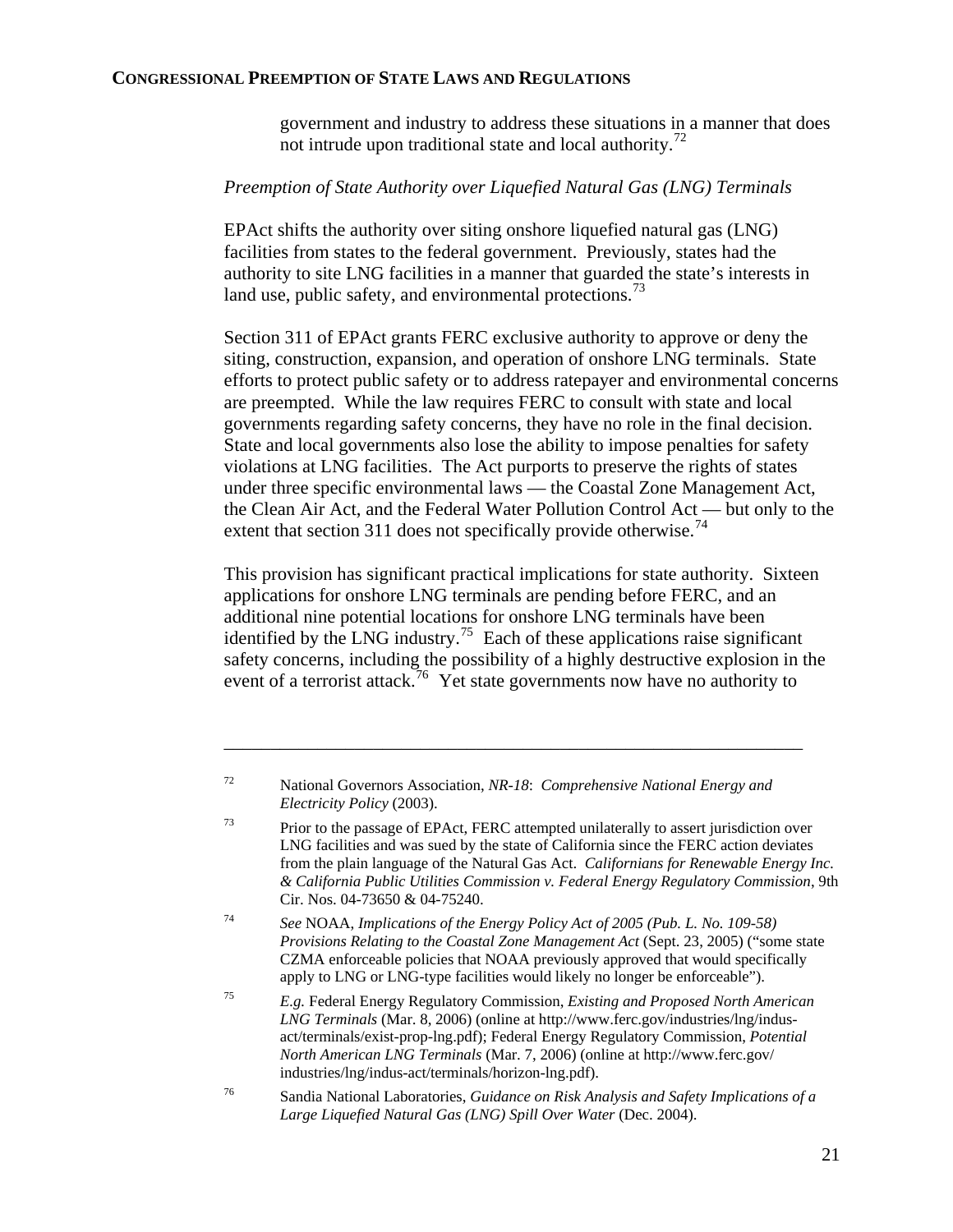require any safety precautions or even to prosecute known violations of federal safety requirements.

This provision was opposed by state officials from both West Coast and East Coast states, as well as by the National Governors Association.<sup>[77](#page-23-0)</sup>

## *Limitation on State Authority to Require Clean Fuels for Motor Vehicles*

EPAct sharply limits states' powers to require cleaner burning motor vehicle fuels. This law runs contrary to the Clean Air Act's long-standing recognition of states' authority to adopt more stringent pollution controls than the federal government. Prior to the adoption of EPAct, the Clean Air Act allowed states to require that gasoline and diesel fuel meet state "clean fuel" standards that are more stringent than federal standards if the states can demonstrate that the more stringent state standards are necessary for an area to meet the health-based air quality standards.<sup>[78](#page-23-1)</sup>

Section 1541 of EPAct bars EPA from approving — and hence bars a state from adopting — a new requirement for cleaner burning fuel unless: (1) the fuel would not increase the total number of fuel formulations in existence in 2004 and (2) use of the same fuel is already required elsewhere in that petroleum distribution district. In practice, this would block state requirements for any new and innovative type of clean burning fuels. It would also stop some areas from requiring clean burning fuel formulations that are used in other parts of the country. Section 1541 also allows EPA to suspend existing state clean fuel requirements under vaguely defined "extreme and unusual fuel and fuel additive supply circumstances."<sup>[79](#page-23-2)</sup>

This repeal of state clean fuel authorities was strongly opposed by state and local air pollution officials. According to these officials, requiring cleaner burning gasoline or diesel fuel is often one of the most cost-effective and least burdensome ways for states and localities to clean up their air and meet the health-based national air quality standards. $\frac{80}{30}$  $\frac{80}{30}$  $\frac{80}{30}$  They stated that the provision

<span id="page-23-0"></span><sup>77</sup> *See, e.g.,* Letter from Governors Schwarzenegger (R-CA), Romney (R-MA), Blanco (D-LA), Carcieri (R-RI), Codey (D-NJ) and Minner (D-DE) to Chairman Domenici and Senators Bingaman, Alexander, and Dorgan (May 25, 2005); Letter from Raymond C. Scheppach, National Governors Association, to Chairman Domenici and Senator Bingaman (June 21, 2005).

<span id="page-23-1"></span><sup>78</sup> *See* CAA § 211(c)(4)(C); 42 U.S.C. 7545(c)(4)(c).

<span id="page-23-2"></span><sup>&</sup>lt;sup>79</sup> Pub. L. No. 109-58 § 1541(a) (2005).

<span id="page-23-3"></span><sup>80</sup> *See* State and Territorial Air Pollution Program Administrators and the Association of Local Air Pollution Control Officials, *Air Pollution Topics — Vehicles and Fuels* (online at www.4cleanair.org/TopicDetails.asp?parent=27#docs-Fuels).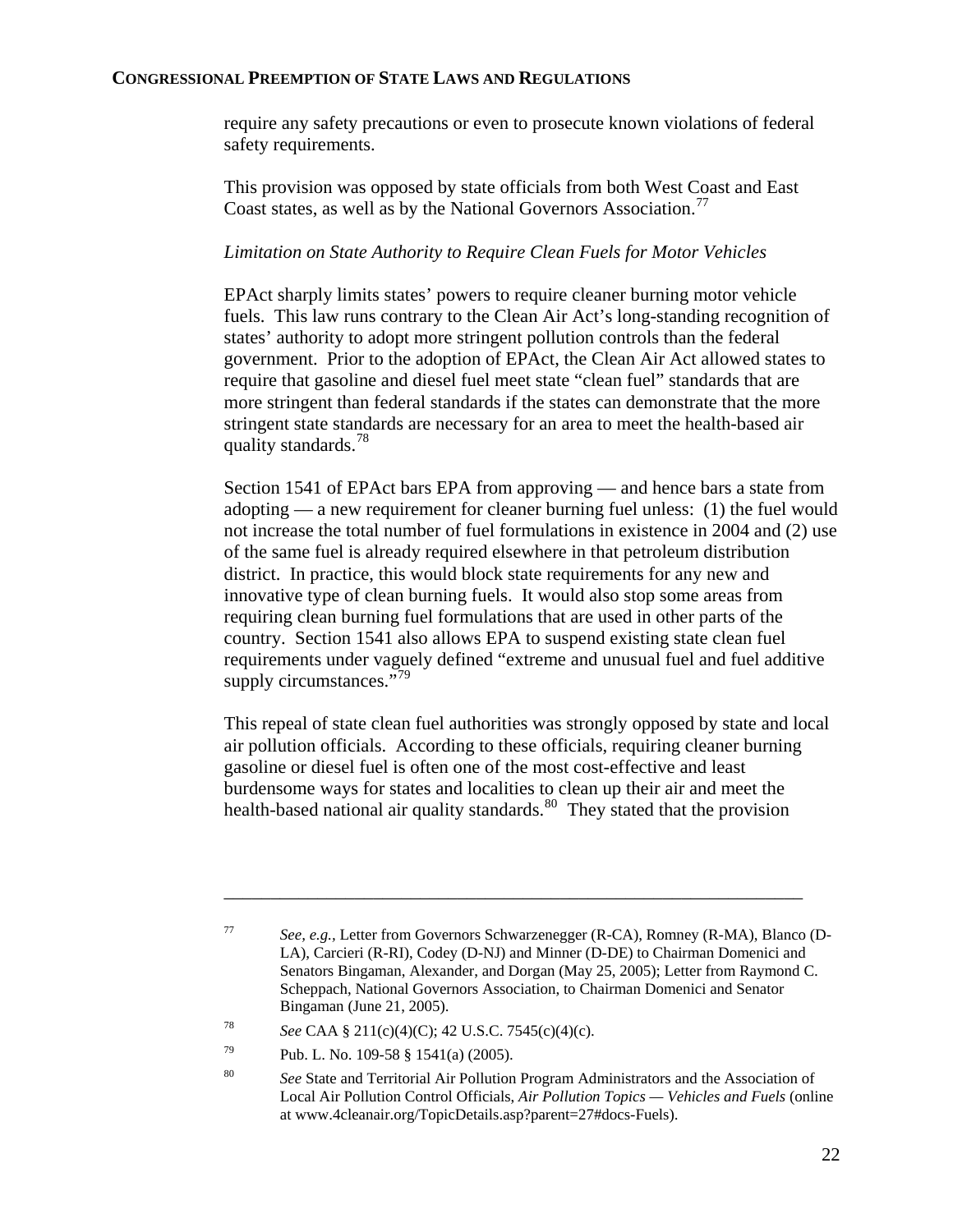would "sharply curtail current state authority" that is "critical to protecting … citizens from air pollution."[81](#page-24-0)

## **6. Emergency Supplemental Appropriation Act for Defense, the Global War on Terror, and Tsunami Relief of 2005 (Pub. L. No. 109-13)**

On May 11, 2005, President Bush signed into law the Emergency Supplemental Appropriation Act for Defense, the Global War on Terror, and Tsunami Relief. This Act includes two preemptive provisions: one that limits state authority over drivers' licenses and one that preempts state authority to make land use decisions.

## *Preemption of State Driver's License and Personal Identification Regulations*

The REAL ID Act of 2005 was enacted into law as part of the Emergency Supplemental Appropriation Act for Defense, the Global War on Terror, and Tsunami Relief. This law imposes numerous standards and procedures for issuing drivers' licenses and personal identification cards. If the federally mandated requirements for issuance are not met, the noncompliant states' IDs are not eligible for "official purposes," and thus citizens of noncompliant states are prohibited from "accessing Federal facilities, boarding federally regulated commercial aircraft, entering nuclear power plants, and any other purposes that the Secretary of Homeland Security shall determine."<sup>[82](#page-24-1)</sup>

This federal law preempts state law in at least four instances. First, section 202(c) preempts state verification standards and replaces them with new federal standards.<sup>[83](#page-24-2)</sup> Second, section  $202(c)(2)(B)$  requires that a state verify the applicant's legal status and issue licenses and IDs only to those legally in the United States. Previously, states were able to determine on a state-by-state basis which categories of people were eligible for such cards, and many did not require the lawful presence of a license or ID holder. $84$ 

\_\_\_\_\_\_\_\_\_\_\_\_\_\_\_\_\_\_\_\_\_\_\_\_\_\_\_\_\_\_\_\_\_\_\_\_\_\_\_\_\_\_\_\_\_\_\_\_\_\_\_\_\_\_\_\_\_\_\_\_\_\_

<span id="page-24-3"></span>84 As of September 13, 2005, the following states did not require lawful presence as a condition of a drivers' license: Alaska, Delaware, the District of Columbia, Hawaii, Illinois, Indiana, Iowa, Maine, Maryland, Massachusetts, Michigan, Montana, Nebraska, Nevada, New Hampshire, New York, North Carolina, North Dakota, Oregon, Rhode Island, Tennessee, Texas, Utah, Vermont, Washington, West Virginia, Washington.

<span id="page-24-0"></span><sup>&</sup>lt;sup>81</sup> Letter from S. William Becker, Executive Director, State and Territorial Air Pollution Program Administrators and Association of Local Air Pollution Control Officials to Chairman Joe Barton (Apr. 11, 2005).

<span id="page-24-1"></span><sup>82</sup> Pub. L. No. 109-13 at Division B, § 201 (2005).

<span id="page-24-2"></span><sup>83</sup> Section 202(c) establishes minimum document requirements and issuance standards for federal recognition. It requires that before a state can issue a license or ID, a state will have to verify with the issuing agency, the issuance, validity and completeness of: (1) a photo identity document, except that a non-photo identity document is acceptable if it includes both the person's full legal name and date of birth, (2) documentation showing the person's date of birth, (3) proof of the person's social security account number or verification that the person is not eligible for a social security account number, and (4) documentation showing the person's name and address of principal residence.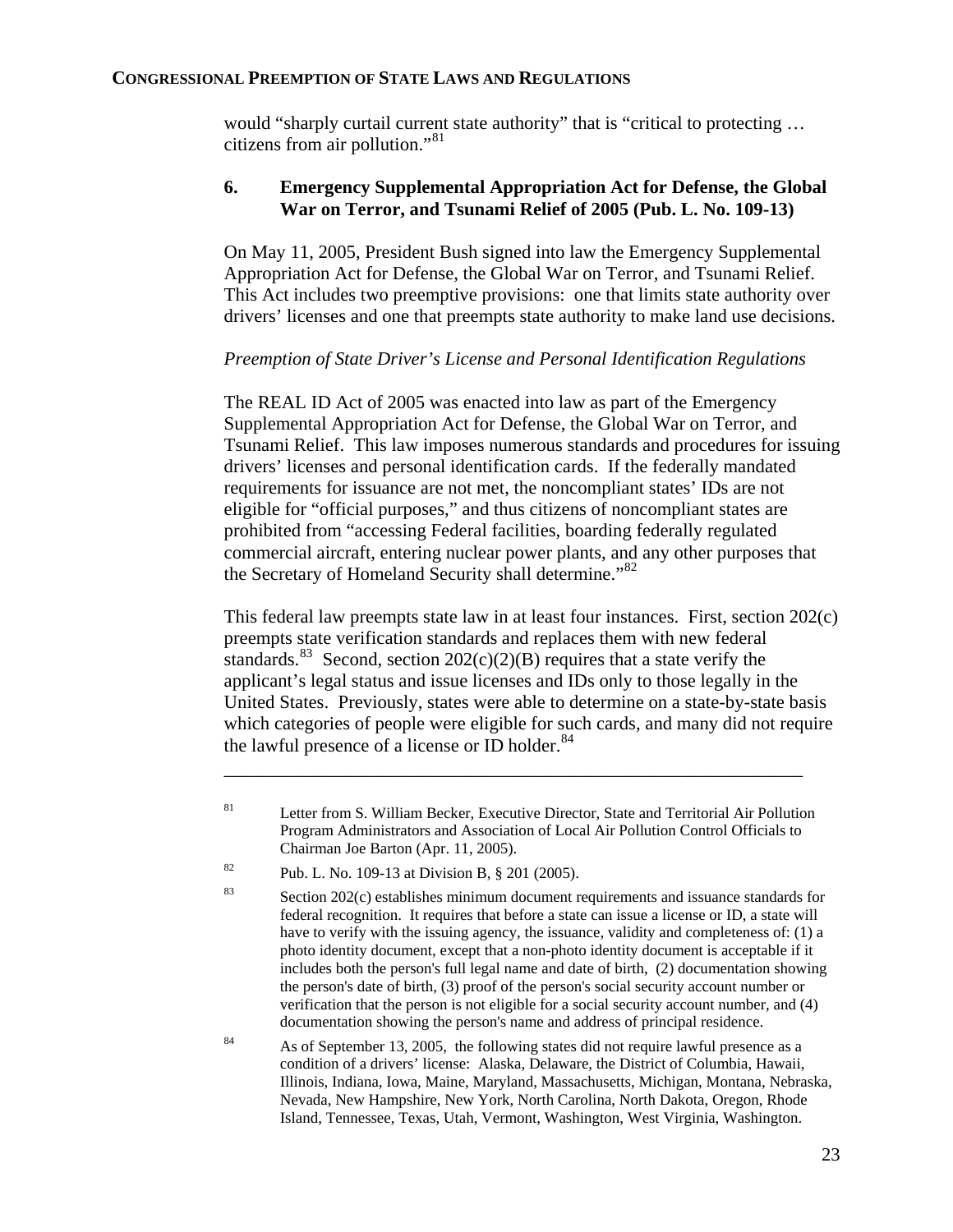Third, section  $202(c)(2)(C)$  establishes a system of temporary driver's licenses and ID cards that can be issued to applicants falling into six categories. These IDs must be issued with a clearly visible expiration date equal to the period of time of the applicant's stay, and in the case of an indefinite stay, must expire in one year. Renewal of these ID cards is subject to approval by the Department of Homeland Security. Any similar provisions that existed under state law are preempted by the REAL ID Act.<sup>[85](#page-25-0)</sup> Finally, section 202(d) establishes thirteen other requirements for driver's license and personal ID issuance that require states to adopt new procedures and practices.<sup>[86](#page-25-1)</sup>

The National Governor's Association, the American Association of Motor Vehicle Administrators, the National Conference of State Legislatures, and the Council of State Governments joined in opposition to the REAL ID Act, arguing that it "would impose technological standards and verification procedures on states, many of which are beyond the current capacity of even the federal government."[87](#page-25-2) Recently, Governor Mike Huckabee, the chairman of the National Governors Association, described the requirements of the law as "absolutely absurd," pointing out that "the time frame is unrealistic; the lack of funding is inexcusable."[88](#page-25-3) The New Hampshire House of Representatives passed legislation in 2006 that would bar the state from participating in REAL ID, but the bill failed in the state Senate.<sup>[89](#page-25-4)</sup>

## *Preemption of State Authority over Local Land Use Decisions*

Section 102 of the Emergency Supplemental Appropriation Act provides that the Secretary of the Department of Homeland Security can "in his sole discretion" waive all local, state, and federal laws and regulations to "ensure expeditious construction of the barriers and roads" near international borders.<sup>[90](#page-25-5)</sup> A waiver requires no prior public notice or process, and is effective upon publication in the *Federal Register.[91](#page-25-6)*

In the seventeen states with international borders, this provision gives the Secretary the power to eliminate the authority of the states, as well as local governments, to regulate barrier or road projects in the border area. States and

| Alison Smith, Summary of State Laws on the Issuance of Driver's Licenses to |
|-----------------------------------------------------------------------------|
| <i>Undocumented Aliens, CRS Report for Congress (Sept. 13, 2005).</i>       |
|                                                                             |

<span id="page-25-3"></span><span id="page-25-2"></span><span id="page-25-1"></span><span id="page-25-0"></span> $\overline{a}$ 

<sup>85</sup> Michael John Garcia, Margaret Mikyung Lee, and Todd Tatelman, *Immigration: Analysis of the Major Provisions of the REAL ID Act of 2005*, CRS Report for Congress, 41 (May 25, 2005).

<sup>86</sup> *Id*. at 42.

<sup>&</sup>lt;sup>87</sup> Letter from Raymond C. Scheppach, Executive Director, National Governors Association et. al. to Senate Majority Leader Frist and Senate Minority Leader Reid (Mar. 17, 2005).

<sup>88</sup> *Mandate for ID Meets Resistance From States*, The New York Times (May 6, 2006).

<sup>89</sup> *New Hampshire Ends Rebellion Against REAL ID*, The Associated Press (May 12, 2006).

<span id="page-25-5"></span><span id="page-25-4"></span><sup>90</sup> Pub. L. No. 109-13 at Division B, § 102 (2005).

<span id="page-25-6"></span><sup>91</sup> *Id*.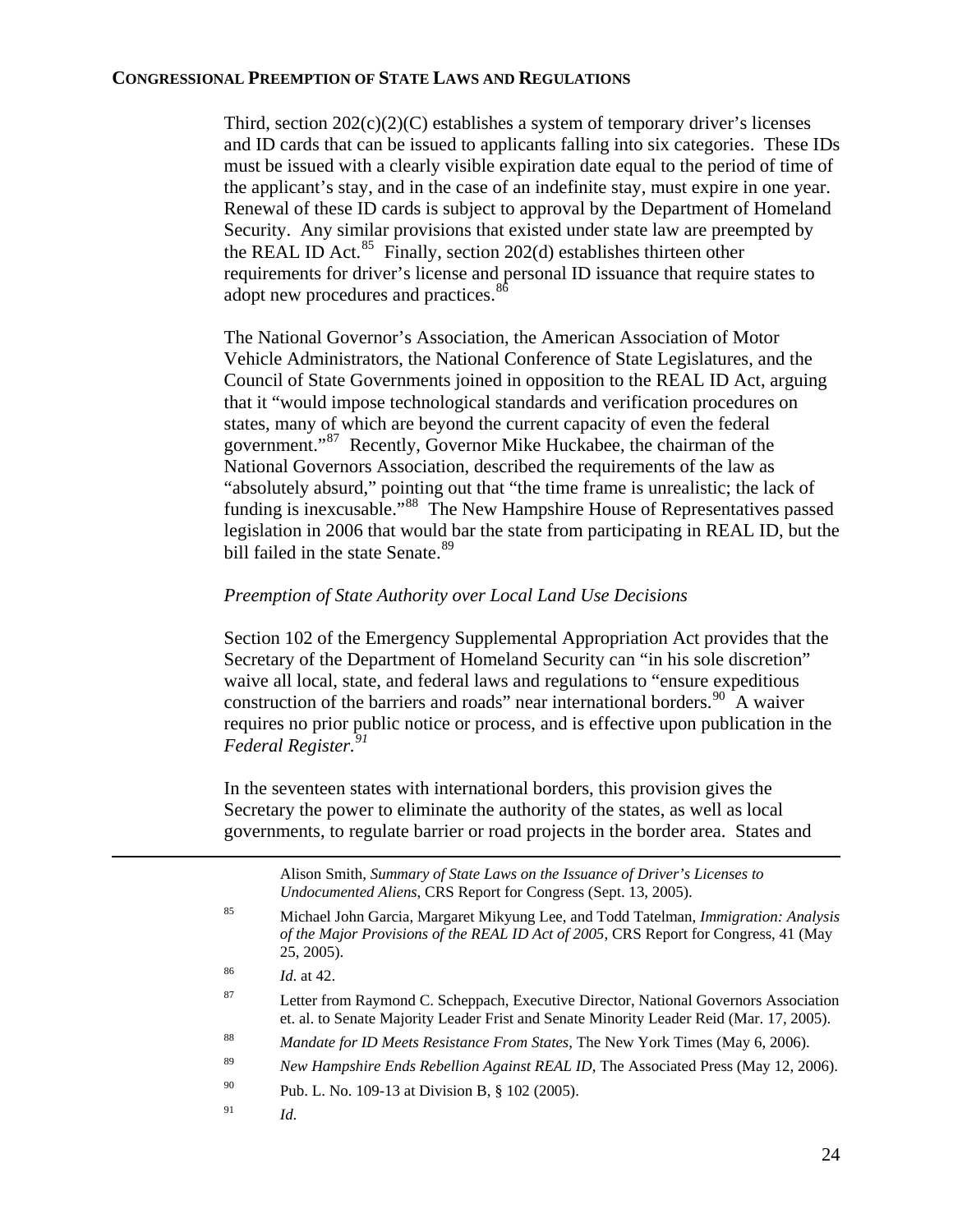localities would be unable to ensure that such projects consider or mitigate conflicts with local land uses or minimize damage to the local environment. Even if an adversely affected state or community objected to a proposed federal project and set forth less destructive alternatives, the Secretary could ignore those objections.

State officials and environmental groups strongly opposed this federal override of state authority to regulate local land use. Among other effects, section 102 allows the Secretary to proceed with a controversial proposal to construct a fourteen mile security barrier south of San Diego, California, while ignoring numerous environmental and land use laws that California state agencies enforce. In objecting to this proposal, the California Coastal Commission, a state agency, cited the adverse environmental effects of filling a valley with millions of cubic yards of soil, as well as the resulting increased erosion and impacts on the downstream estuary.[92](#page-26-0)

## **7. A Bill to Provide for the Relief of the Parents of Theresa Marie Schiavo (Pub. L. No. 109-3)**

Seizure of State Court Jurisdiction over End of Life Decisions

On March 21, 2005, the President signed into law Pub. L. 109-3, a bill to "provide for the relief of the parents of Theresa Marie Schiavo". The law provided that a federal district court could consider the family dispute regarding the medical treatment of Terri Schiavo *de novo*, "notwithstanding any prior state court determination and regardless of whether such a claim has previously been raised, considered, or decided in State court proceedings."[93](#page-26-1) At the time the law was enacted, Florida state courts had repeatedly upheld the decision of Ms. Schiavo's husband to remove Ms. Schiavo from life support. <sup>[94](#page-26-2)</sup> The new federal law empowered the federal court to review the evidence that led to the Florida state court decisions, as well as any new evidence, and make an independent federal determination about whether Ms. Schiavo's feeding tube could be removed.

In a parallel effort, House and Senate Republicans attempted to override the state courts' decisions to remove Ms. Schiavo's feeding tube by demanding her presence before Congress. On March 18, 2005, the House Government Reform Committee issued subpoenas to Ms. Schiavo, her husband, and hospice officials, and the Senate issued a letter asking Ms. Schiavo and her husband to appear at a

<span id="page-26-0"></span><sup>92</sup> *See* California Coastal Commission, Revised Staff Report and Recommendation on Consistency Determination 7 (Feb. 18, 2004); *see also State Rejects U.S. Border Barrier Plan*, Los Angeles Times (Feb. 19, 2004); *Border Fence Plan Runs into a Barrier*, USA Today (Apr. 20, 2004); *Border Protections Imperil Environment*, San Francisco Chronicle (Feb. 27, 2006).

<sup>93</sup> Pub. L. No. 109-3 at § 2 (2005).

<span id="page-26-2"></span><span id="page-26-1"></span><sup>94</sup> *See In re Schiavo*, 780 So. 2d 176, 180 (Fla. Dist. Ct. App. 2001) (upholding the trial court's decision to discontinue Terri Schiavo's feeding and hydration).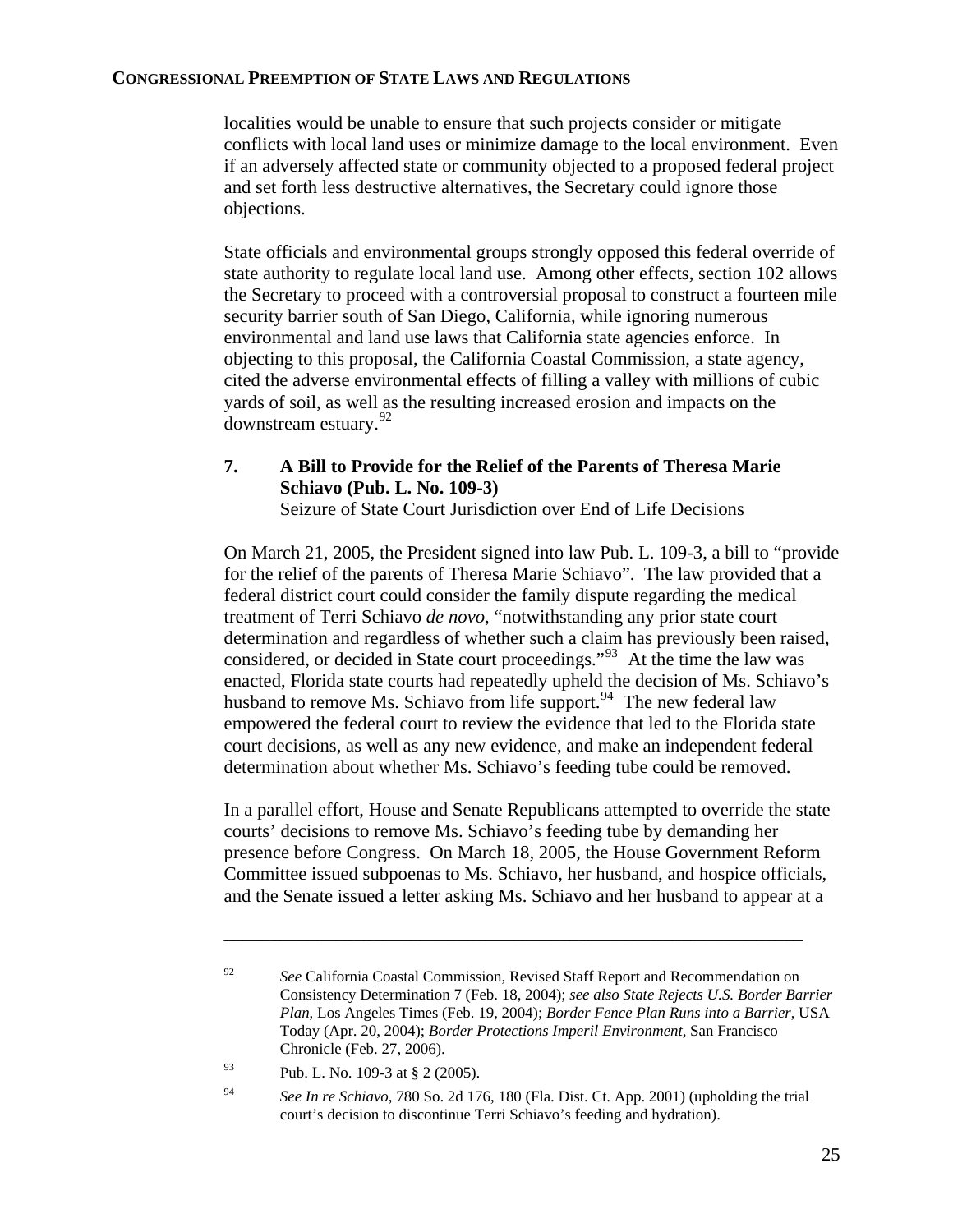separate hearing.<sup>[95](#page-27-0)</sup> Senate Majority Leader Frist made the intent of these actions clear, stating, "Federal criminal law protects witnesses called before official Congressional committee proceedings from anyone who may obstruct or impede a witness' attendance or testimony."<sup>[96](#page-27-1)</sup>

These efforts to federalize the end-of-life decisions of the Schiavo family were not successful. On March 18, 2005, the Florida state court judge overseeing the case refused to enforce the Government Reform Committee subpoenas and ordered Ms. Schiavo's feeding tube removed.<sup>[97](#page-27-2)</sup> Three days later, upon the passage of Pub. L. No. 109-3, a federal district court judge denied Ms. Schiavo's parents' request to reinsert the feeding tube, finding that "Theresa Schiavo's life and liberty interests were adequately protected by the extensive process provided in the state courts."[98](#page-27-3) This decision was upheld by the federal circuit court and the Supreme Court, which refused to hear an appeal. <sup>[99](#page-27-4)</sup>

## **8. Class Action Fairness Act of 2005 (Pub. L. No. 109-2)**  Preemption of State Court Authority Over Class Action Lawsuits

On February 18, 2005, President Bush signed into law the Class Action Fairness Act, which constricts the authority of state courts by expanding the conditions for removal of class action suits to federal courts. Before passage of the law, class actions involving state-law claims could only be removed to federal court in one of two ways: (1) if all named members of the class and all defendants were from different states or (2) if all class members were claiming more than \$75,000. The expanded provisions for removal now require only that one of the class members and one of the defendants be citizens of different states or that the entire amount at stake be more than \$5 million.[100](#page-27-5) The law also allows for removal to federal court cases in which a state attorney general is acting as a class representative to protect citizens, such as senior citizens or working poor.<sup>[101](#page-27-6)</sup>

\_\_\_\_\_\_\_\_\_\_\_\_\_\_\_\_\_\_\_\_\_\_\_\_\_\_\_\_\_\_\_\_\_\_\_\_\_\_\_\_\_\_\_\_\_\_\_\_\_\_\_\_\_\_\_\_\_\_\_\_\_\_

- <span id="page-27-1"></span>96 Statement of Senator William Frist (March 18, 2005) (online at http://frist.senate.gov/ index.cfm?FuseAction=PressReleases.Detail&PressRelease\_id=1881&Month=3&Year= 2005).
- <span id="page-27-2"></span>97 *Despite Congress, Woman's Feeding Tube Is Removed*, The New York Times (Mar. 19, 2005).
- <span id="page-27-3"></span>98 *Schiavo ex rel. Schindler v. Schiavo*, 357 F. Supp. 2d 1378, 1388 (M.D. Fla. 2005).
- <span id="page-27-4"></span>99 *See, e.g. Schiavo ex rel. Schindler v. Schiavo*, 403 F.3d 1223, 1225 (11th Cir. 2005) (affirming the District Court decision); *Schiavo ex rel. Schindler v. Schiavo*, 404 F.3d 1282 (11th Cir. 2005) (denying a rehearing en banc); *Schiavo, ex rel. Schindler v. Schiavo*, 544 U.S. 945 (U.S. 2005) (denying Supreme Court consideration).

101 *Id*.

<span id="page-27-0"></span><sup>95</sup> Subpoena to Mrs. Theresa Marie Schiavo (Mar. 18, 2005); Subpoena to Mr. Michael Schiavo (Mar. 18, 2005); Subpoena to Dr. Victor Gambone (Mar. 18, 2005); Subpoena to Dr. Stanton Tripodis (Mar. 18, 2005); Subpoena to Ms. Annie Santamaria, Director, Hospice of the Florida Suncoast (Mar. 18, 2005); Letter from Senator Michael B. Enzi to Mrs. Theresa Marie Schiavo and Mr. Michael Schiavo (Mar.17, 2005).

<span id="page-27-6"></span><span id="page-27-5"></span><sup>100 28</sup> U.S.C § 1453.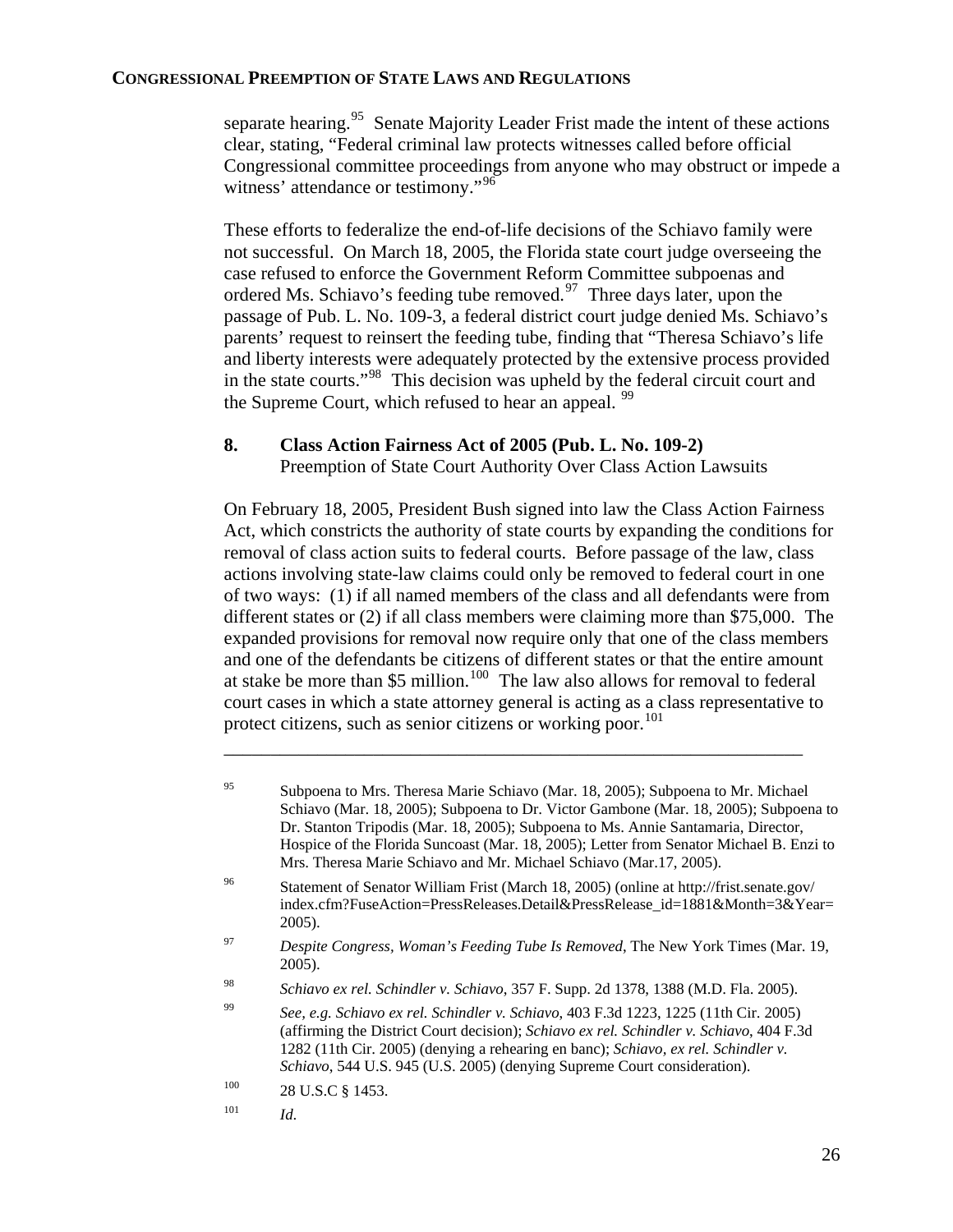Fifteen state attorneys general wrote that the legislation "will inappropriately usurp the primary role of state courts in developing their own state tort and contract law, and will impair their ability to establish consistent interpretations of those laws." $102$ 

## **9. Consolidated Appropriations Act, 2005 (Pub. L. No. 108-447)**  Preemption of State Authority to Access Firearms Data

On December 8, 2004, President Bush signed into law the Consolidated Appropriations Act for 2005. This law includes a provision that limits states' and localities' use of the Firearms Trace System database maintained by the Bureau of Alcohol Tobacco and Firearms. An identical provision was included in the Science, State, Justice, Commerce, and Related Agencies Appropriations Act for 2006 and is discussed in part IV.A.2.

#### **10. Internet Tax Nondiscrimination Act (Pub. L. No. 108-435)**  Prevention of State Taxation of Internet Access and Commerce

On December 3, 2004, President Bush signed into law the Internet Tax Nondiscrimination Act, which preempts state authority to levy taxes on the internet and certain telecommunications services. In 1999, Congress passed the Internet Tax Freedom Act, which created a four-year preemption of state authority to levy taxes on variety of internet services in order to give e-commerce a short grace period to develop and grow into a viable part of the market. <sup>[103](#page-28-1)</sup> The law explicitly did not apply to telecommunications services, which remained available for state taxation. $10$ 

The Internet Tax Nondiscrimination Act substantially expands the preemptive effect of the pre-existing law. First, it extends the bar on state taxation of internet services for an additional four years. Second, it adds new language expanding the scope of the preemption by limiting state authority to tax telecommunications services delivered over the internet.

The effect of this preemption is to bar states from accessing a rapidly growing revenue base. Using numbers generated by the telecommunications industry, the Center for Budget and Policy Priorities estimates that the telecommunication industry generates nearly \$12 billion in tax revenue to states annually.<sup>[105](#page-28-3)</sup> With

<span id="page-28-0"></span><sup>&</sup>lt;sup>102</sup> Letter from Attorneys General Eliot Spitzer et. al. to Senate Majority Leader Frist and Minority Leader Reid (Feb. 7, 2005).

<span id="page-28-1"></span><sup>103</sup> Pub. L. No. 105-277 (1998); *see also Cable or Phone? Difference Can be Taxing*, New York Times (Apr. 5, 2004).

<span id="page-28-2"></span><sup>104</sup> Pub. L. No. 105-277 (1998).

<span id="page-28-3"></span><sup>105</sup> Center for Budget and Policy Priorities, *A Permanent Ban on Internet Access Taxation Risks Serious Erosion of State and Local Telephone Tax Revenue as Phone Calls Migrate to the Internet* (Feb. 11, 2004) (online at www.cbpp.org/2-11-04sfp.htm).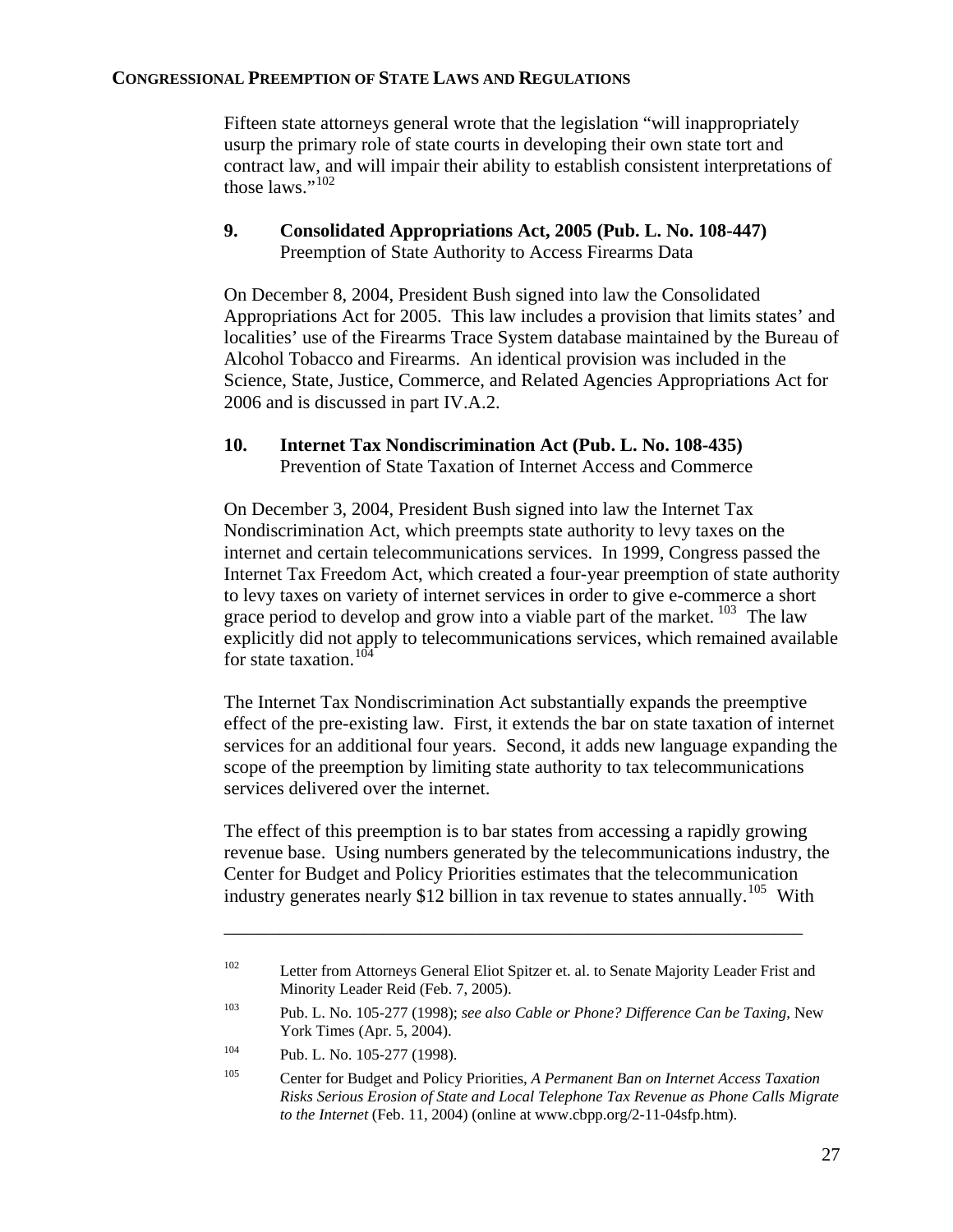the rapid move from traditional land line technology to internet-based technologies, this state revenue base could be imperiled. These concerns are shared by the National Governors Association, and the Multi State Tax Commission, as well as the Congressional Budget Office.<sup>[106](#page-29-0)</sup>

## **11. Ronald W. Reagan National Defense Authorization Act for FY 2005 (Pub. L. No. 108-375)**

Preemption of State and Local Open Government Laws

On October 24, 2004, the President signed into law the Defense Authorization Act for 2005, which preempts state law by barring states and localities from releasing certain data generated by commercial satellites. Specifically, the Act bars state and local agencies, as well as federal agencies, from releasing any "land remote sensing" data that under the Land Remote Sensing Policy Act may only be sold to the government, including "any imagery and other product that is derived from such data."

## **12. Prevention of Child Abduction Partnership Act (Pub. L. No. 108-370)**  Preemption of State Court Authority over Certain Private Organizations

On October 25, 2004, President Bush signed into law the Prevention of Child Abduction Partnership Act, which preempts state tort law by limiting the liability of private entities that operate under the direction of the State Department and work to prevent child abductions.<sup>[107](#page-29-1)</sup> Specifically, the Act amends the International Child Abduction Remedies Act to offer the National Center for Missing and Exploited Children and other similar organizations the same protections given the State Department in child abduction cases.<sup>[108](#page-29-2)</sup>

## **13. Law Enforcement Officers Safety Act of 2004 (Pub. L. No. 108-277)**  Preemption of State Authority Regarding Concealed Firearms

On July 22, 2004, President Bush signed into law the Law Enforcement Officers Safety Act, which preempts state gun safety laws with respect to current and former law enforcement officers. Prior to the passage of this law, states had

<span id="page-29-0"></span><sup>106</sup> *E.g.,* Multistate Tax Commission, *Revenue Impact on State and Local Governments of Permanent Extension of the Internet Tax Freedom Act* (Sept. 24, 2003) (online at www.mtc.gov/ITFAestimates092403.pdf).; House Judiciary Committee, Subcommittee on Commercial and Administrative Law, Testimony of Michigan Governor John Engler, *Hearing on H.R. 1552 and H.R. 1675, both entitled the "Internet Tax Nondiscrimination Act"*, 107th Cong., (June 26, 2001).

<span id="page-29-2"></span><span id="page-29-1"></span><sup>107</sup> Pub. L. No. 108-380 (2004).

*<sup>108</sup> Id*. at § 2.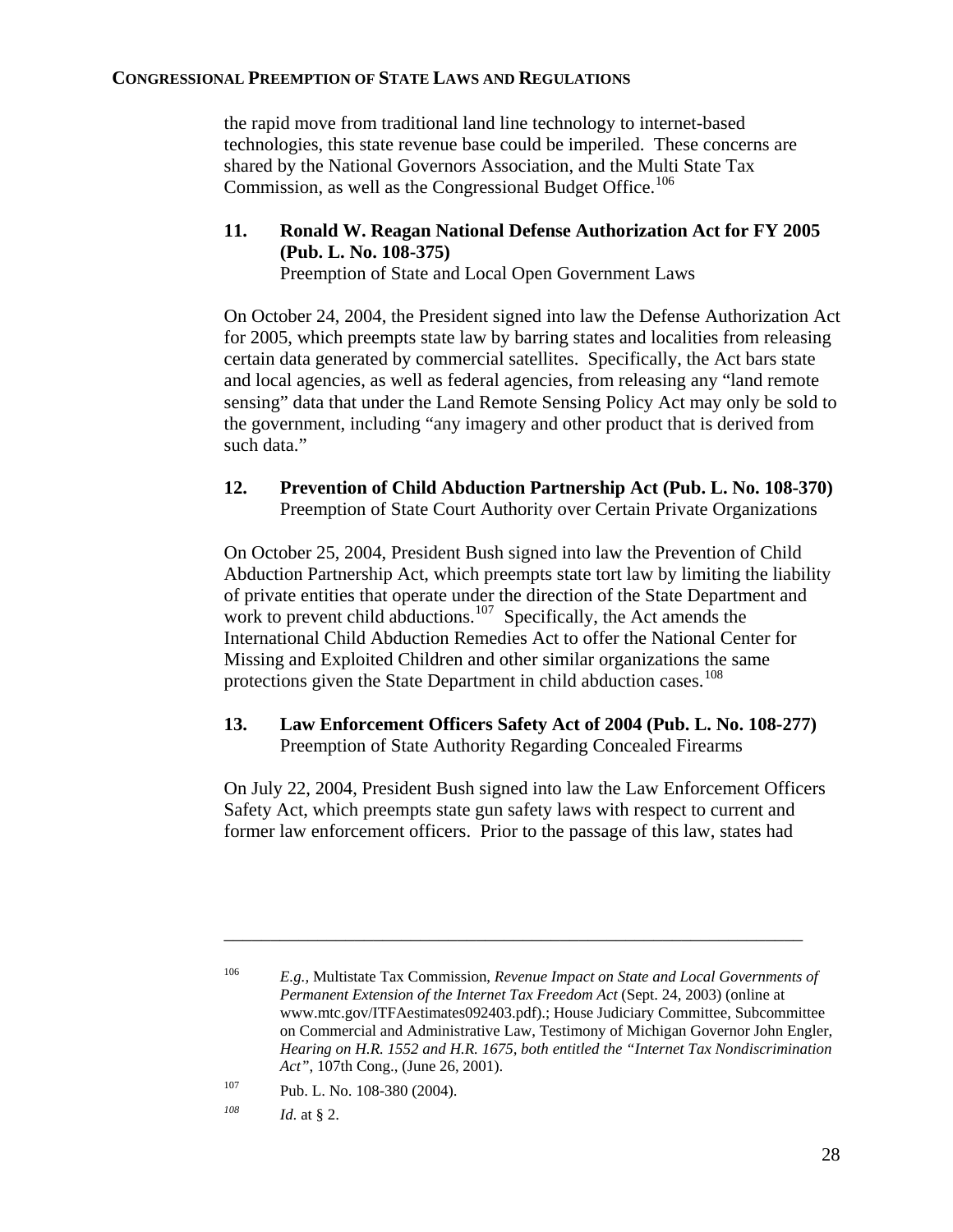authority to control many aspects of firearm transport, including the authority to ban concealed weapons.<sup>[109](#page-30-0)</sup>

The Law Enforcement Officers Safety Act authorizes current, off duty, and retired law enforcement officers to carry concealed weapons in any state in the United States. The only requirement imposed by the law is that the law enforcement officer be currently employed or have retired in good standing and be in control of his or her faculties.<sup>[110](#page-30-1)</sup> This law preempts states authority to regulate the manner in which individuals carry firearms within state borders. No state will be able to prevent current or former law enforcement officers from carrying a concealed firearm within their state and across state borders.

The International Association of Chiefs of Police (IACP) objected to overriding state law in this area.<sup>[111](#page-30-2)</sup> Ronald Ruecker, the Superintendent of the Oregon State Police and the Fourth Vice President of the International Association of Chiefs of Police, testified:

"IACP has consistently opposed any federal legislative proposals that would either pre-empt and/or mandate the liberalization of an individual state's laws that would allow citizens of other states to carry concealed weapons in that state without meeting its requirements. The IACP believes it is essential that state governments maintain the ability to legislate concealed carry laws that best fit the needs of their communities."<sup>[112](#page-30-3)</sup>

#### **14. Project BioShield Act of 2004 (Pub. L. No. 108-276)**  Preemption of State Court Authority Regarding Certain Federal **Contractors**

On July 21, 2004, President Bush signed the Project Bioshield Act of 2004, which exempts certain federal contractors from state and federal tort liability. The Act allows the Secretary of Health and Human Services to contract with private companies "for the purpose of performing, administering, or supporting" the research, development, and administration of vaccines and other "countermeasures" for bioterrorism, chemical, and nuclear attacks.<sup>[113](#page-30-4)</sup> The

- <span id="page-30-3"></span> $112$  *Id.*
- <span id="page-30-4"></span>113 Pub. L. No. 108-276 (2004).

<span id="page-30-0"></span><sup>109 18</sup> U.S.C. § 926A; *e.g., Compromise Gun-Control Bill Clears Senate, Goes to Reagan; Some Concerns of Policies Are Addressed*, The Washington Post (May 7, 1986); *Meese Goes Toe to Toe with Straw Men*, The Washington Post (Jul. 27, 1986).

<span id="page-30-1"></span><sup>110 18</sup> U.S.C. §§ 926A-C.

<span id="page-30-2"></span><sup>&</sup>lt;sup>111</sup> Testimony of Superintendent of the Oregon State Police, and the Fourth Vice President of the International Association of Chiefs of Police Ronald Ruecker, House Committee on Judiciary, Subcommittee on Crime, Terrorism, and Homeland Security, *Hearing on the Law Enforcement Officers Safety Act of 2003* (June 15, 2004).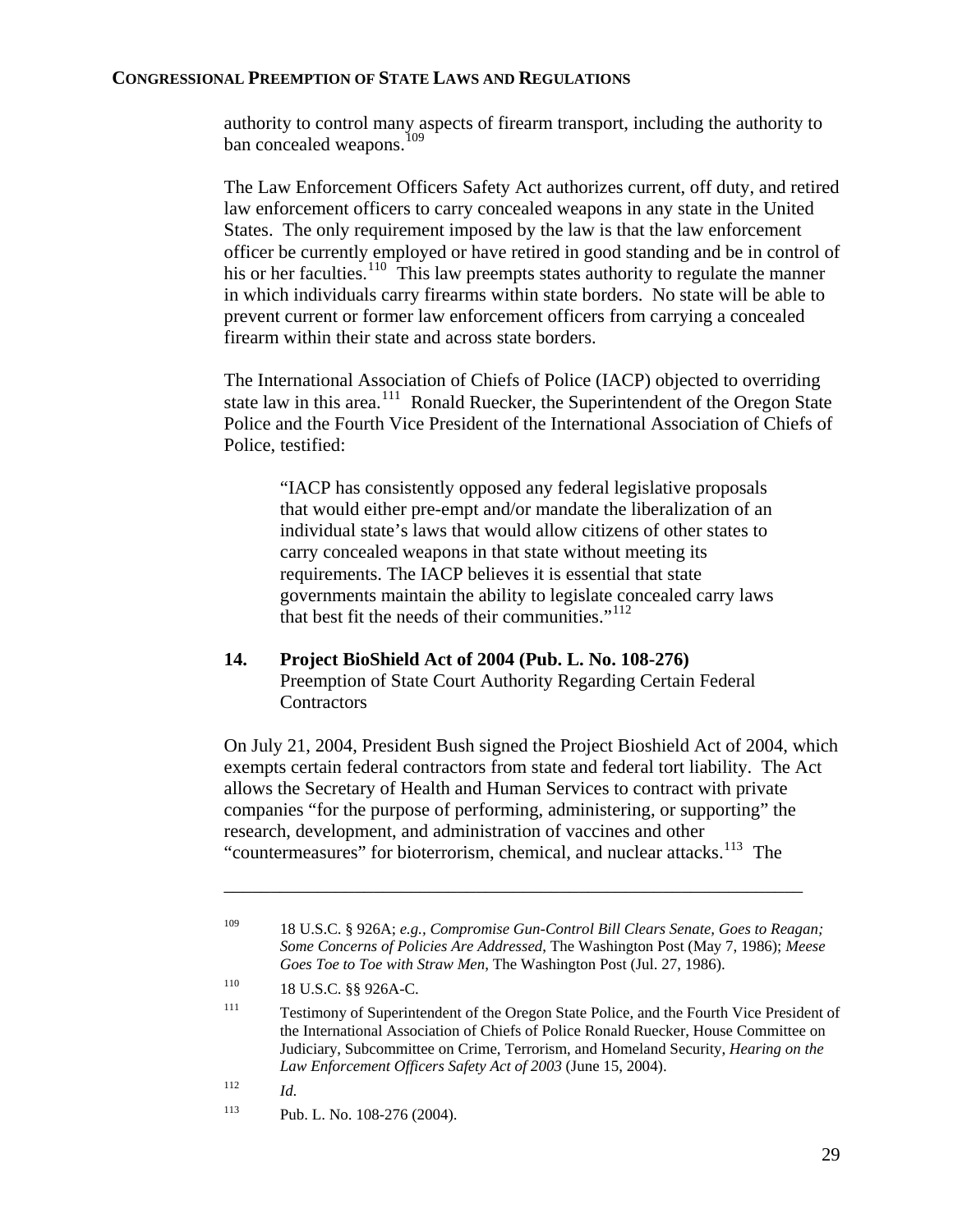preemptive provisions in the law provide that these contractors will have the protection of the Federal Tort Claims Act, which gives them qualified immunity from lawsuits and requires that any lawsuits against them be brought against the U.S. government in federal court rather than state court.

## **15. Consolidated Appropriations Act, 2004 (Pub. L. No. 108-199)**  Bar on State Authority to Issue Rules Curbing Small Engine Emissions

On January 23, 2004, President Bush signed into law the Consolidated Appropriations Act of 2004, which bars states from adopting rules to limit air pollution from small engines, such as the engines used in lawn mowers, outboard engines, and personal watercraft, among other applications. Section 428 of the Act provides that "no state (excluding California) or any political subdivision thereof may adopt or attempt to enforce any standard or other requirement applicable to spark-ignition engines smaller than 50 horsepower.<sup>5[114](#page-31-0)</sup>

Prior to enactment of this law, the federal Clean Air Act gave California the authority to set emission standards for small engines if such standards are at least as protective as the federal standards, and authorized other states to adopt the California standards. The effect of section 428 is to prohibit states from adopting the California standards. State air regulators opposed the law, calling it a "preemptive strike on states' and localities' ability to clean up the air."<sup>[115](#page-31-1)</sup>

## **16. CAN-SPAM Act of 2003 (Pub. L. No. 108-187)**

Preemption of State Laws Regulating Unsolicited Email Spam

On December 16, 2003, President Bush signed the CAN-SPAM Act, which preempts laws passed in 38 states to address the growing influx of unsolicited commercial e-mail. Specifically, the CAN-SPAM Act preempts any state law that "expressly regulates the use of electronic mail to send commercial messages, except to the extent that any such statute, regulation, or rule prohibits falsity or deception in any portion of a commercial electronic mail message or information attached thereto."<sup>[116](#page-31-2)</sup>

The federal protections in the CAN-SPAM Act are weaker than the restrictions on spam email in many of the state laws preempted by the Act. For example,

<span id="page-31-0"></span><sup>114</sup> Pub. L. No. 108-199, Division G § 428 (c)-(d) (2004).

<span id="page-31-1"></span><sup>115</sup> *Senate Proposal Would Limit State Authority to Curb Small Engine Emissions*, InsideEPA (Sept. 3, 2003); *see also State Officials Fume Over Senate Small Engine Emissions Deal*, InsideEPA (Dec. 4, 2003); *Deal Upholds California's Small Engine Standards*, Environmental News Service (Nov. 24, 2003); Letter from R. Steven Brown, Executive Director of the Environmental Council of the States to Hon. Ted Stevens, Chairman of the Senate Appropriations Committee (Sept. 4, 2003).

<span id="page-31-2"></span><sup>116</sup> Pub L. No. 108-187 (2003).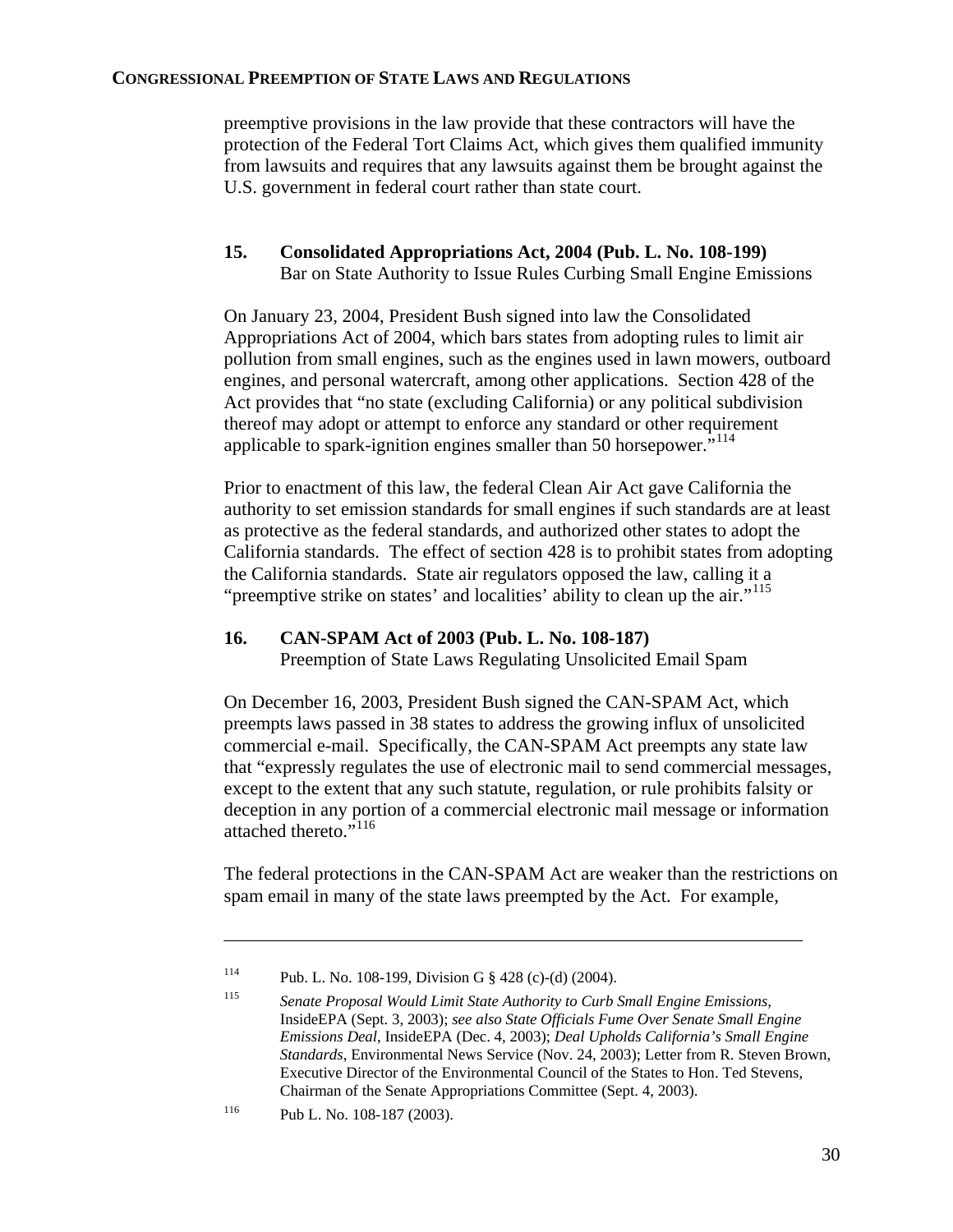California's anti-spam law required consumers to "opt-in" to email lists rather than opt-out as CAN-SPAM requires. The National Association of Attorneys General opposed the CAN-SPAM Act because the legislation had "so many loopholes, exceptions, and high standards of proof, that it provides minimal consumer protections and creates too many burdens for effective enforcement."<sup>[117](#page-32-0)</sup>

## **17. Fairness to Contact Lens Consumers Act (Pub. L. No. 108-164)**  Preemption of State Authority to Regulate Prescribers of Contact Lenses

On December 6, 2003, President Bush signed the Fairness to Contact Lens Consumers Act, which establishes federal requirements regarding the purchase of contact lenses and preempts more restrictive state laws. The Act requires contact lens prescribers to give patients a copy of their prescription and verify its accuracy to any third-party seller chosen by the patient. The Act also prohibits prescribers from requiring patients to buy contact lenses as a condition of getting a copy of the prescription, and it prohibits withholding the prescription until payment is received for services performed by the prescriber (unless such payment is required in all cases). As part of this new federal scheme for contact lens regulation, the Act preempts any state or local laws that impose more restrictive rules on contact lens prescribers or sellers.

According to the Congressional Budget Office, the Act preempted five existing state laws that had more restrictive requirements for verifying prescriptions.<sup>[118](#page-32-1)</sup>

## **18. Fair and Accurate Credit Transactions Act of 2003 (Pub. L. No. 108- 159)**

Preemption of Some State Credit Reporting and Identity Theft Laws

On December 4, 2003, President Bush signed the Fair and Accurate Credit Transactions Act, which makes permanent temporary preemptions enacted in the 1996 amendments to the Fair Credit Reporting Act and creates new preemptions of state law.

The Federal Credit Reporting Act is the primary federal law regulating the use, accuracy, and privacy of consumer credit reports.<sup>[119](#page-32-2)</sup> Originally passed in 1970, FCRA ensures that consumers have access to the information that lenders and others use to judge their credit-worthiness. As originally enacted, FCRA set a floor for consumer protection, allowing the states to create additional protections for consumer access to information, and consumer privacy. In 1996, however, the law was amended to create seven areas of regulation in which states were

<span id="page-32-0"></span>117 Letter from Internet Committee of the National Association of Attorneys General to House Speaker Hastert et. al. (Nov. 3, 2003).

<span id="page-32-1"></span><sup>118</sup> Congressional Budget Office, *Cost Estimate H.R. 3140, Fairness to Contact Lens Consumers Act* (Oct. 15, 2003).

<span id="page-32-2"></span> $119$  15 U.S.C. § 1681.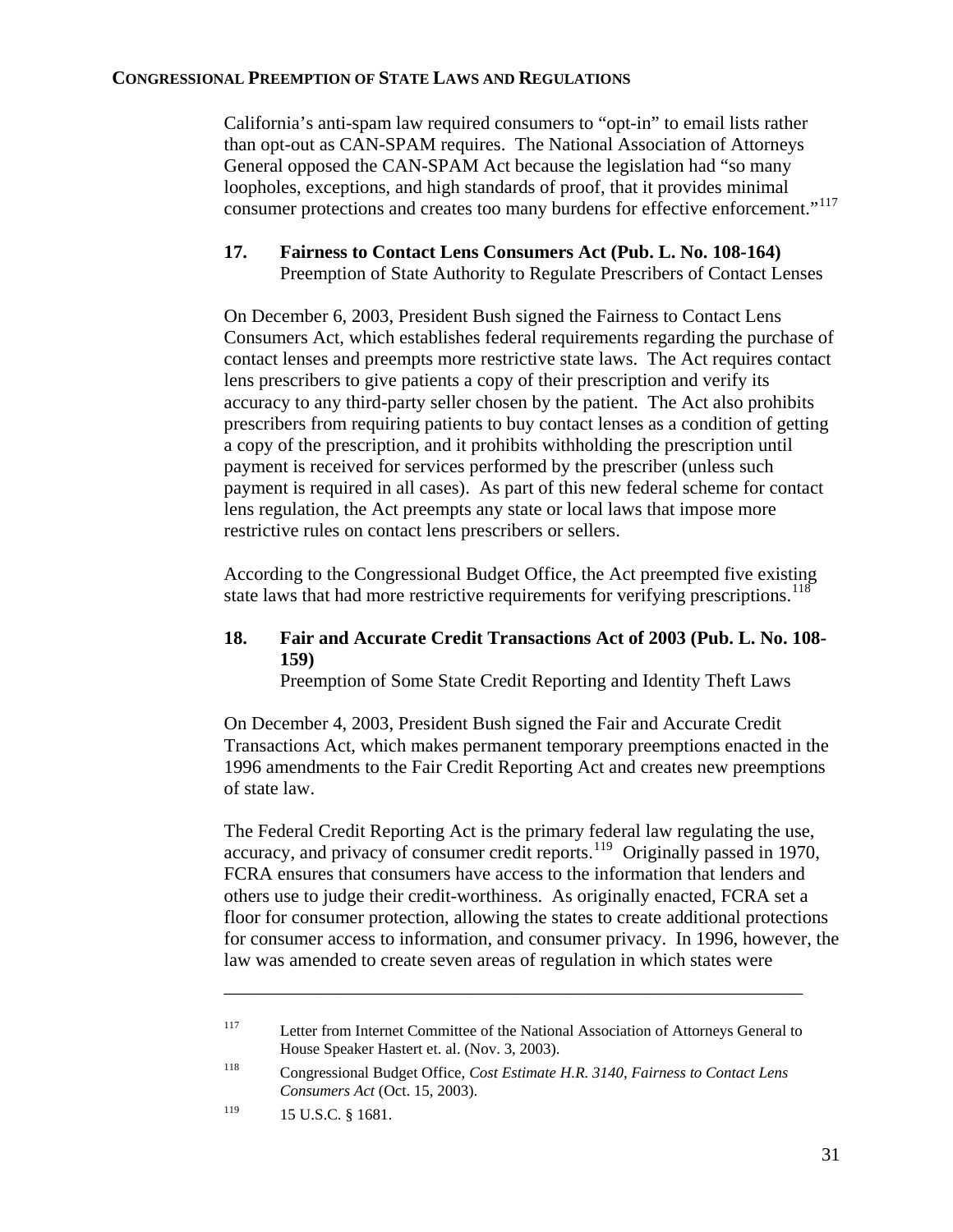temporarily preempted from enacting their own laws.<sup>[120](#page-33-0)</sup> These areas included prescreening of consumer reports, deadlines for consumer credit reporting agencies to respond to disputed information in a credit report, the content of consumer credit reports, the exchange of information among affiliated corporations, and obligations placed on persons who provide information to consumer reporting agencies. These preemptions were scheduled to expire in January 2004.

The Fair and Accurate Credit Transactions Act of 2003 (FACT Act) makes permanent all of the preemptive provisions in FCRA that were scheduled to expire and creates several additional preemptions. Among these new preemptions, section 151(a) of the FACT Act establishes requirements for information to be provided to victims of identity theft and preempts state laws in this area. Section 214 prohibits, with some exceptions, affiliate companies from sharing credit reports for the purpose of marketing solicitations and preempts state laws in this area. Other provisions in the FACT Act address preventing identity theft, including requiring the truncation of credit card account numbers on electronically printed receipts, the placement of fraud alerts on consumer credit reports, and free annual disclosure of credit reports. Subject to certain exemptions, these provisions also preempt similar state laws.<sup>[121](#page-33-1)</sup>

California is particularly affected by the preemptions in the FACT Act. In 2003, California enacted the Financial Information Privacy Law. This law required that financial institutions allow customers the opportunity to "opt out" before sharing share nonpublic information with affiliate companies. After passage of the FACT Act, a federal court ruled that California's law was preempted.<sup>[122](#page-33-2)</sup>

## **19. Partial-Birth Abortion Ban Act of 2003 (Pub. L. No. 108-105)**  Preemption of State Laws Regarding Abortion

On October 5, 2003, President Bush signed the Partial-Birth Abortion Ban Act, which makes it a crime for a physician to perform a "partial-birth abortion." This law, which has been stayed pending court review, would override the decisions of voters in three states who rejected similar bans in statewide referenda.<sup>[123](#page-33-3)</sup> In

\_\_\_\_\_\_\_\_\_\_\_\_\_\_\_\_\_\_\_\_\_\_\_\_\_\_\_\_\_\_\_\_\_\_\_\_\_\_\_\_\_\_\_\_\_\_\_\_\_\_\_\_\_\_\_\_\_\_\_\_\_\_

<span id="page-33-2"></span>122 *Am. Bankers Ass'n v. Lockyer*, Slip Copy, 2005 WL 2452798 (E.D. Cal. 2005).

<span id="page-33-0"></span><sup>120</sup> Omnibus Consolidated Appropriations Act, 1997, Pub. L. No. 104-208, Title II, Subtitle D, Chapter 1 (1996) (adopting the Consumer Reporting Reform Act, H.R.561, 104th Cong. (1995)).

<span id="page-33-1"></span><sup>121</sup> Pub. L. No. 108-159 (2003); *see also* Consumers Union, *2003 Changes to the Fair Credit Reporting Act: Important Steps Forward at a High Cost* (online at http://www.consumersunion.org/creditmatters/creditmattersupdates/001636.html).

<span id="page-33-3"></span><sup>123</sup> These states are Colorado, Maine, and Washington. *See* Center for Reproductive Rights, *So Called "Partial-Birth Abortion" Ban Legislation: By State* (Feb. 2004) (online at http://www.crlp.org/pdf/pub\_bp\_pba\_bystate.pdf).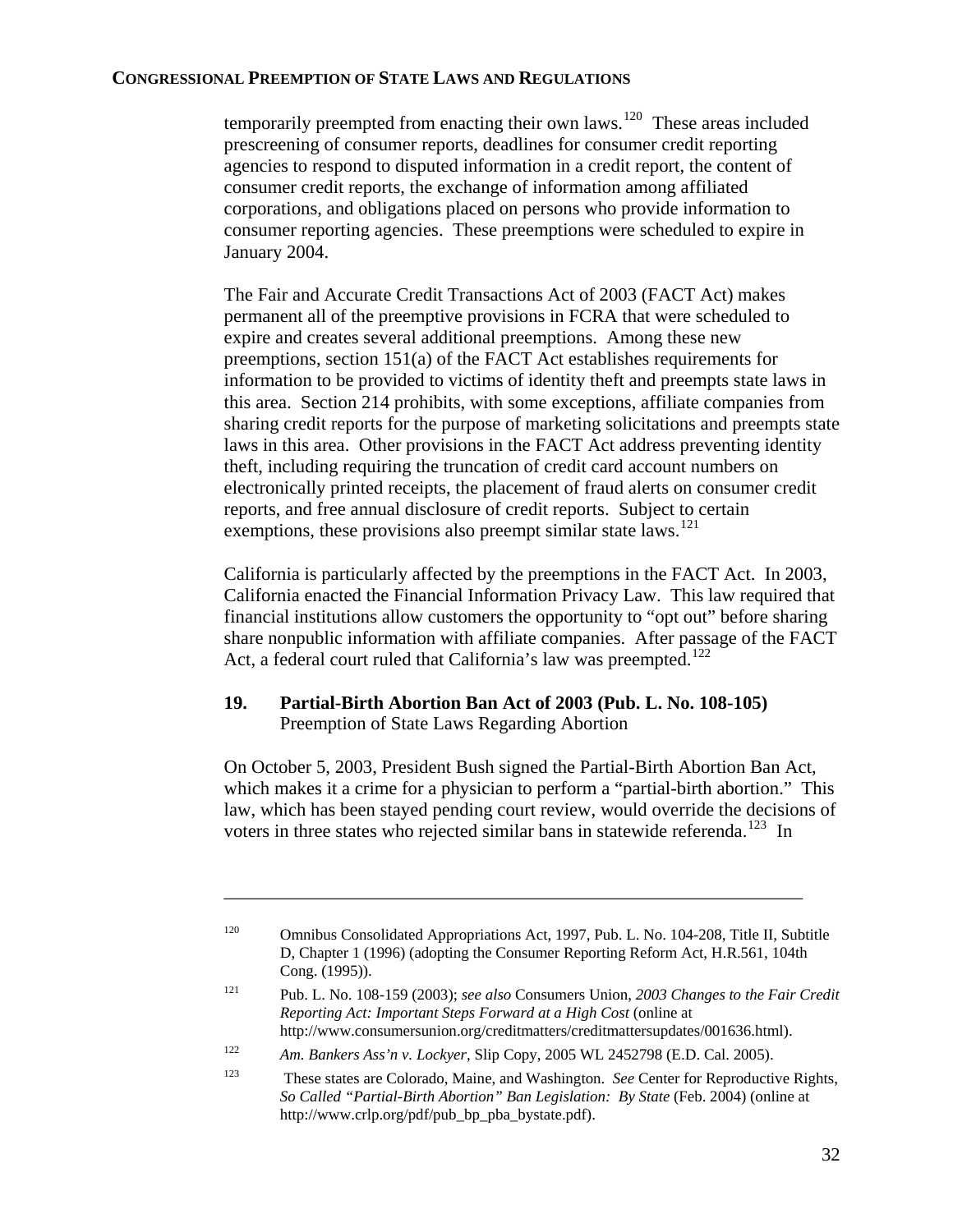addition, the law would preempt the laws of several states that affirmatively support a woman's right to choose.<sup>[124](#page-34-0)</sup>

**20. An Act to Amend the Consumer Product Safety Act to Provide that Low-speed Electric Bicycles are Consumer Products Subject to Such Act (Pub. L. No. 107-319)** Preemption of State Regulation of Electric Bicycles

On December 4, 2002, President Bush signed Pub. L. No. 107-319, which preempts any state laws or regulations that require electric bicycles to meet the safety standards of motor vehicles.

**21. Real Interstate Driver Equity Act of 2002 (Pub. L. No. 107-298)**  Prohibition on some State Licensing and Fee Requirements

On November 26, 2002, President Bush signed into law the Real Interstate Driver Equity Act, which prevents states from imposing licensing and fee requirements on ground transportation carriers that provide prearranged interstate service, so long as the carriers are properly licensed in their home state and meet federal interstate transportation requirements.

## **22. Homeland Security Act of 2002 (Pub. L. No. 107-296)** Preemptions of State Court Authority and State Open Government Laws

On November 25, 2002, President Bush signed into law the Homeland Security Act, which includes several provisions that preempt state court authority through limitations on tort liability and a separate provision that overrides state and local open government laws.

## *Preemption of State Court Authority Regarding Vaccines*

Section 304 of the Homeland Security Act immunizes manufacturers and administrators of smallpox vaccines from state tort liability. This new vaccine is anticipated to have significant side effects, with the CDC estimating that about one of every one million people vaccinated against smallpox will die, and several others will suffer severe medical complications.[125](#page-34-1) Under the Homeland Security Act, individuals injured by the vaccine cannot bring any legal action against the manufacturers or administrators in any state court. The Act permits individuals to

<span id="page-34-0"></span> $124$  The states with this type of law are California, Connecticut, Maryland, Maine, Nevada, and Washington. The Connecticut law, for instance, provides that "[t]he decision to terminate a pregnancy prior to the viability of the fetus shall be solely that of the pregnant woman in consultation with her physician." Conn. Gen. Stat. Ann. § 19a-602(a) (1990).

<span id="page-34-1"></span><sup>125</sup> Centers for Disease Control, *Frequently Asked Questions About Smallpox Vaccine* (December 29, 2004) (online at http://www.bt.cdc.gov/agent/smallpox/ vaccination/faq.asp).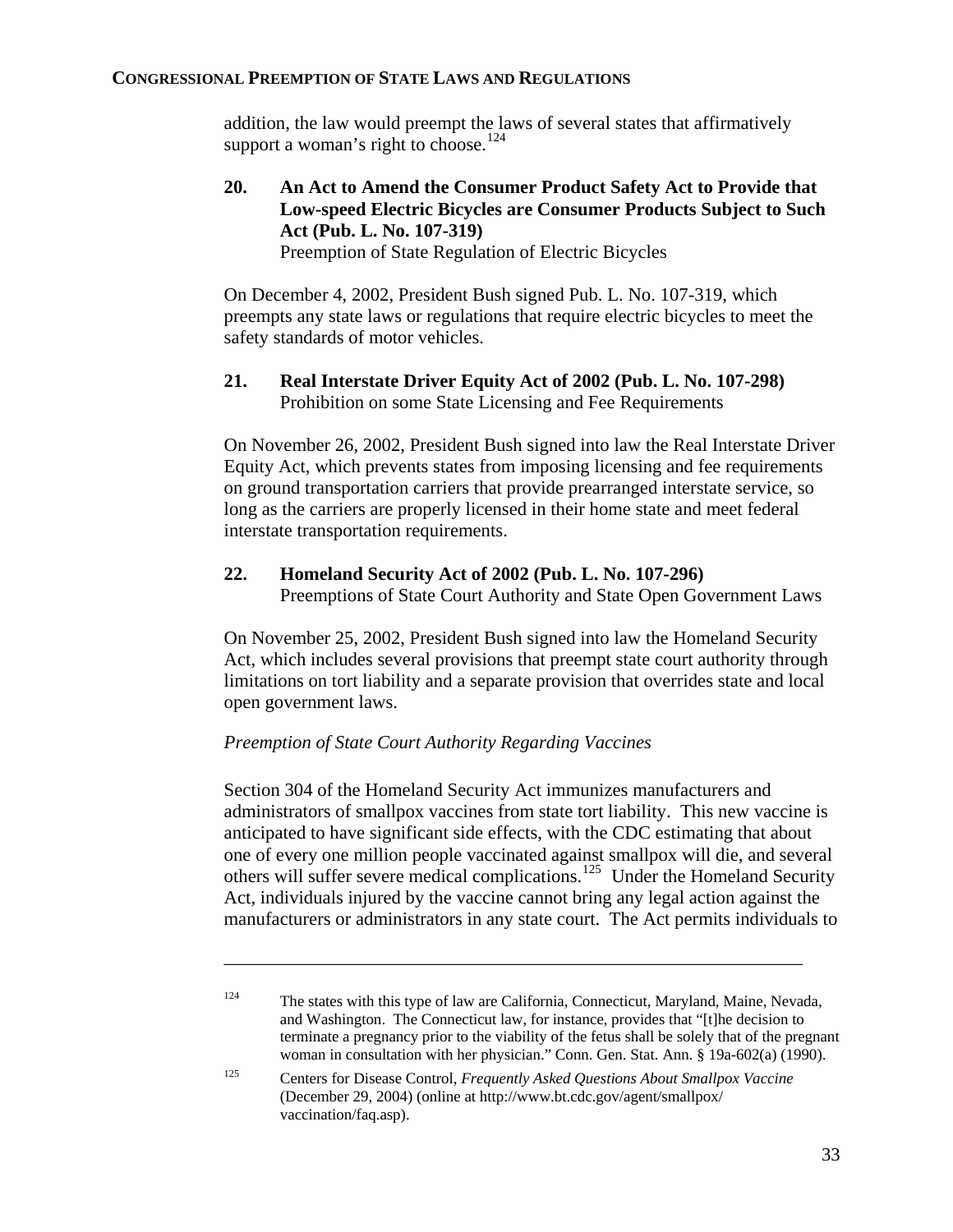bring suit against the federal government, in federal court, under the Federal Torts Claims Act. But these actions are difficult to sustain because of the many restrictions on government liability under the FTCA.

## *Preemption of State Court Authority Regarding Anti-Terrorism Technologies*

Subtitle G, known as the SAFETY Act, provides legal immunity to suppliers of "qualified anti-terrorism technologies" designated by the Secretary of Homeland Security. Qualified technologies are products or services designed to prevent, detect, identify, deter, or limit the harm of terrorism. They can include a wide array of products, ranging from detection devices to medical products. Even services, such as security, can be considered qualified technologies.

Under Subtitle G, state tort law involving qualified anti-terrorism technologies is preempted. In place of state tort law, Subtitle G creates a limited federal cause of action against suppliers of these technologies for claims arising out of an act of terrorism. The federal cause of action provides a "government contractor" defense for suppliers, prevents the award of punitive damages, and limits liability to the amount of liability insurance held by the supplier.

## *Preemption of State Court Authority Regarding Liability of Air Transportation Security Companies*

Section 890 limits the liability of air transportation security companies and their affiliates from claims relating to the terrorist attacks of September 11, 2001. Under section 890, these companies can only be held liable up to the amount of liability insurance that they held on the date of the attacks.

## *Preemption of State Court Authority Regarding Air Carrier Liability*

Section 1201 limited the liability of air carriers for acts of terrorism through the end of 2003. This section extended a provision of the Air Transportation Safety and Stabilization Act, scheduled to expire in March 2002, that capped the liability of airline carriers for a terrorist act at \$100 million and barred punitive damages. $^{126}$  $^{126}$  $^{126}$ 

## *Preemption of State Court Authority Regarding Federal Flight Deck Officers*

Section 1402 removes any claims against pilots authorized to carry firearms as "federal flight deck officers" from state courts and limits the liability of these pilots. Under this section, federal flight deck officers are immune from all personal liability, except in cases of gross negligence, arising from the federal officer's defense of an aircraft from criminal violence or air piracy. The provision renders federal flight deck officers employees of the federal government for tort

<span id="page-35-0"></span><sup>126</sup> *See* Pub. L. No. 107-42 (2001).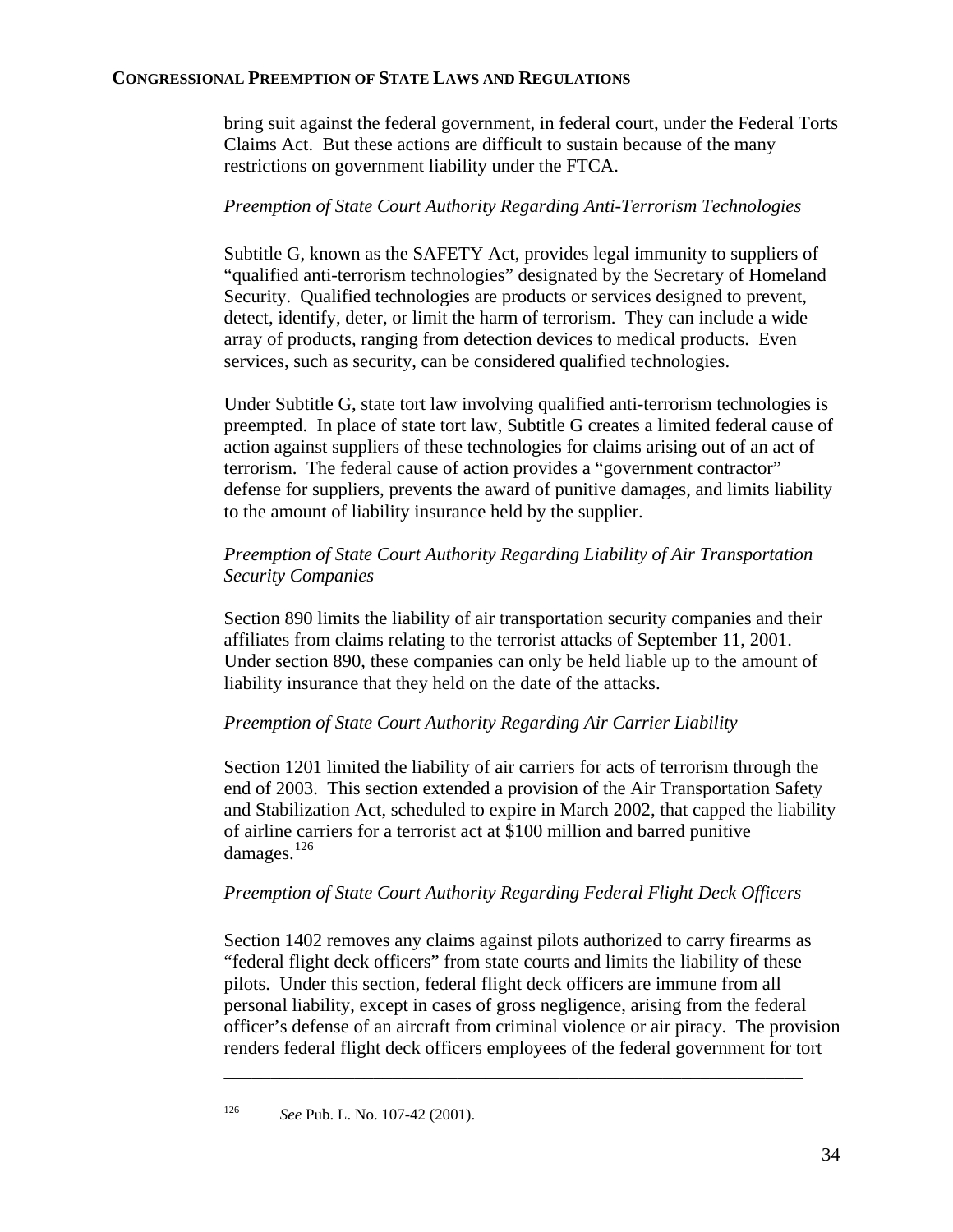purposes, and it provides that claims against them be made in federal court under the Federal Tort Claims Act.

## *Preemption of State and Local Open Government Laws*

Title II, the "Critical Infrastructure Information" title of the Act, creates a new preemption of state and local open government laws. These provisions of the Act exempt from public disclosure any information that is voluntarily provided to the federal government by a private party if the information relates to the security of vital infrastructure. In addition, the Act bars states and localities from releasing any of this critical infrastructure information provided to them by federal agencies under their own open government laws. According to the Act, states and localities cannot distribute or disclose the information without the written consent of the private entity that submitted the information to the government.

## **23. No Child Left Behind Act of 2001 (Pub. L. No. 107-110)**

Preemption of Some State and Local Authority over Education.

On January 8, 2002, President Bush signed the No Child Left Behind Act, which extends the federal role in education policy by requiring states to meet new accountability standards and face consequences for failing to meet "adequate yearly progress" targets. In addition, three sections effectively preempt state and local authority to set school policies.

Section 9524 of the Act requires all federally funded local education agencies to allow constitutionally permitted prayer in public schools. Specifically, local educational agencies must annually "certify in writing to the State educational agency involved that no policy of the local educational agency prevents, or otherwise denies participation in, constitutionally protected prayer in public elementary schools and secondary schools."

Section 9525 prohibits federally funded elementary and secondary schools from denying Boy Scouts organizations equal access to school campuses. According to this section of the Act, schools must give the Boy Scouts and other "patriotic society" organizations at least the same access to schools and students as is offered to other organizations. This effectively preempted the policies of school districts, such as Minneapolis, Minnesota, that stopped the Boy Scouts from distributing recruiting materials based on the organization's statement that "homosexual conduct is inconsistent with the values espoused in the scout oath and law $"$ <sup>[127](#page-36-0)</sup>

<span id="page-36-0"></span>

<sup>127</sup> *Minneapolis Schools OK Scout Materials; A Federal Law Requires Schools to Give Boy Scouts the Same Access to Schools as Other Community Groups or Lose Federal Money*, Minneapolis Star Tribune (Nov. 5, 2005).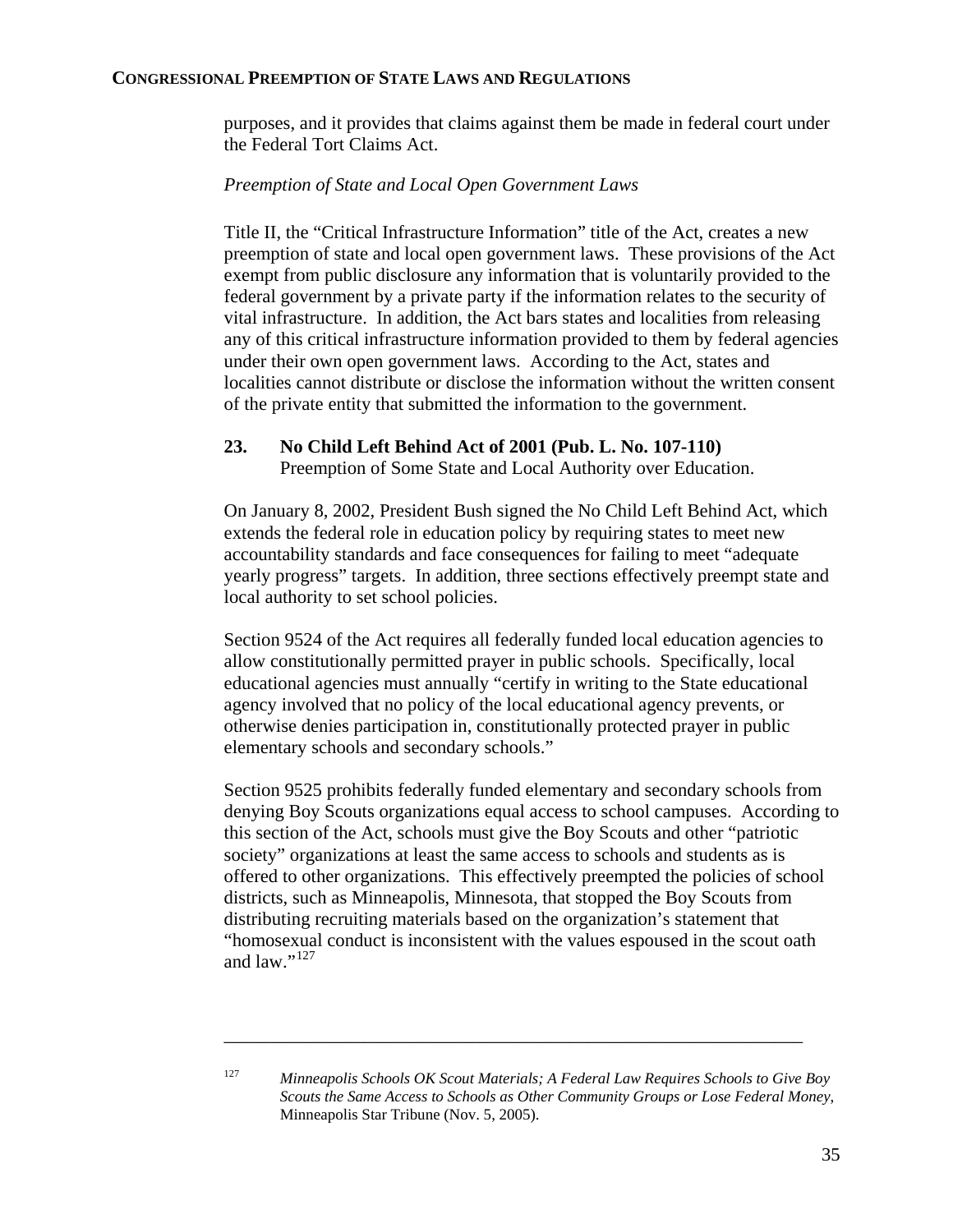Section 9528 requires federally funded schools to provide military recruiters with information about students in secondary and post-secondary school, unless the student or a parent declines consent. The section further requires local education agencies to provide "military recruiters the same access to secondary school students as is provided generally to post secondary educational institutions or to prospective employers of those students." Almost 90% of high schools in Connecticut, Rhode Island, Vermont, Massachusetts, and Maine limited recruiters' access to students prior to the passage of the No Child Left Behind Act.<sup>[128](#page-37-0)</sup> This provision effectively preempted the decisions of those schools.

## **24. National Defense Authorization Act for Fiscal Year 2002 (Pub. L. 107- 107)**

Preemption of State Authority over Transportation Projects

On December 28, 2001, President Bush signed the National Defense Authorization Act for Fiscal Year 2002. A provision of this law overrides state laws that might impede the construction of a toll road through the Camp Pendleton Marine Base in San Clemente, California.<sup>[129](#page-37-1)</sup> According to the House Committee report, the provision in this Act would "limit the effect of state law enacted after January 1, 2002, that would directly or indirectly prohibit or restrict the construction or approval" of this road.<sup>[130](#page-37-2)</sup> The road in question is controversial because it could destroy pristine coastal watershed and critical habitat for many endangered species and is opposed by many California governmental officials, including Attorney General Bill Lockyer.<sup>131</sup>

Since the passage of this law, other efforts have been made to preempt state laws and override federal environmental laws in order to construct this road.<sup>[132](#page-37-4)</sup> One such effort, a provision in the House version of the Defense Authorization Act for FY 2003, is discussed in part IV.B.26.

## **25. Aviation and Transportation Security Act (Pub. L. No. 107-71)** Preemption of State Liability Law for Certain Volunteers

<span id="page-37-0"></span><sup>128</sup> *Bill Could Boost Recruiting at Schools*, Los Angeles Times (Nov. 2, 2001).

<span id="page-37-1"></span><sup>&</sup>lt;sup>129</sup> The 1999 Defense Authorization Act gave the Navy the authority to "grant an easement, in perpetuity, to the Foothill/Eastern Transportation Corridor Agency … over a parcel of real property at Marine Corps Base, Camp Pendleton, California … to construct, operate, and maintain a restricted access highway." Pub. L. No. 105-261 (1998).

<span id="page-37-2"></span><sup>130</sup>House Committee on Armed Services, *National Defense Authorization Act for Fiscal Year 2002*, 104th Cong. (Sept. 4, 2001) (H. Rept. 107-194).

<span id="page-37-3"></span><sup>131</sup> *See, e.g.*, *State Beach in Path of Route for Toll Road*, San Diego Union-Tribune (Dec. 7, 2005); *Groups Uniting to Battle O.C. Toll Road Plans*, Los Angeles Times (Sept. 20, 2004).

<span id="page-37-4"></span><sup>132</sup> *See Route for New Tollway Goes Through D.C., Sacramento*, Los Angeles Times (Dec. 18, 2005).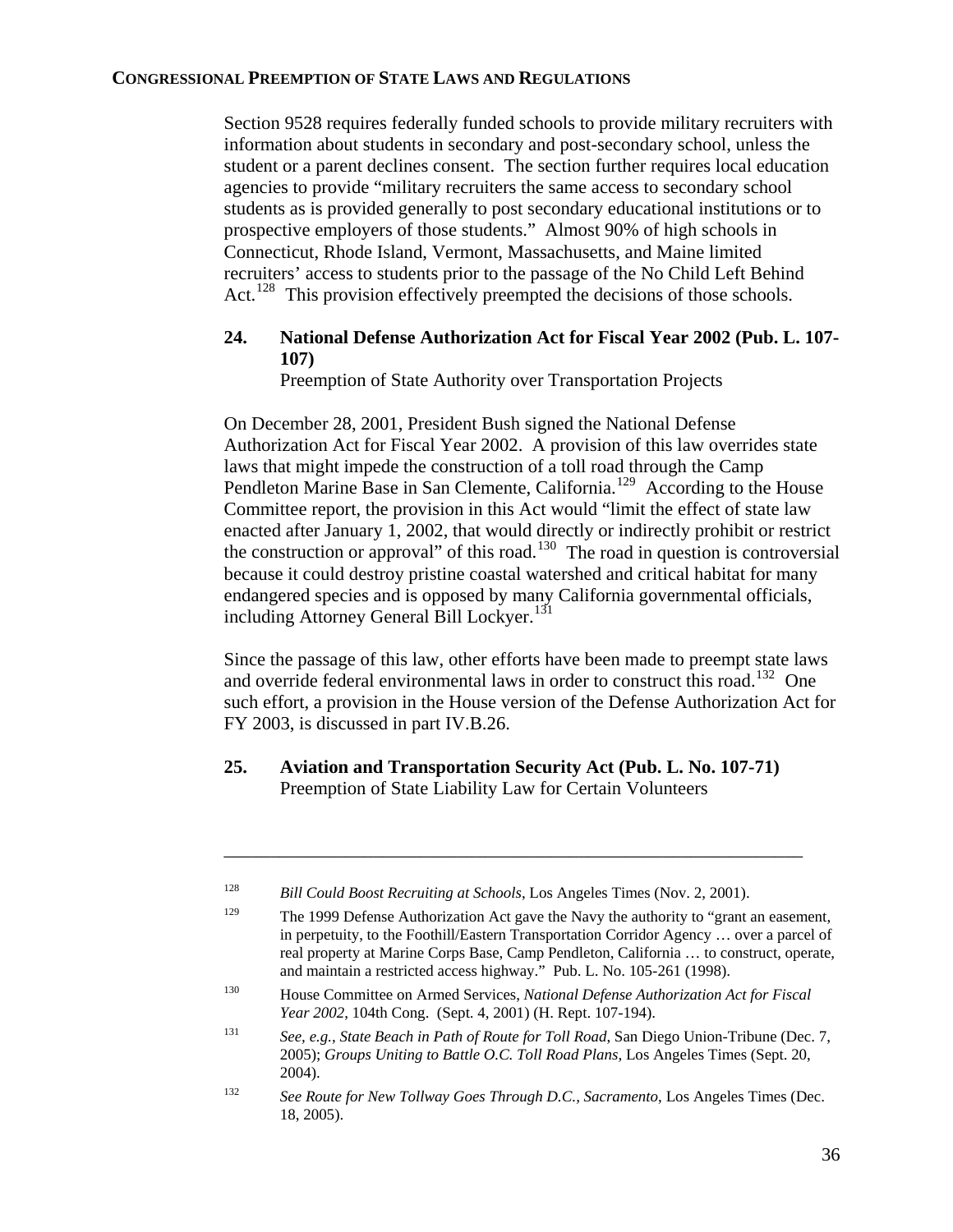On November 19, 2001, President Bush signed into law the Aviation Security Act, which preempts state court authority over certain tort claims related to emergencies on airplanes. Section 44944 of the law preempts state court authority by granting a blanket exemption from liability for individuals who attempt to provide emergency assistance during in-flight emergencies. The liability exemption applies as long as the aid is not given "in a manner that constitutes gross negligence or willful misconduct."<sup>[133](#page-38-0)</sup>

## **26. USA Patriot Act of 2001 (Pub. L. No. 107-56)**  Two Preemptions of State Court Authority

On October 26, 2001, President Bush signed the USA PATRIOT Act, which preempts state liability law in two specific areas. Section 358 amends the Fair Credit Reporting Act to preempt state laws regarding privacy of credit records and to protect credit reporting agencies from state liability law. This section requires consumer reporting agencies to disclose credit reports to authorized government agencies investigating terrorism, and it provides that agencies providing information based on "good-faith reliance upon a certification of a governmental agency … shall not be liable to any person for such disclosure under this subchapter, the constitution of any State, or any law or regulation of any State or any political subdivision of any State."<sup>[134](#page-38-1)</sup>

Section 507 amends the General Education Provisions Act in a way that preempts state liability laws. The section requires educational institutions to turn over educational records if sought by the U.S. Attorney General in a written application to a court of competent jurisdiction. In such cases, the section provides that "[a]n educational agency or institution that, in good faith, produces education records in accordance with an order issued under this subsection shall not be liable to any person for that production."[135](#page-38-2)

## **27. Air Transportation Safety and System Stabilization Act (Pub. L. No. 107-42)**

Two Preemptions of State Court Authority

On September 22, 2001, President Bush signed into law the Air Transportation Safety and System Stabilization Act, which included two preemptions of state liability laws. Section 201(b) created a temporary cap on the liability for air carriers for terrorist acts committed after September 11. The section provided that air carriers would be liable for only \$100 million in damages and would be exempt from punitive damages, for any losses suffered due to a terrorist act that occurred during the 180 day period following the passage of the Act. This

<span id="page-38-0"></span><sup>133</sup> Pub. L. No. 107-71 (2001).

<span id="page-38-1"></span><sup>134</sup> USA PATRIOT Act of 2001, Pub. L. No. 107-56 § 358.

<span id="page-38-2"></span><sup>135</sup> *Id*. at § 507.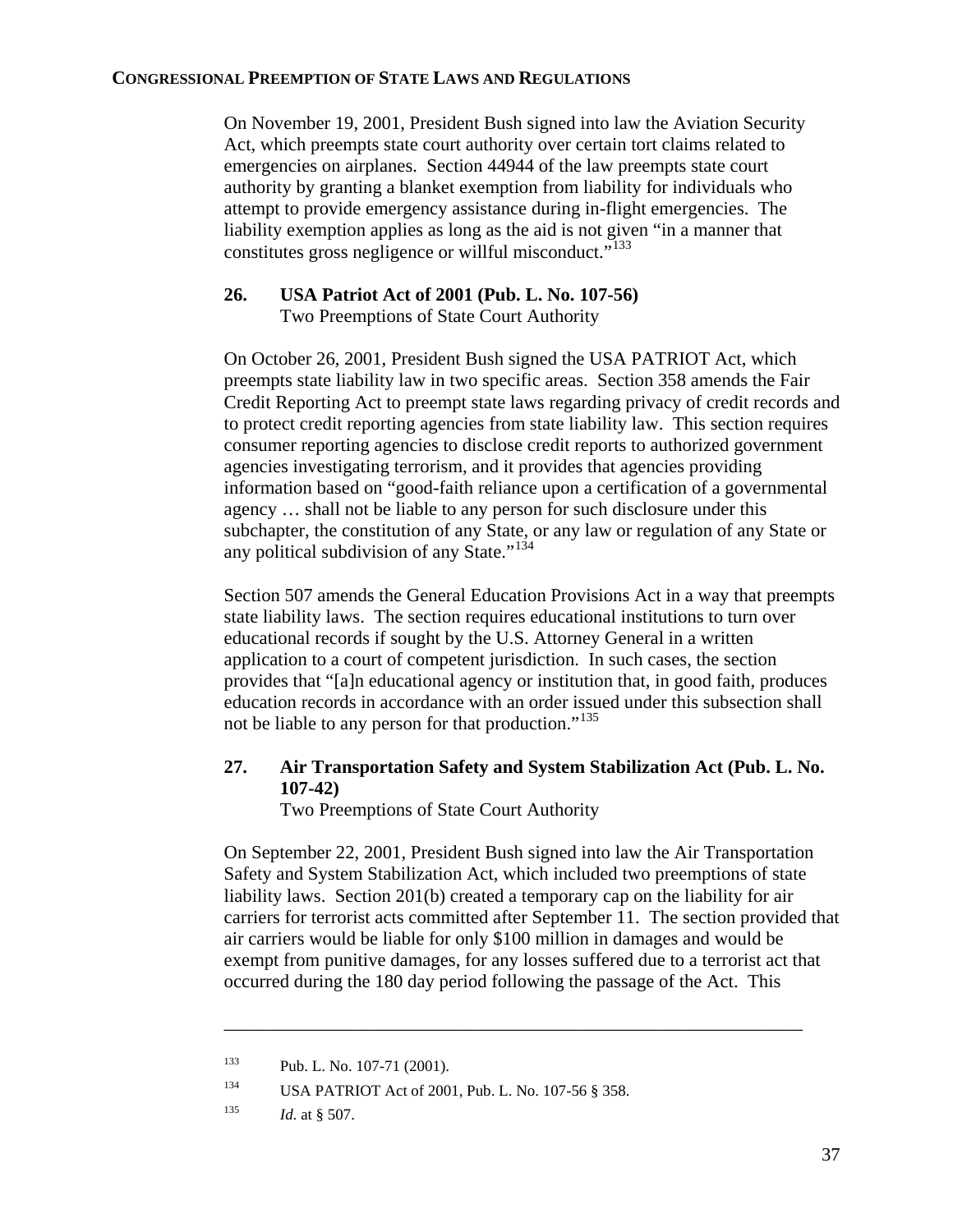liability cap was scheduled to expire in March 2002, but was extended until the end of 2003 in the Homeland Security Act of 2002, which is discussed in part IV.A.21.[136](#page-39-0)

Section 408 limited the liability of airlines for claims arising out of the hijackings of September 11, 2001. This section created an exclusive federal cause of action for these claims, eliminating state court authority. In addition, it restricted any damages from a liability claim to the amount of the airlines' liability coverage.

## **B. Bills that Passed either the House or the Senate from 2001 to 2006**

**1. Comprehensive Immigration Reform Act of 2006 (S. 2611)**  Preemption of local authority to require day labor centers

On May 25, 2006, the Senate passed S. 2611, the Comprehensive Immigration Reform Act of 2006, which includes a provision that would strip states and localities of their authority to require businesses to provide day laborer centers. These centers provide shelter and basic amenities for day laborers while they assemble on the streets, waiting for offers of work. Under section 301, no state or local government could require a private business to "provide, build, fund or maintain a shelter, structure, or designated area for use by day laborers at or near its place of business" as a condition for "conducting, continuing, or expanding a business."<sup>[137](#page-39-1)</sup>

## **2. Border Protection, Antiterrorism, and Illegal Immigration Control Act of 2005 (H.R. 4437)**

Preemption of local authority to require day labor centers

On December 16, 2005, the House passed H.R. 4437, the Border Protection, Antiterrorism, and Illegal Immigration Control Act of 2005, which includes a provision that would strip states and localities of their authority to require businesses to provide support to day laborer centers. Section 708 of this bill includes language identical to that in section 301 of S. 2611, which is described above.

## **3. National Uniformity for Food Act (H.R. 4167)**

Preemption of State Food Safety Laws

On March 8, 2006, the House passed the "National Uniformity for Food Act of 2005" (H.R. 4167), which would preempt hundreds of state laws to protect food safety.<sup>[138](#page-39-2)</sup> States have traditionally been the primary guardians of food safety, and

<span id="page-39-0"></span><sup>136</sup> Pub. L. No. 107-296 § 1201 (2002).

<span id="page-39-2"></span><span id="page-39-1"></span><sup>137</sup> S.2611 § 301.

<sup>&</sup>lt;sup>138</sup> This bill was brought to the House floor and passed without any committee hearings.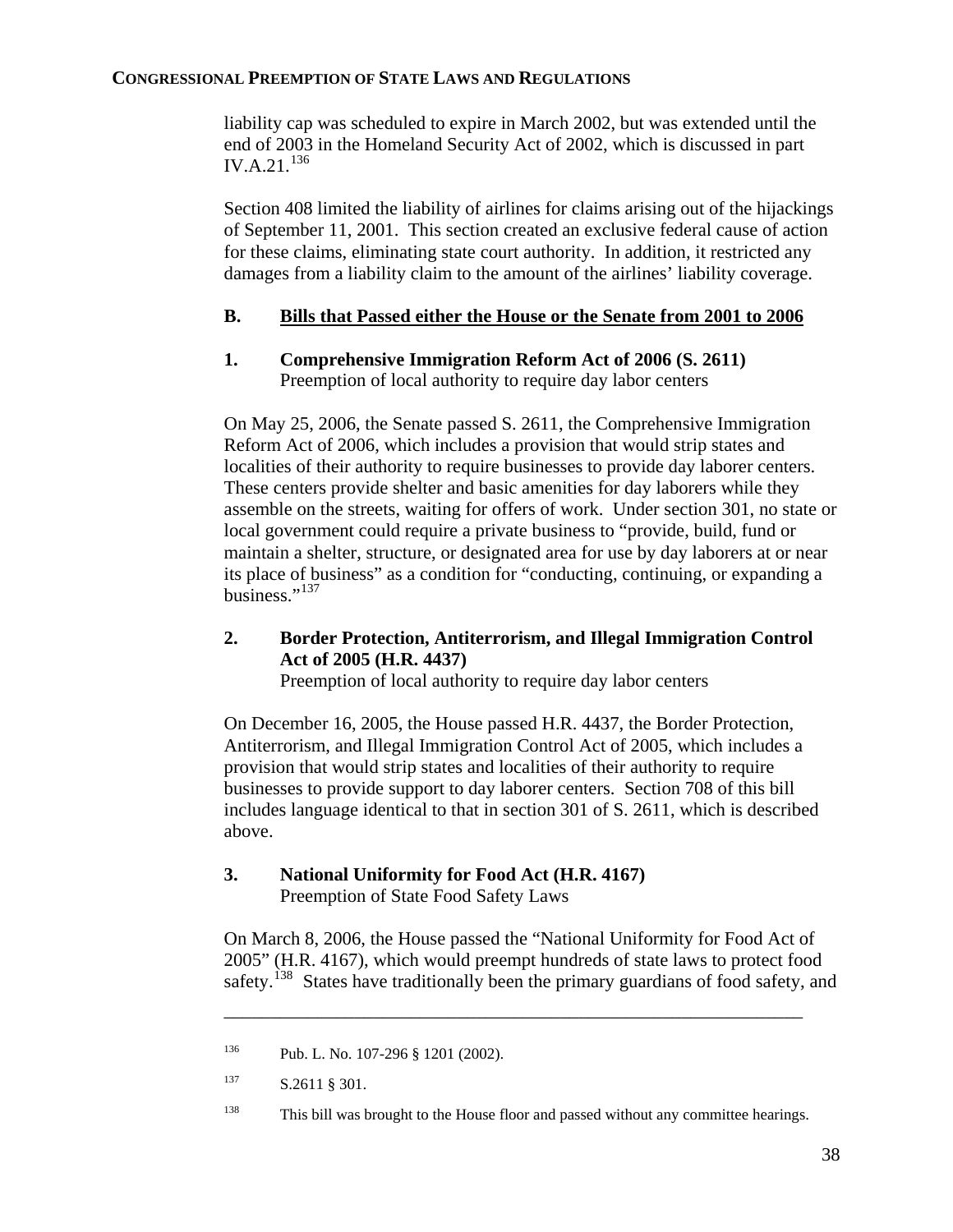state and local governments conduct 80% of food safety inspections.<sup>[139](#page-40-0)</sup> Under the bill, this long-standing system would be overturned.

H.R. 4167 would preempt state laws protecting food safety in two distinct ways. First, it would bar states from maintaining or establishing substantive food safety laws, such as standards for adulterated foods and tolerance levels for poisonous or deleterious substances in food, unless those laws were identical to federal law.<sup>[140](#page-40-1)</sup> Second, the bill would also stop states from simply requiring warning labels alerting consumers to health risks associated with foods, such as the presence of potentially life-threatening allergens, unless the state requirements are identical to  $\frac{1}{2}$  federal law.<sup>[141](#page-40-2)</sup> The bill contains a purported exception to both preemptions, in that a state could retain or adopt a law if it petitioned FDA and FDA approved the requirement.<sup>[142](#page-40-3)</sup> However, there are virtually no limits on FDA's discretion to reject a state petition, and there are no funds provided for FDA to implement the burdensome task of reviewing hundreds of state and local food safety petitions.<sup>[143](#page-40-4)</sup>

H.R. 4167 is estimated to preempt approximately 200 state and local food safety laws, as well as many other laws that would have otherwise been adopted.<sup>[144](#page-40-5)</sup> It was strongly opposed by 39 state attorneys general, state governors, the Association of Food and Drug Officials, the National Association of State Departments of Agriculture, and dozens of public health, consumer and environmental groups.<sup>[145](#page-40-6)</sup>

## **4. Gasoline for America's Security Act of 2005 (H.R. 3893)**  Two Preemptions of State Authority to Protect the Environment

On October 7, 2005, the House passed H.R. 3893, the "Gasoline for America's Security Act of 2005," which would preempt state authority in two distinct areas: (1) siting and operation of oil refineries on federal lands within a state and (2) requirements for clean-burning gasoline to reduce air pollution.

<span id="page-40-6"></span><span id="page-40-5"></span><span id="page-40-4"></span><span id="page-40-3"></span><span id="page-40-2"></span><span id="page-40-1"></span><span id="page-40-0"></span><sup>&</sup>lt;sup>139</sup> Letter from the Association of Food and Drug Officials to Rep. Mike Rogers (Dec. 5, 2005) (online at http://www.waxman.house.gov/pdfs/letter\_afdo\_12.5.05.pdf). <sup>140</sup> Sec. 2(a), H.R. 4167 (establishing a new section  $403A(a)(6)$  of the FFDCA). <sup>141</sup> Sec. 2(b), H.R. 4167 (establishing a new section 403B of the FFDCA). 142 *Id*. 143 According to CBO, it will cost FDA \$100 million over the course of five years to implement H.R. 4167. Congressional Budget Office, *Cost Estimate: H.R. 4167, National Uniformity for Food Act of 2005* (Feb.27, 2006) (online at http://www.cbo.gov/ftpdocs/70xx/doc7050/hr4167.pdf). 144 The Center for Science in the Public Interest and National Resources Defense Council, *Shredding the Food Safety Net: A Partial Review of Food Safety and Labeling Laws Congress is Poised to Effectively Kill with H.R. 4167* (Mar. 2006) (online at http://www.cspinet.org/new/pdf/shredding.pdf). 145 Letters of opposition (online at http://www.waxman.house.gov/issues/health/ food\_safety\_hr\_4167\_letters\_opposition.htm).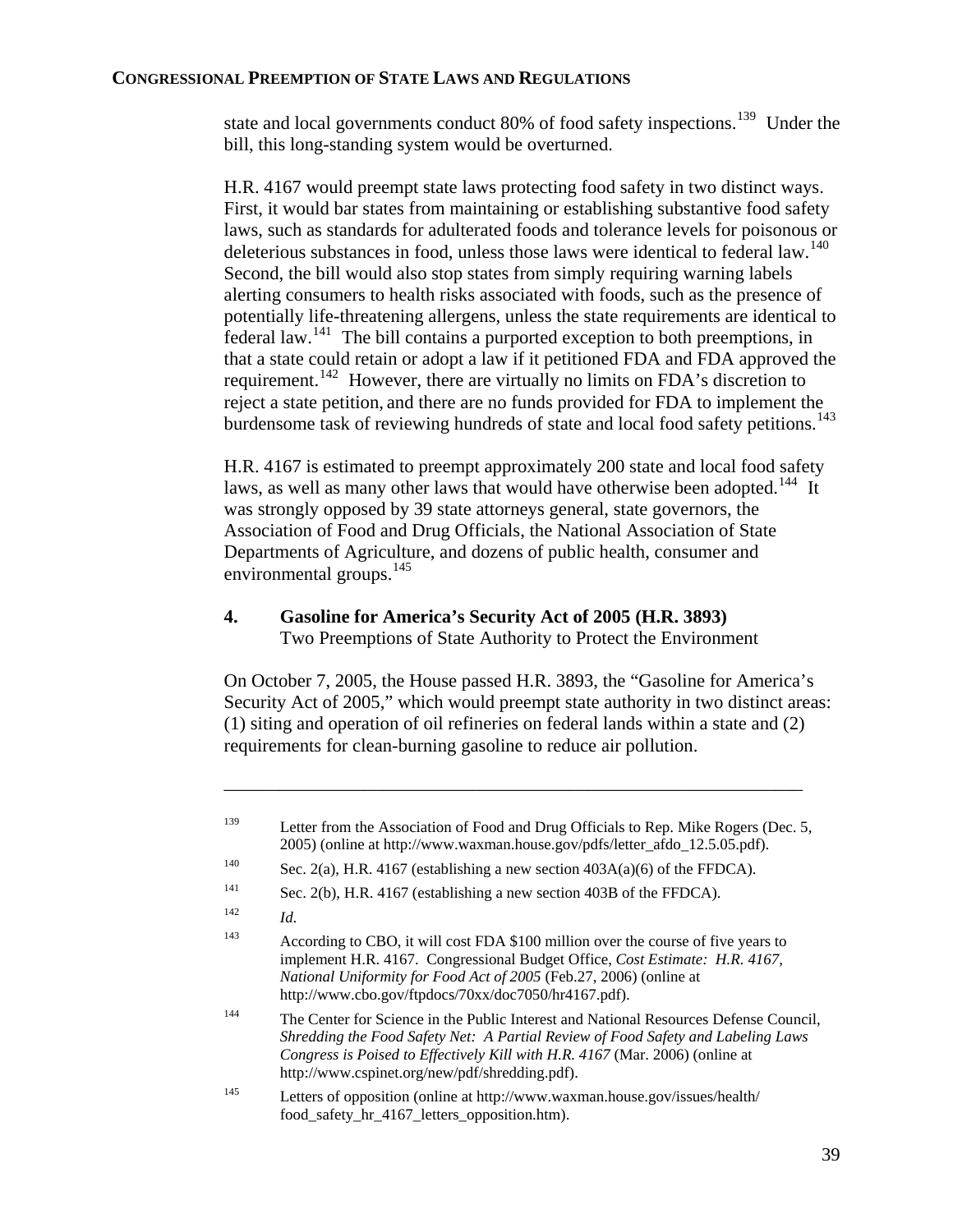This bill was opposed by the National League of Cities, the U.S. Conference of Mayors, the National Association of Counties, the National Conference of State Legislatures, the attorney generals of nine states, the State and Territorial Air Pollution Program Administrators, the Association of Local Air Pollution Control Officials, and others.<sup>[146](#page-41-0)</sup>

## *Preemption of State Authority over Siting and Operation of Oil Refineries on Federal Lands*

Sections 101 and 102 would allow the Department of Energy (DOE) to override state and local permitting authorities for oil refineries located on federal lands. Large industrial facilities, such as oil refineries, are subject to a variety of local, state, and federal land use and environmental laws, which are usually administered by the states or localities. These include zoning requirements, limits on air and water pollution, requirements for safe handling of toxic chemicals, waste disposal provisions, and other requirements designed to protect the economy, health, and environment of the local communities.

Sections 101 and 102 would direct the President to facilitate building new oil refineries on federal lands, and would block states and localities from ensuring that the facilities meet local laws and regulations, such as local land use requirements, pollution limits, and mandates for safe operation. The provisions would direct DOE to set deadlines for requests to site, expand, or operate an oil refinery and requires states and localities to meet those deadlines. If a state or locality misses a DOE deadline, the refinery developer would be able to go directly to the federal court of appeals to obtain a court order for state action. The provisions would not only circumvent the state and local permitting processes, it would also remove jurisdiction over any disputes from state court to federal court.

A provision within section 102 would impose a novel approach to attorney's fees that would further disadvantage any state or locality seeking to regulate a new or expanded refinery. This provision would award attorney's fees to the prevailing party in litigation only in cases defending the award of a refinery permit, not the denial of a permit. If an oil company were to sue a state for denying or delaying a permit and lose, the company would not pay attorney's fees to the state. But if a state or locality were to sue the federal government for improperly granting a permit and lose, the state would have to pay the federal government's attorney's fees.

<span id="page-41-0"></span><sup>&</sup>lt;sup>146</sup> Letter from the National League of Cities, the U.S. Conference of Mayors, the National Association of Counties, the National Conference of State Legislatures, to U.S. Representatives (Oct. 2005); Letter from the Attorney Generals of New York, California, Connecticut, Illinois, Maryland, Massachusetts, New Jersey, Vermont, and Wisconsin, to Speaker J. Dennis Hastert and Democratic Leader Nancy Pelosi (Oct. 6, 2005); Letter from Nancy L. Seidman, President of STAPPA and John A. Paul, President of ALAPCO to U.S. Representatives (Oct. 6, 2005).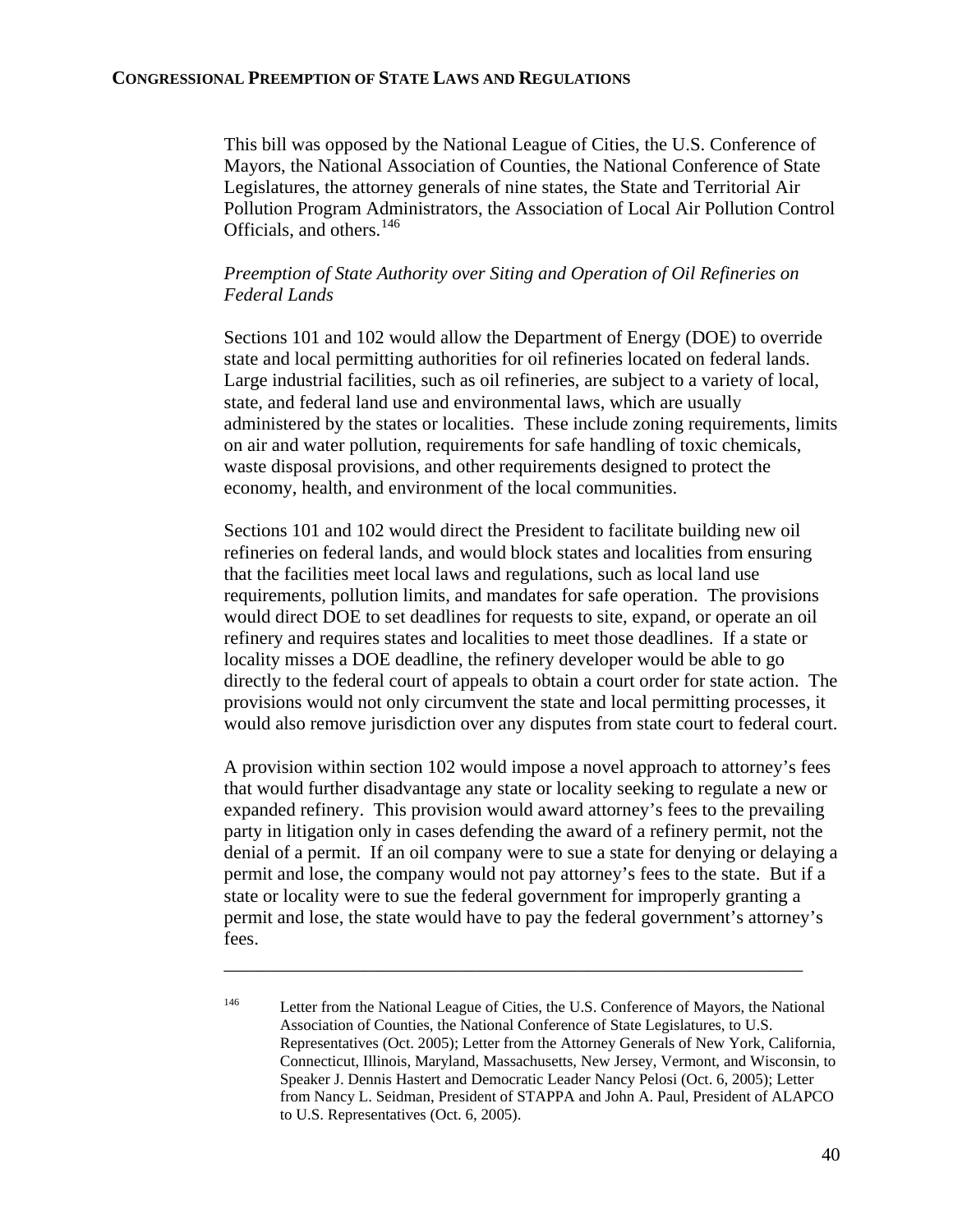### *Preemption of State Authority to Require Cleaner Burning Gasoline*

Section 107 would largely eliminate states' authority to require cleaner-burning gasoline as a way to reduce local air pollution. The provision would accomplish this by further tightening the restrictions on state adoption of clean-burning fuels imposed by the Energy Policy Act of 2005 (EPAct). While the EPAct, as a practical matter, blocked states from requiring new fuel formulations that are not already required in another state, this provision would also bar states from requiring the use of some existing fuel formulations by limiting the total number of fuels that a state could require to four types of gasoline and two types of diesel fuel. The six fuel types would be set by EPA, not the states. The provision would also erect new hurdles for a state's adoption of any of the six approved fuel formulations.

## **5. Transportation, Treasury, Housing and Urban Development, the Judiciary, the District of Columbia, and Independent Agencies Appropriations Act for Fiscal Year 2006 (H.R. 3058)**  Preemption of District of Columbia Gun Laws

On June 30, 2005, the House passed the Transportation, Treasury, Housing and Urban Development, the Judiciary, the District of Columbia, and Independent Agencies Appropriations Act for 2006, which included a provision that would have weakened the District of Columbia's gun control laws. Section 948, inserted as an amendment on the floor by Rep. Souder, would have prohibited the District of Columbia from enforcing a local law that requires any guns stored in a home to be disassembled and unloaded.<sup>[147](#page-42-0)</sup>

This provision was opposed by District of Columbia officials, including Mayor Anthony Williams, who testified before the Government Reform Committee: "As Mayor of the District of Columbia, it is my responsibility to do what I think is best to provide for the public safety of our citizens. Any attempt at the federal level to pass a law or otherwise replace my judgment and our City Council's judgment with that of officials elected elsewhere is an indignity to the democratic process and our citizens."<sup>[148](#page-42-1)</sup> A more extensive repeal of the District's gun laws passed the House in 2004, and is discussed in part IV.B.18.

**6. Department of Homeland Security Authorization for Fiscal Year 2006 (H.R. 1817)** 

Preemption of State and Local Open Government Laws

<span id="page-42-1"></span><span id="page-42-0"></span> $^{147}$  H.R. 3058, Sec. 948 (109<sup>th</sup> Cong.).

<sup>148</sup> Testimony of District of Columbia Mayor Anthony A. Williams, Committee on Government Reform Hearing, *Under Fire: Does the District of Columbia's Gun Ban Help or Hurt the Fight Against Crime?* (June 28, 2005).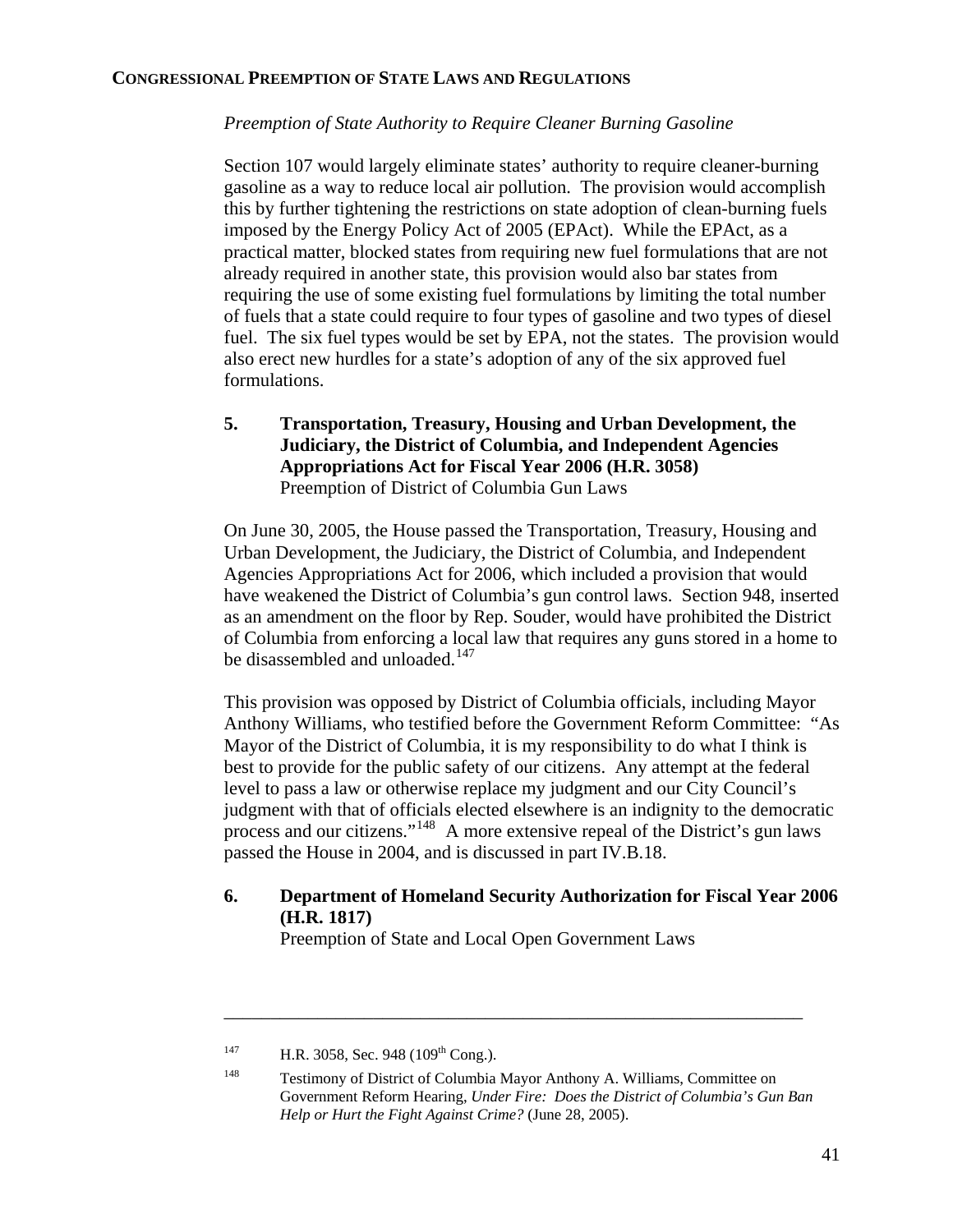On May 18, 2005, the House passed the Homeland Security Authorization Act for 2006, which includes a section that would preempt state open government laws. Subtitle D of this bill would require the Secretary of Homeland Security to complete a prioritization of the nation's critical infrastructure, review the security plans of the prioritized infrastructure, and recommend changes to those plans. Section 334 would exempt from state and local open government laws all information "generated, compiled, or disseminated by the Department of Homeland Security" for this subtitle and provided to state and local governments.

## **7. Child Interstate Abortion Notification Act (H.R. 748)**  Preemption of State Abortion Laws

On April 27, 2005, the House passed the Child Interstate Abortion Notification Act of 2005, which would effectively preempt a range of state laws regarding parental notification and waiting periods prior to the provision of an abortion. The bill would create new parental notification and waiting period requirements for teens who travel out of state for abortions and establish criminal penalties for physicians who do not comply with these requirements. Under the bill, whenever a minor crosses the border for abortion services, the physician would be required to ensure written parental notification or, if this is "not possible after a reasonable effort has been made," to send notice by certified mail. In addition, even if the parents are present and have given consent, physicians would be required to enforce a 24 hour waiting period prior to providing an abortion.

The bill also provides that any person other than a parent or legal guardian who transports a teenager across a state line for an abortion, as well as the physician who performs the abortion, must comply with the notification requirements of the state in which the teen resides.

These new restrictions are more stringent than the laws of many states, and they apply regardless of the laws of the state in which the abortion is performed. The bill would effectively preempt the laws of the 26 states and the District of Columbia that do not require a waiting period, and the 16 states and the District of Columbia that do not require parental notification.<sup>[149](#page-43-0)</sup>

## **8. Personal Responsibility in Food Consumption Act of 2005 (H.R.554)**  Preemption of State Court Authority Over Certain Tort Claims

On October 19, 2005, the House passed the Personal Responsibility in Food Consumption Act, which would strip state courts of jurisdiction over tort claims related to food consumption and obesity. The bill would eliminate state court jurisdiction by giving broad liability protection to food manufacturers, distributors, marketers, and retailers from lawsuits relating to a person's

<span id="page-43-0"></span><sup>149</sup> *State Policies in Brief*, Guttmacher Institute (May 1, 2006) (available online at http://www.guttmacher.org/statecenter/spibs/spib\_OAL.pdf).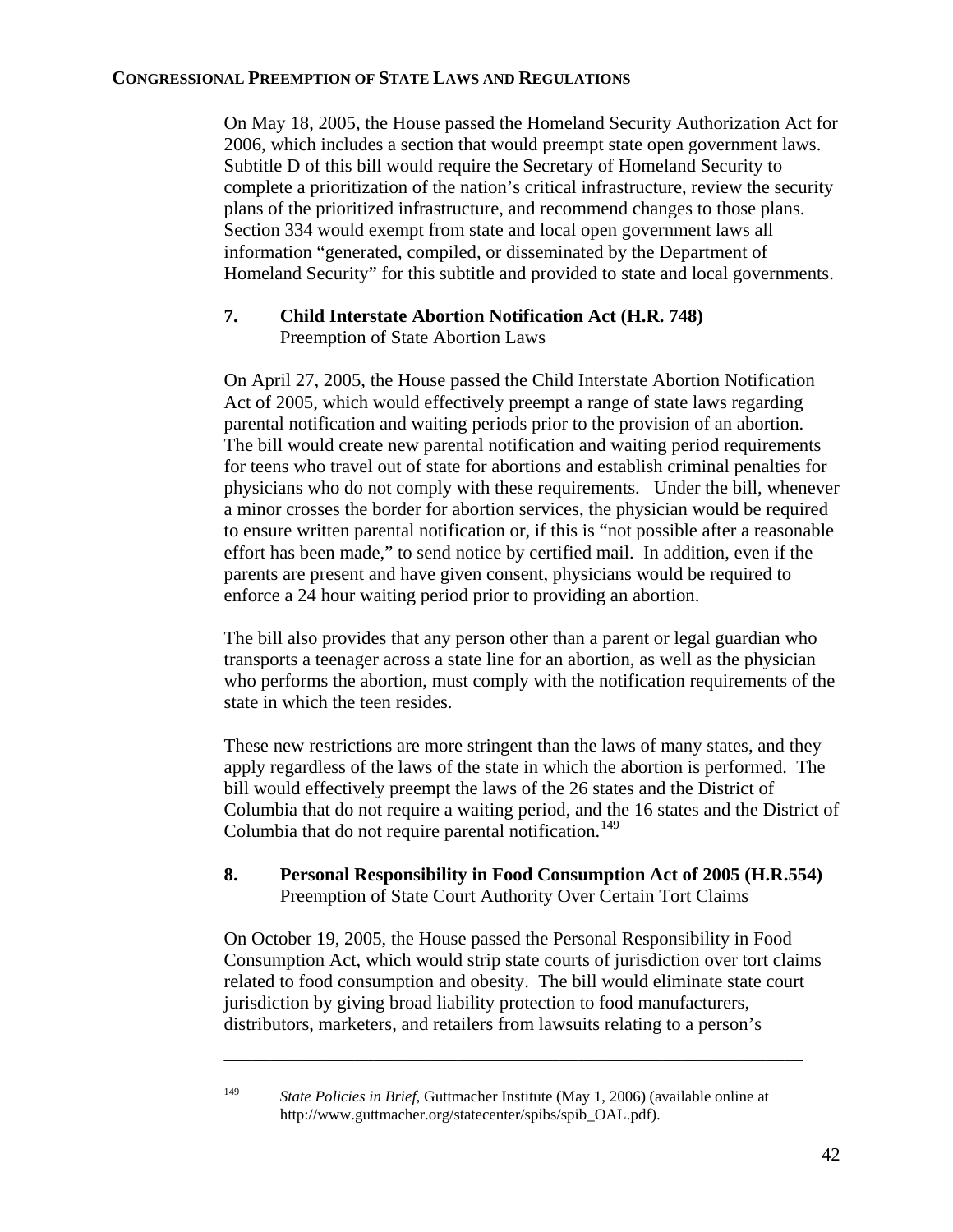consumption of food and weight gain, obesity, or any health condition associated with a person's weight gain or obesity. The bill would not only preclude future lawsuits, but it would also dismiss pending lawsuits.

This legislation would also block lawsuits against companies that make dietary supplements that contain dangerous stimulant ingredients, even if such ingredients caused serious injuries such as heart attack, stroke, or death.

## **9. Small Business Health Fairness Act of 2005 (H.R. 525)**  Preemption of State Health Insurance Laws and Regulations

On July 26, 2005, the House passed the Small Business Health Fairness Act of 2005, which would prevent states from applying insurance regulations and consumer protection laws to certain health insurance plans offered by trade and professional associations.

Under current law, trade and professional associations may offer health insurance plans to small employers who are members of the association. These plans are regulated by the states and must abide by all applicable state laws. State laws and regulations often protect individuals and small groups from unlimited insurance premium increases, allow the right to external review in the case of denied claims, and minimize the likelihood of fraud and abuse.<sup>[150](#page-44-0)</sup> State laws also ensure access to important health services, such as access to mammography screening, emergency services, maternity care for expectant mothers and well-baby care for infants.<sup>[151](#page-44-1)</sup>

H.R. 525 provides that Association Health Plans (AHPs) certified by the Department of Labor would be exempted from state regulations and consumer protection laws. AHPs would have sole discretion to select specific items and services to be covered, potentially refusing coverage of important preventative health services.<sup>[152](#page-44-2)</sup>

The National Governors' Association wrote that this bill would "undermine our efforts" to ensure that affordable health insurance is available.<sup>[153](#page-44-3)</sup> In addition, the AHP legislation would replace state oversight with minimal regulatory authority

\_\_\_\_\_\_\_\_\_\_\_\_\_\_\_\_\_\_\_\_\_\_\_\_\_\_\_\_\_\_\_\_\_\_\_\_\_\_\_\_\_\_\_\_\_\_\_\_\_\_\_\_\_\_\_\_\_\_\_\_\_\_

<span id="page-44-1"></span>151 *Id*.

<span id="page-44-0"></span><sup>150</sup> BlueCross BlueShield Association, *Association Health Plans: No State Regulation Means Loss for Protections for Consumers, Small Employers, and Providers* (May 2005).

<span id="page-44-2"></span><sup>152</sup> Minority Staff, Committee on Education and the Workforce, *Minority Views: Small Business Health Fairness Act of 2005* (Apr. 12, 2005) (http://edworkforce.house.gov/ democrats/hr525views.html).

<span id="page-44-3"></span><sup>153</sup> Letter from Governors Mark R. Warner and Mike Huckabee of the National Governors Association to Majority Leader Frist and Minority Leader Reid (Mar. 28, 2005).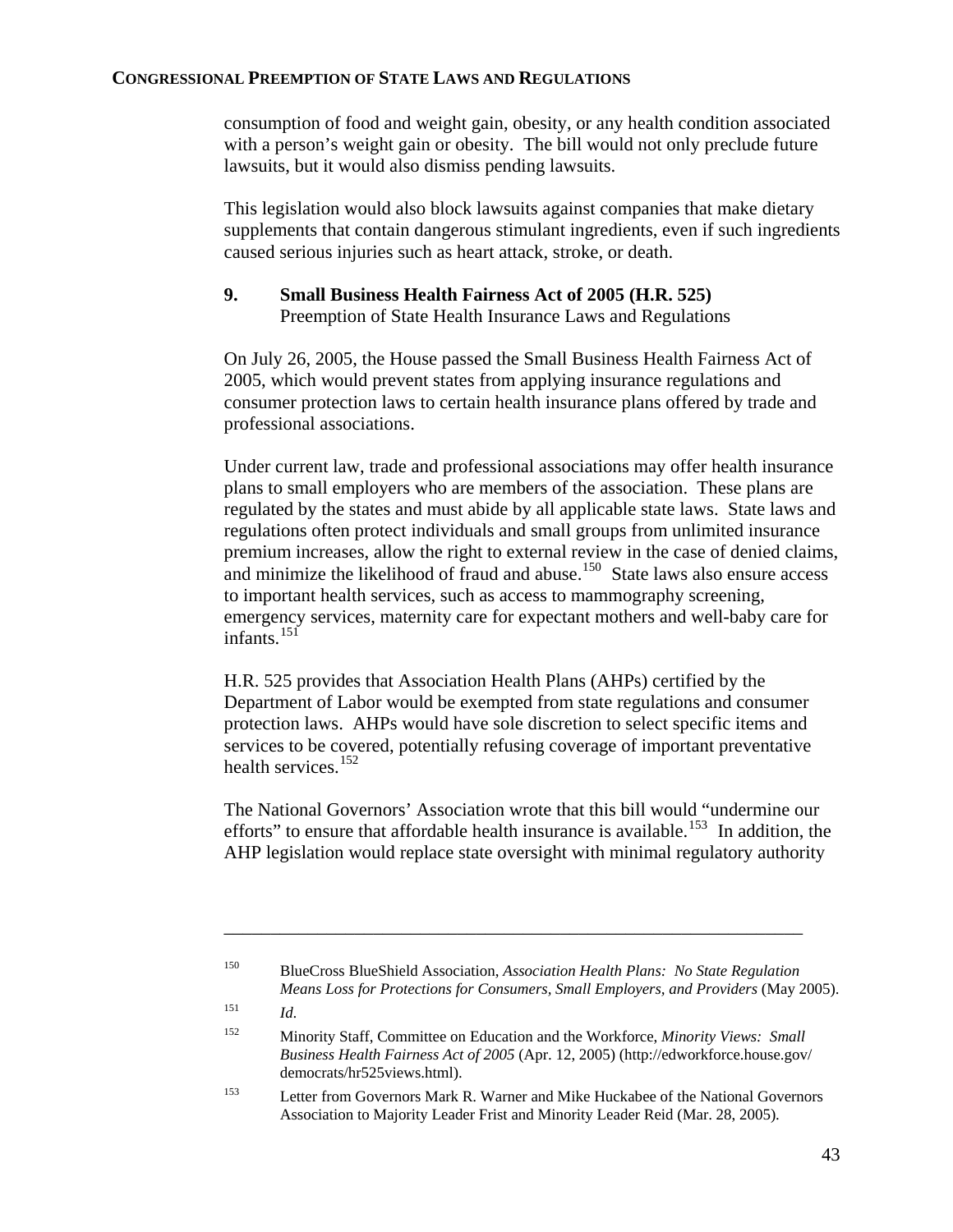by the U.S. Department of Labor, which, the National Governors' Association states, "has no capacity for regulating insurance arrangements."<sup>[154](#page-45-0)</sup>

## **10. Lawsuit Abuse Reduction Act of 2005 (H.R. 420)**  Preemption of State Court Authority Over Certain Lawsuits

On October 27, 2005, the House passed the Lawsuit Abuse Reduction Act of 2005, which would preempt state law by imposing federal penalties for those who file frivolous lawsuits in state courts.

The bill would amend Rule 11 of the Federal Rules of Civil Procedure, which specifies how federal courts determine if a case is frivolous and sets sanctions against the lawyers and parties involved in frivolous suits. Rule 11 was last altered in 1993 — after consultation with the Judicial Conference of the United States, Supreme Court approval, and congressional consideration — to allow a "safe harbor" of 21 days within which a party can withdraw an inappropriate claim before sanctions are imposed and to give judges discretion in levying sanctions. <sup>[155](#page-45-1)</sup> H.R. 420 would reassert the pre-1993 sanctions, eliminate the safe harbor period for Rule 11 filings, and would, for the first time, require state courts to apply Rule 11 in certain cases. The bill would mandate that state courts apply Rule 11 in cases in which the action "substantially affects interstate commerce."<sup>[156](#page-45-2)</sup>

The American Bar Association wrote to House Members opposing the legislation, arguing that this bill would violate the basic foundations of federalism: "State rules relating to venue and jurisdiction should be developed at the state level and supported by extensive study, vetted publicly, and made subject to comment by the legal profession. To do otherwise would violate our long-established principles of federalism."<sup>[157](#page-45-3)</sup>

## **11. SPY Act (H.R. 29)**

Preemption of State Efforts to Regulate Spyware

On May 23, 2005, the House passed the SPY Act, which would preempt state laws that regulate computer spyware. Spyware is software placed on a computer without the user's knowledge that can take control of the computer, track or collect the online activities or personal information, or cause advertising messages to pop up on users' computer screens.

<span id="page-45-0"></span><sup>154</sup> *Id*.

<span id="page-45-1"></span><sup>155</sup> Letter from Leonidas Ralph Meecham, Secretary, Judicial Conference of the United States to F. James Sensenbrenner, Jr., Chairman, Committee on the Judiciary (May 17, 2006).

<span id="page-45-2"></span><sup>156</sup> H.R. 420, Sec. 3.

<span id="page-45-3"></span><sup>157</sup> Letter from Michael S. Greco, President, American Bar Association, to Members of the House of Representatives (Oct. 10, 2005).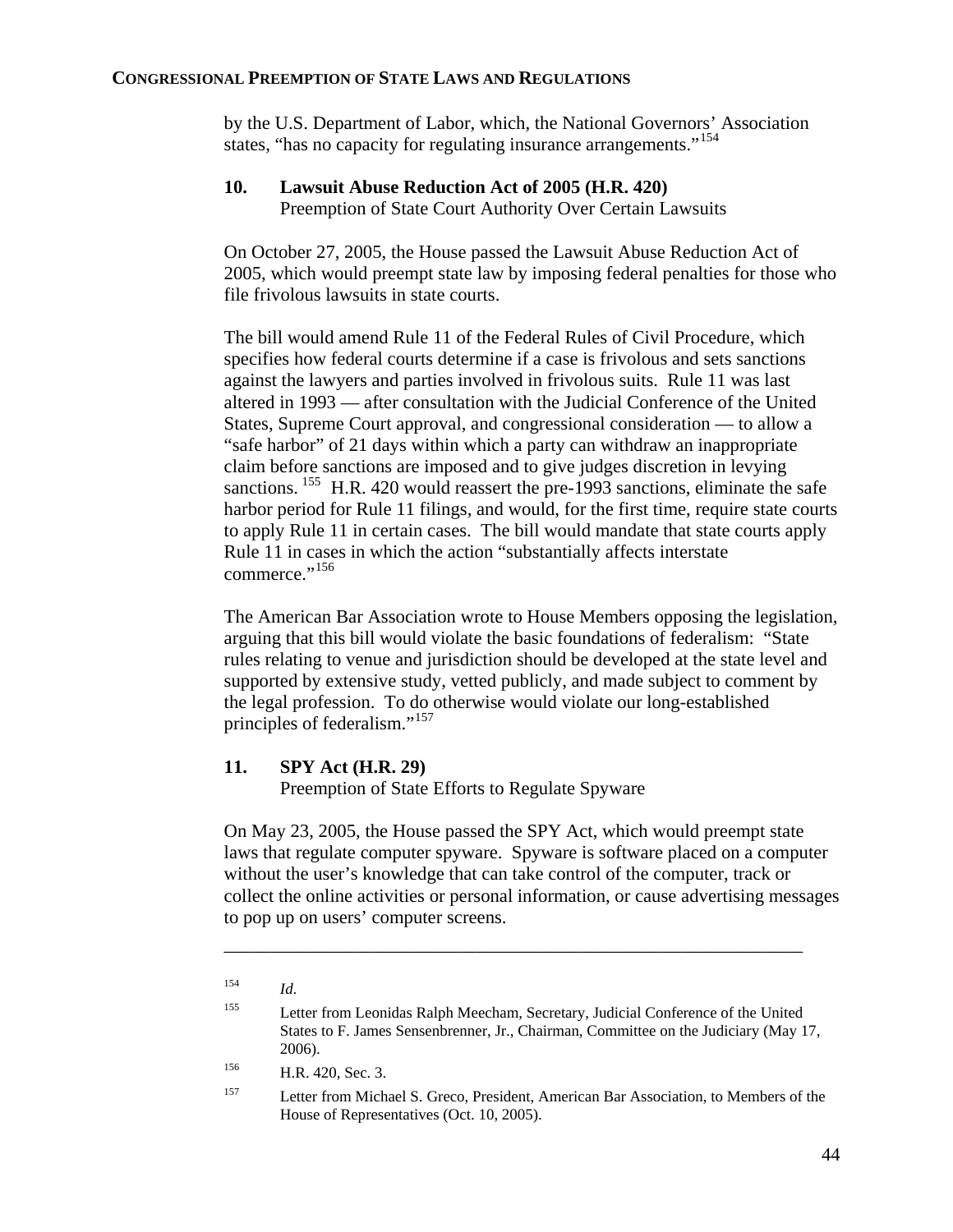The states took the lead in passing legislation to combat spyware. To date, 14 have enacted laws that regulate spyware or create criminal penalties for those who install spyware on others' computers.<sup>[158](#page-46-0)</sup> All of these laws would be preempted by the SPY Act.

## **12. I-SPY Act (H.R. 744)**

Preemption of Certain Civil Actions in State Courts

On May 23, 2005, the House passed the I-SPY Act, which would create a limited preemption of state tort law. The bill would establish criminal penalties for those who use spyware for illegal purposes. It would also preempt civil actions that are based on violations of this new federal criminal law in state courts. It does not, however, prevent a state from passing a similar law, nor does it prevent any lawsuits that are premised on existing state laws.<sup>[159](#page-46-1)</sup>

## **13. Energy Policy Act of 2005 (H.R. 6)**

Preemption of State Authority to Address Environmental Issues

On April 21, 2005, the House passed the Energy Policy Act of 2005. This House version of the energy bill contained several preemptive provisions that were removed from the bill during the conference with the Senate. These provisions did not become law. Preemptive provisions that did become law are discussed in part IV.A.5.

## *Preemption of State Court Authority Over MTBE Liability*

Section 1502 of the House-passed EPAct would have limited the authority of state courts and impeded state and local attempts to recoup pollution cleanup costs by establishing a "safe harbor" for MTBE producers from product liability lawsuits.

The oil industry has used methyl tertiary butyl ether, commonly known as "MTBE," as a gasoline additive for decades. When released into the environment, MTBE can contaminate groundwater and is difficult and expensive to clean up.<sup>[160](#page-46-2)</sup> Across 36 states, more than 2,300 water supply systems are contaminated by  $MTBE$ <sup>[161](#page-46-3)</sup> This has prompted many states and local

\_\_\_\_\_\_\_\_\_\_\_\_\_\_\_\_\_\_\_\_\_\_\_\_\_\_\_\_\_\_\_\_\_\_\_\_\_\_\_\_\_\_\_\_\_\_\_\_\_\_\_\_\_\_\_\_\_\_\_\_\_\_

<span id="page-46-3"></span>161 American Metropolitan Water Agencies, *Cost Estimate To Remove MTBE Contamination From Public Drinking Water Systems In The United States* (June 20, 2005) (online at

<span id="page-46-0"></span><sup>158</sup> *See*, National Conference of State Legislatures, *2005 State Legislation Relating to Internet Spyware or Adware* (online at http://www.ncsl.org/programs/lis/spyware05.htm); National Conference of State Legislatures, *2004 State Legislation Relating to Internet Spyware or Adware* (online at http://www.ncsl.org/programs/lis/spyware04.htm).

<span id="page-46-1"></span><sup>&</sup>lt;sup>159</sup> H.R. 744, Sec. 2.

<span id="page-46-2"></span><sup>160</sup> *E.g.*, Environmental Protection Agency, *Achieving Clean Air and Clean Water: The Report of the Blue Ribbon Panel on Oxygenates in Gasoline* (Sept. 17, 1999) (online at www.epa.gov/otaq/consumer/fuels/oxypanel/r99021.pdf).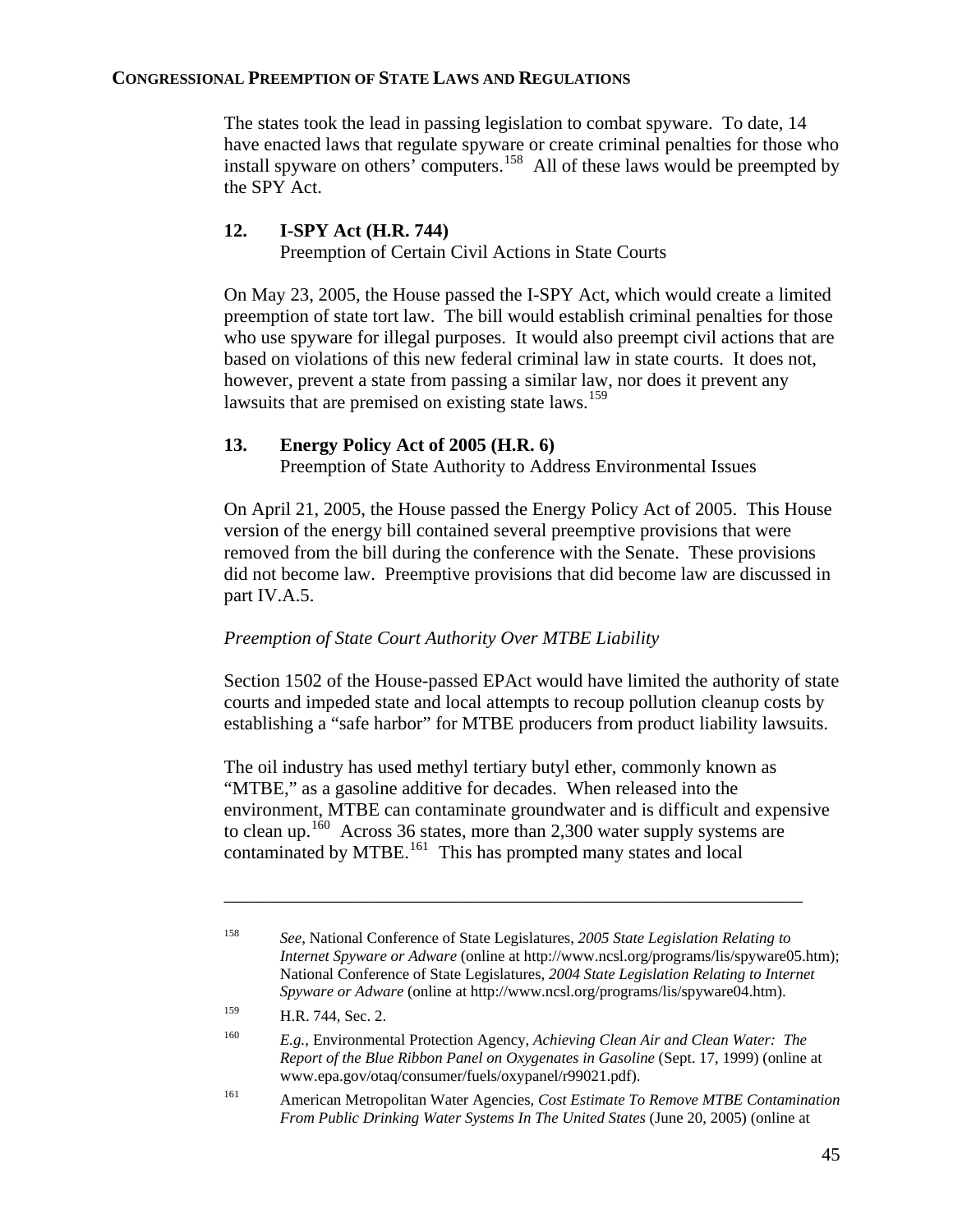governments to bring product liability suits to force MTBE producers to clean up the contamination.

The effect of section 1502 would be to establish a "safe harbor" for MTBE producers by providing that MTBE may not be deemed to be a defective product. This would have limited traditional state court jurisdiction over products liability claims. Also, by eliminating liability claims on the grounds that have been successful to date, this likely would have blocked states' ability to recover cleanup costs from the responsible oil companies.<sup>[162](#page-47-0)</sup>

According to the Congressional Budget Office, the provision was expected to undermine more than 100 lawsuits by states, counties, towns, villages and water agencies for cleanup assistance.<sup>[163](#page-47-1)</sup> This would have shifted an estimated \$32 billion in cleanup costs from industry to state and local taxpayers and ratepayers.<sup>[164](#page-47-2)</sup>

#### *Preemption of State Energy Efficiency Standards*

Section 135 would have preempted existing state energy efficiency standards for ceiling fans. Under the Energy Policy and Conservation Act, the Department of Energy has the authority to adopt national energy efficiency standards that preempt state standards for the same products. For products without federal efficiency standards, however, state standards have often filled the gap and produced significant improvements in the energy efficiency of appliances.<sup>[165](#page-47-3)</sup>

This section would have established minimal requirements for ceiling fans that most fans already meet and that failed to address the energy use of ceiling fan lights, which are responsible for 70% of the fans' energy use.<sup>[166](#page-47-4)</sup> Although these requirements would not have produced any measurable energy savings, the provision would have preempted state standards for ceiling fans and ceiling fan lights as of January 1, 2006.<sup>[167](#page-47-5)</sup> Also, while section 135 would have given DOE

www.amwa.net/mtbe/amwa-mtbecostest.pdf); *State Officials Losing Fight Over Energy Bill*, San Francisco Chronicle (Apr. 21, 2005).

- 162 *See* Letter from Douglas Holtz-Eakin, Director, Congressional Budget Office to Chairman David Dreier, Committee on Rules (Apr. 19, 2005) (noting that "CBO anticipates that precluding existing and future claims based on defective product would reduce the size of judgments in favor of state and local governments over the next five years").
- 163 *Id*.

<span id="page-47-2"></span><span id="page-47-1"></span><span id="page-47-0"></span> $\overline{a}$ 

- 164 American Metropolitan Water Agencies, *supra* note 161.
- <span id="page-47-3"></span>165 *See, e.g.*, American Council for an Energy-Efficient Economy and Appliance Standards Awareness Project, *Leading the Way: Continued Opportunities for New State Appliance and Equipment Efficiency Standards* (Jan. 2005).
- <span id="page-47-4"></span>166 American Council for an Energy-Efficient Economy, *House Energy Bill Seeks to Handcuff States*; *Senate Bill (Sec. 135) Will Save Energy and Protect the State' Energy-Saving Role* (undated).
- <span id="page-47-5"></span>167 *Id*.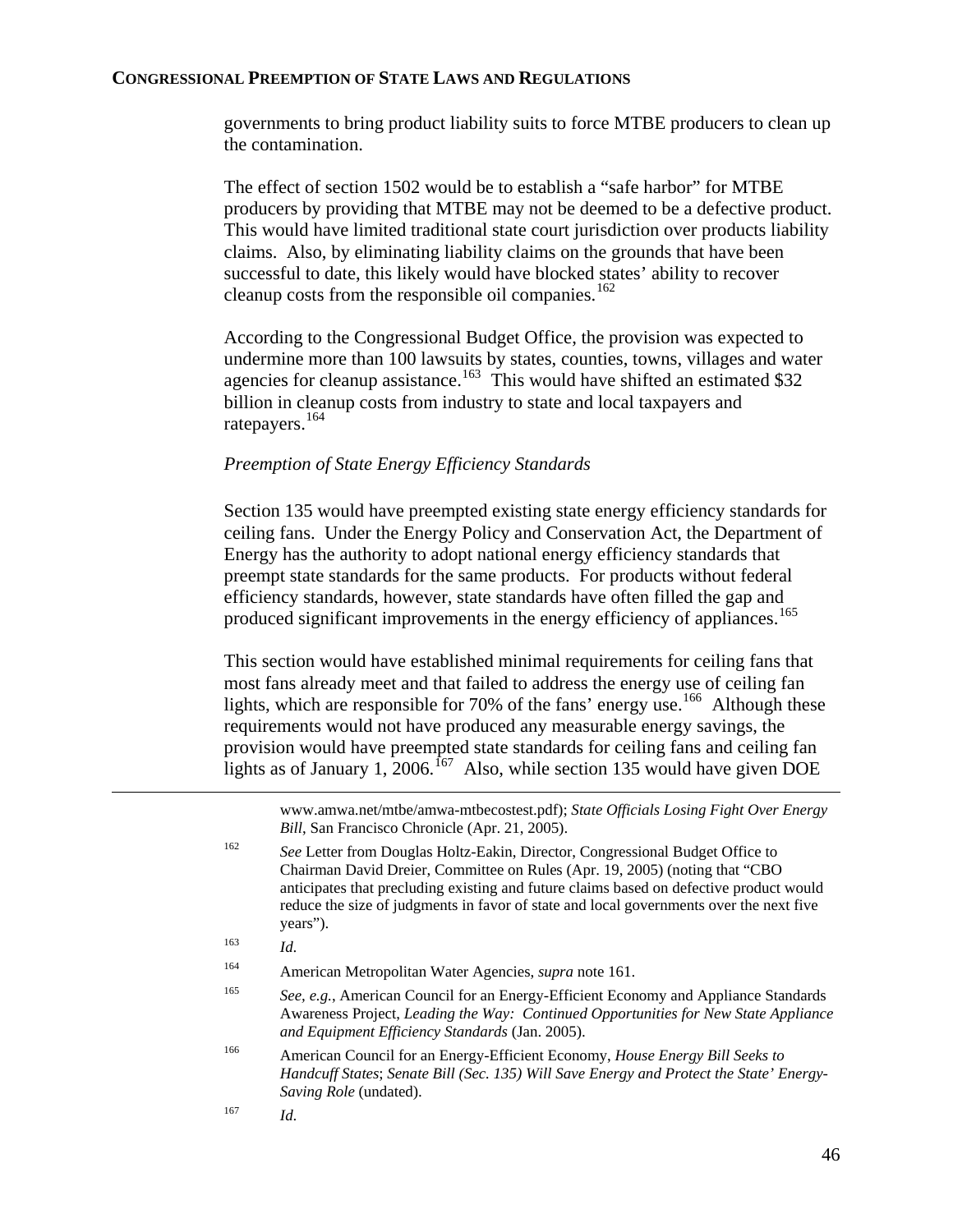authority to set more stringent standards for ceiling fans, DOE would not have been not required to act.

The effect of the provision would have been to preempt stronger efficiency requirements already adopted in two states and under consideration in several others.[168](#page-48-0) California Governor Arnold Schwarzenegger opposed the provision and called on Congress to "[p]reserve the ability of States to set higher energy efficiency standards than the federal level."<sup>[169](#page-48-1)</sup>

## *Preemption of State Programs on Leaking Underground Storage Tanks*

Section 1527 would have limited states' ability to enforce environmental and safety requirements for underground storage tanks in rural areas.

Many states have established programs to "tag" underground storage tanks in order to identify ineligible storage tanks for fuel delivery.<sup>[170](#page-48-2)</sup> These programs help enforce the leak prevention requirements and ensure that leaking tanks are not refilled. Under section 1527, all states would be required to have a program to tag ineligible tanks. However, the states would also be required to adopt a special exemption for rural areas or lose federal funding. Under section 1527, a state would not be able to tag an underground storage tank in a rural area if that tag would jeopardize access to fuel, unless there were "an urgent threat to public health, as determined by the [EPA] Administrator."

In California, local fire departments can tag a tank if the owner has tampered with a leak detection alarm or has otherwise acted in a recalcitrant manner.<sup>[171](#page-48-3)</sup> Section 1527 would preempt this state law and those like it in other states.

## *Limitation on State Input on Coastal Energy Projects*

Two sections would have reduced the states' authority over the management of their own coastlines with respect to energy projects. The Coastal Zone Management Act (CZMA) provides for joint state-federal management of the nation's coastlines. Under the CZMA, states develop comprehensive plans for the

<span id="page-48-0"></span><sup>168</sup> *Ceiling Fan Debate Highlights Controversy Over Energy Efficiency*, Associated Press (Apr. 12, 2005). Maryland and California have established standards and legislation is pending in Massachusetts, Maine, Rhode Island, New York, and Vermont. *Id*.

<span id="page-48-1"></span><sup>169</sup> *E.g.*, National Association of State PIRGs, *House Energy Bill Usurps States' Rights* (Apr. 18, 2005); Letter from Governor Arnold Schwarzenegger to Chairman Pete Domenici and Senator Bingaman (May 13, 2005).

<span id="page-48-2"></span><sup>170</sup> House Energy & Commerce Committee, Minority Staff, *Dissenting Views on Leaking Underground Storage Tank Amendments* (Apr. 2005) (referencing data from the Government Accountability Office).

<span id="page-48-3"></span><sup>&</sup>lt;sup>171</sup> Cal. Code Regs. Title 23, Division 3, Chapter 16, Underground Tank Regulations § 2717 (June 12, 2004).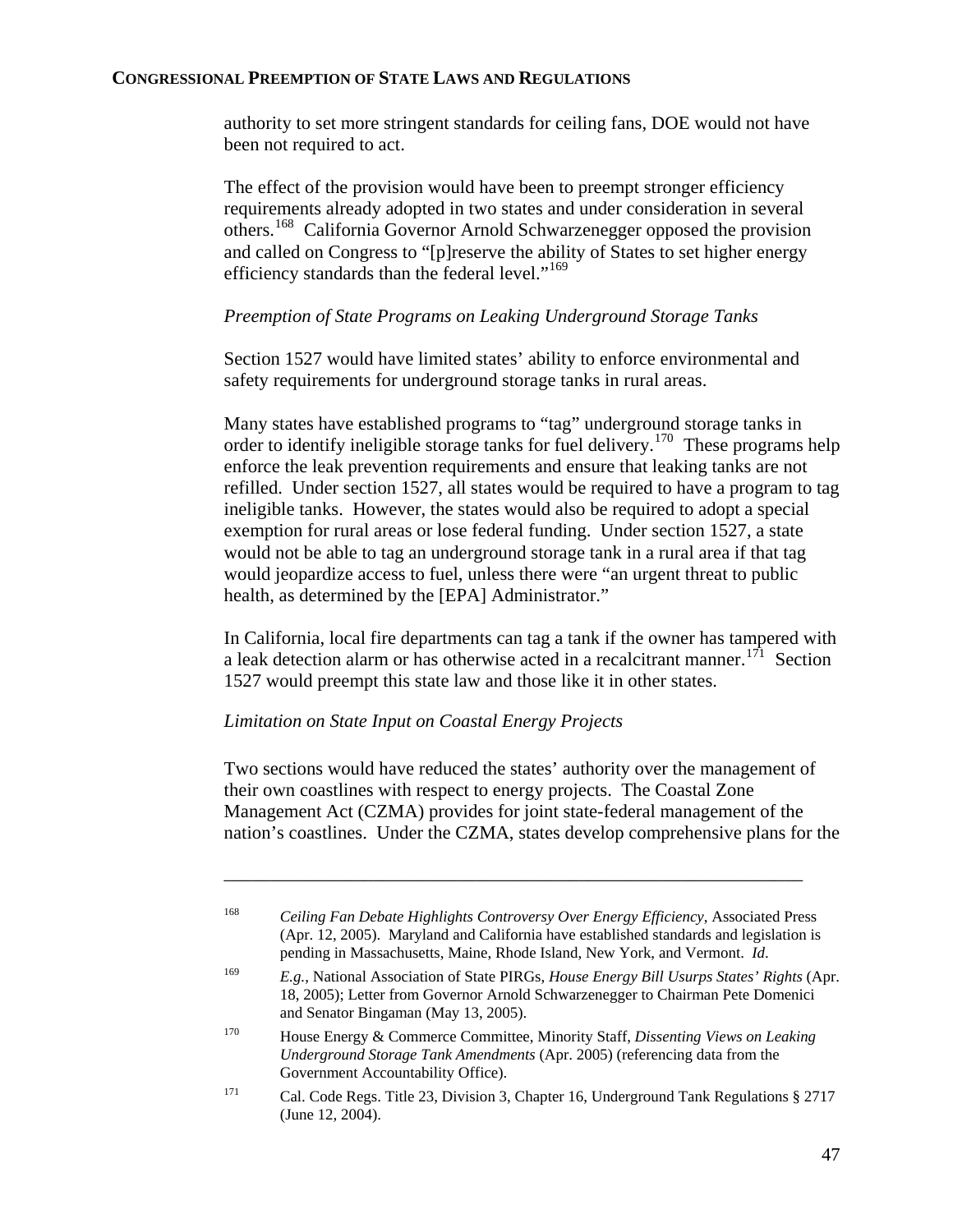management of state coastal areas. Once approved by the federal government, federal actions must be consistent with the state's plan, or the state can appeal them.

Section 330 would have biased the CZMA appeals process in favor of the federal government by excluding information developed by the state from being considered during any appeal. Section 330(a) specified that the federal government must use as its "exclusive record" the record compiled by the Federal Energy Regulatory Commission when considering appeals about an interstate natural gas pipeline construction project, including construction of natural gas storage facilities, LNG terminals, and other facilities. Similarly, section 330(c) specified that the federal government must use as its "exclusive record" the record compiled by the relevant federal permitting agency when considering appeals about the permitting, approval, or authorization of energy projects, including projects to explore, develop, or produce oil and gas on the outer continental shelf. These subsections would have excluded information considered during a state review of a coastal energy development project, which commonly would address state concerns such as impacts on the local environment, public safety, or economy.[172](#page-49-0) The California Coastal Commission found these provisions "directly contrary to California's strong interest in safeguarding its precious coastal resources from offshore oil and gas drilling-related activities."<sup>[173](#page-49-1)</sup>

Section 2013 would have limited the time the state and public have to comment on any appeal to 120 days for non-energy related projects. The section also gave the Secretary of Commerce 120 days to rule on any appeal after closing the record for comment. States such as California indicated that these timeframes would undermine the effectiveness of state participation, especially considering the complexity and contentiousness of the issues at stake.<sup>[174](#page-49-2)</sup>

## **14. Help Efficient, Accessible, Low-cost, Timely Healthcare Act of 2005 (H.R.5)**

Preemption of State Health Care Laws

On July 28, 2005, the House passed the Help Efficient, Accessible, Low-cost, Timely Healthcare (HEALTH) Act of 2005, which would preempt a host of state laws governing lawsuits related to health care, as well as significantly limiting the jurisdiction of state courts over such lawsuits. Medical practice, product liability, and the ability to bring tort claims for personal injuries in these areas have

<span id="page-49-0"></span><sup>172</sup> *See, e.g.*, National Association of State PIRGs, *House Energy Bill Usurps States' Rights* (Apr. 18, 2005).

<span id="page-49-1"></span><sup>173</sup> Letter from Ms. Meg Caldwell, Chairperson, California Coastal Commission ,to Energy and Commerce Chairman Barton and Ranking Member Dingell (Mar. 23, 2005).

<span id="page-49-2"></span><sup>174</sup> *Id.*; Letter from Mike Chrisman, CA Secretary for Resources, Cruz Bustamante, CA Lt. Gov., Alan Lloyd, Secretary of California EPA, to Reps. Waxman, Eshoo, Capps, and Solis (Apr. 4, 2005).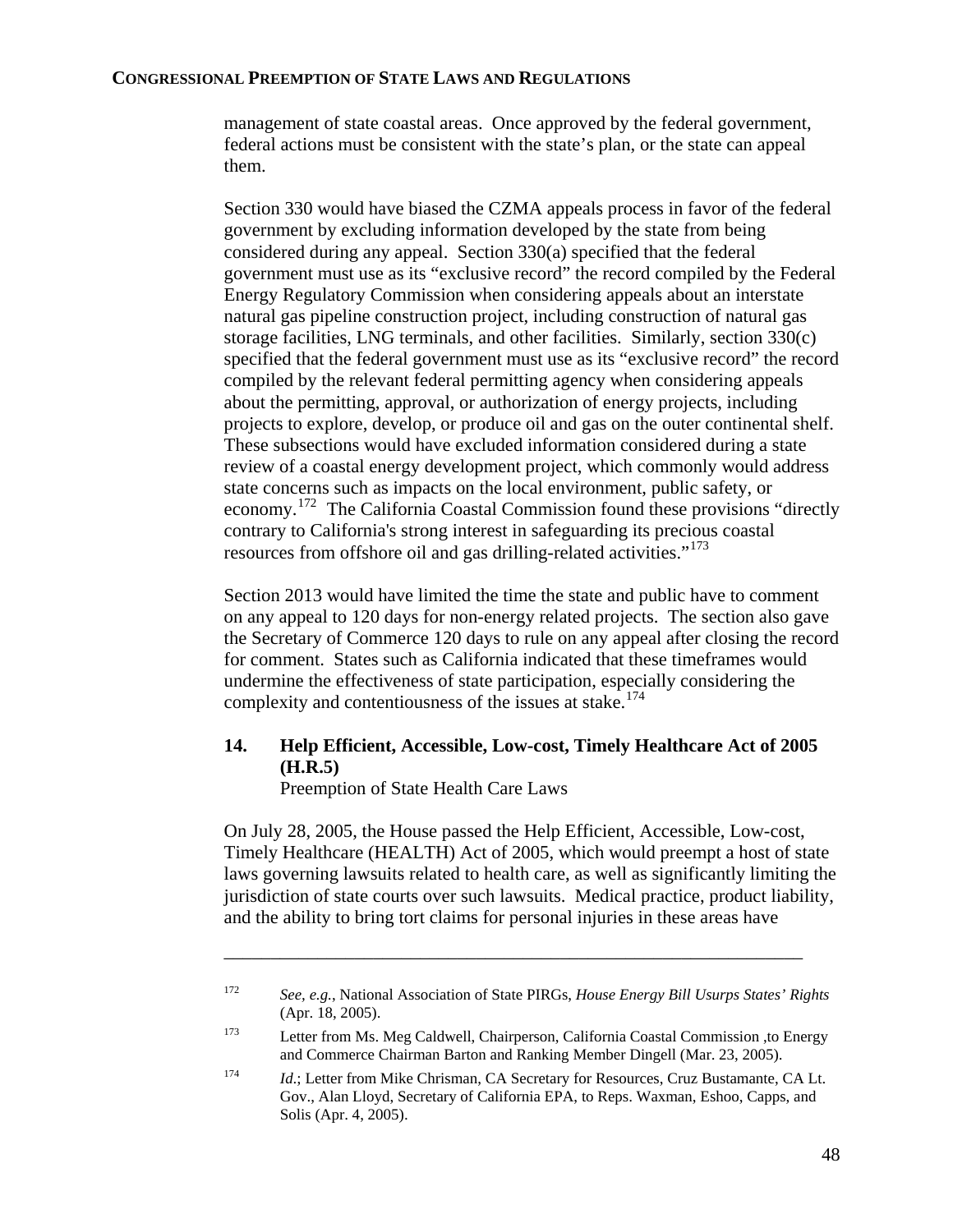traditionally been regulated by the states. In these areas, state laws have addressed a variety of issues, including licensure, insurance, court procedures, victim compensation, civil liability, and medical records.

H.R. 5 defines "health care lawsuits" to include liability claims concerning the provision of health care goods or services as well as any medical product, and it sets restrictive federal requirements for such lawsuits. For example, section 3 of the bill would provide for a restrictive federal statute of limitations; section 4 would cap noneconomic damages at \$250,000 and eliminate state joint liability laws; and section 5 would set restrictions on the payment of attorney contingency fees. Section 7 would place severe limits on the recovery of punitive damages by setting a maximum award of \$250,000, heighten the evidentiary standard for recovery, and prohibit punitive damages for any product that has been approved by FDA. $^{175}$  $^{175}$  $^{175}$ 

Section 11 would establish a broad preemption provision that would override all state laws that "prevent the application" of the bill. However, state laws that provide "greater procedural or substantive protections for health care providers and health care organizations from liability, loss, or damages than those provided by the Act" would be saved from preemption. This provision would protect state laws that favor doctors, hospitals, nursing homes, HMOs, pharmaceutical and medical device manufacturers, while invalidating those laws designed to safeguard the rights of consumers and patients.

Collectively, these provisions would severely impede the ability of patients to be compensated for injuries caused by medical negligence, defective products, and irresponsible insurance providers. At least 29 states enacted their own medical malpractice legislation in recent years, and many of these laws would be preempted.[176](#page-50-1) The National Conference of State Legislatures (NCSL) decried H.R. 5's "one-size-fits-all" approach to medical malpractice and called H.R. 5 a violation of its medical malpractice policy, which states that "American federalism contemplates diversity among the states in establishing rules and respects the ability of the states to act in their own best interests in matters pertaining to civil liability due to negligence."<sup>[177](#page-50-2)</sup>

<span id="page-50-0"></span><sup>&</sup>lt;sup>175</sup> The bill would allow states to "specify a particular monetary amount of compensatory or punitive damages" higher or lower than the amounts specified in the bill, however. H.R. 5 §11(c).

<span id="page-50-2"></span><span id="page-50-1"></span><sup>&</sup>lt;sup>176</sup> Letter from the National Conference of State Legislatures to House Speaker Dennis Hastert and House Minority Leader Nancy Pelosi (Jul. 26, 2005) (online at http://www.ncsl.org/statefed/MedMal.htm).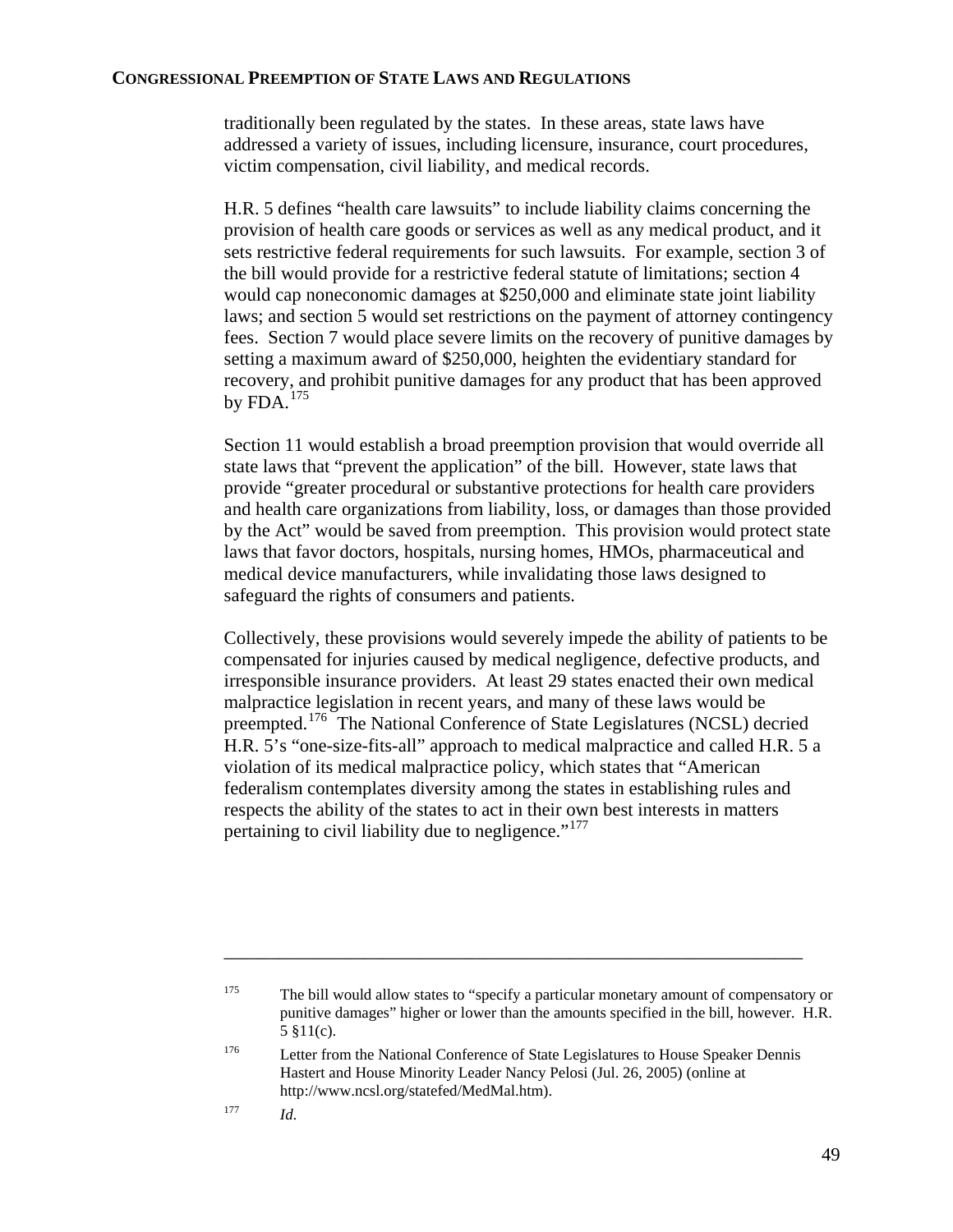## **15. Artists' Rights and Theft Prevention Act of 2004 (S. 1932, 108th Cong.)**

Preemption of State Court Authority

On June 25, 2004, the Senate passed the Artists' Rights and Theft Prevention Act of 2004, which addressed the bootlegging of commercial movies and granted movie theater owners and staff immunity from some civil and criminal charges. The bill would have given movie theater owners and staff the right to detain for questioning or arrest, for a reasonable time, suspected lawbreakers, and it would have granted the theater owners and staff immunity from any criminal or civil charges filed because of the detention.

## **16. I-SPY Act of 2004 (H.R. 4661, 108th Cong.)**  Preemption of Certain Civil Actions in State Courts

On October 7, 2004, the House passed the I-SPY Act, which would have established federal criminal penalties for those who use spyware for illegal purposes and preempted actions in state court based on the new federal requirements. The bill was reintroduced in the  $109<sup>th</sup>$  Congress as H.R. 744 and is discussed in part IV.B.12.

## 17. Lawsuit Abuse Reduction Act of 2004 (H.R. 4571, 108<sup>th</sup> Cong.) Preemption of State Authority Over Certain Lawsuits

On September 14, 2004, the House passed the Lawsuit Abuse Reduction Act of 2004, which would have preempted state law by imposing federal penalties for those who file frivolous lawsuits in state courts. The bill was reintroduced as H.R. 420 in the 109<sup>th</sup> Congress and is discussed in part IV.B.10.

## 18. District of Columbia Personal Protection Act (H.R. 3193, 108<sup>th</sup> Cong.) Repeal of the District of Columbia's Gun Control Laws

On September 29, 2004, the House passed the District of Columbia Personal Protection Act, which would have repealed the District of Columbia's gun control laws. Washington, D.C. has one of the strongest sets of firearms laws and regulations in the nations, including a ban on handguns and semiautomatic weapons.<sup>[178](#page-51-0)</sup> The U.S. District Court for the District of Columbia has upheld the District's gun ban as constitutional on two separate occasions.<sup>[179](#page-51-1)</sup>

<span id="page-51-0"></span><sup>&</sup>lt;sup>178</sup> DC Official Code, 25 Stat; sec 7-2502.2; The "Regulations relative to firearms, explosives, and weapons" section of the Washington DC official code gives the mayor and the city council the authority to establish and regulate firearm laws in the city. DC Official Code, 34 Stat. 809; sec. 1-303.43.

<span id="page-51-1"></span><sup>179</sup> *See Parker v. District of Columbia*, 311 F. Supp. 2d 103 (D.D.C. 2004); *Seegers v. Ashcroft,* 297 F. Supp. 2d 201 (D.D.C. 2004). Several states, including Illinois have gun bans of some measure that have withstood court challenges. Legal Community Against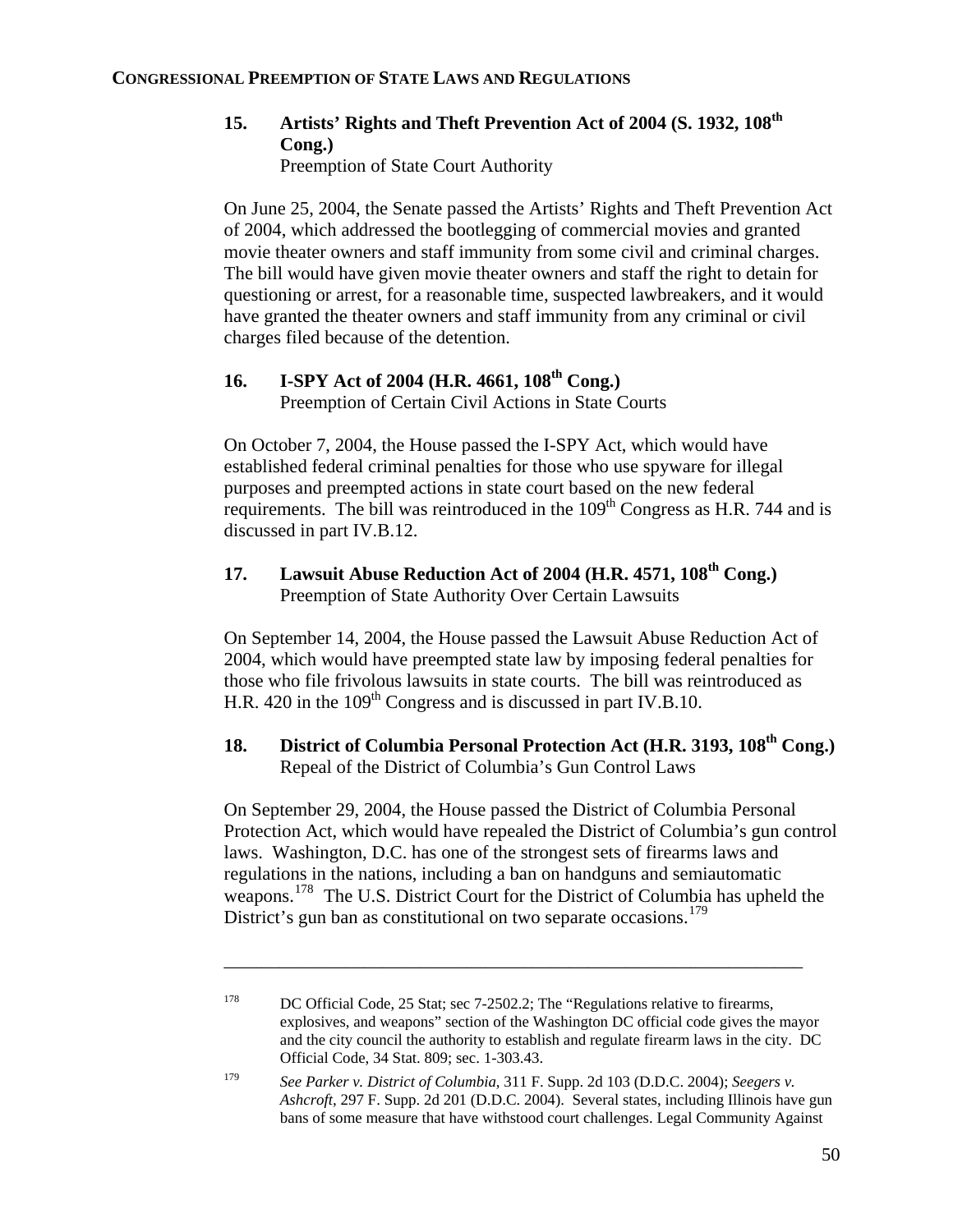H.R. 3193 would have overridden District laws that ban private gun ownership, require gun registration, and prohibit carrying concealed weapons in workplaces. The bill also would have repealed a ban on residents possessing certain body armor piercing bullets. The bill was opposed by the Mayor, the City Council, the D.C. Police Department, and the U.S. Conference of Mayors.<sup>[180](#page-52-0)</sup>

## **19. SPY Act (H.R. 2929, 108th Cong.)**

Preemption of State Efforts to Regulate Spyware

On October 5, 2004, the House passed the SPY Act, which would have preempted state laws relating to spyware. The bill was reintroduced as H.R. 29 in the  $109<sup>th</sup>$ Congress and is discussed in part IV.B.11.

## **20. Class Action Fairness Act of 2003 (H.R. 1115, 108th Cong.)**  Preemption of State Court Authority over Class Action Lawsuits

On June 12, 2003, the House passed the Class Action Fairness Act of 2003, which would have restricted state court authority by expanding the conditions for removal of class action suits to federal courts. A similar version of this bill became law in the  $109<sup>th</sup>$  Congress and is discussed in part IV.A.8.

## **21. Volunteer Pilot Organization Protection Act of 2004 (H.R. 1084, 108th Cong.)**

Preemption of State Court Authority

On September 14, 2004, the House passed the Volunteer Pilot Organization Protection Act of 2004, which would have provided liability protection to volunteer nonprofit pilot organizations and pilots during benefit missions. The bill would have amended the Volunteer Protection Act of 1997, which preempts state law to protect nonprofit or government volunteers, but specifies that the liability protection does not apply if volunteers cause harm while operating a vehicle or aircraft "for which the State requires the operator or the owner of the vehicle, craft, or vessel to (A) possess an operator's license; or (B) maintain insurance."<sup>[181](#page-52-1)</sup>

H.R. 1084's amendment to the Volunteer Protection Act would have expanded liability protections to cover volunteers for nonprofit organizations if the volunteer "is flying in furtherance of the purpose of the organization and is operating an aircraft for which the volunteer is properly licensed and has certified to such organization that such volunteer has in force insurance for operating such

Violence, *Master List of Firearm Policies* (2004) (online at www.lcav.org/content/ masterlist.asp#handgunban).

180 *See* District Leaders Join Forces Against Gun Bill, *Associated Press* (Sept. 28, 2004); Letter from US Conference of Mayors et. al. to United States Senators (June 15, 2005).

<sup>181</sup> Pub. L. No. 105-19, § 4 (4) (1997).

<span id="page-52-1"></span><span id="page-52-0"></span> $\overline{a}$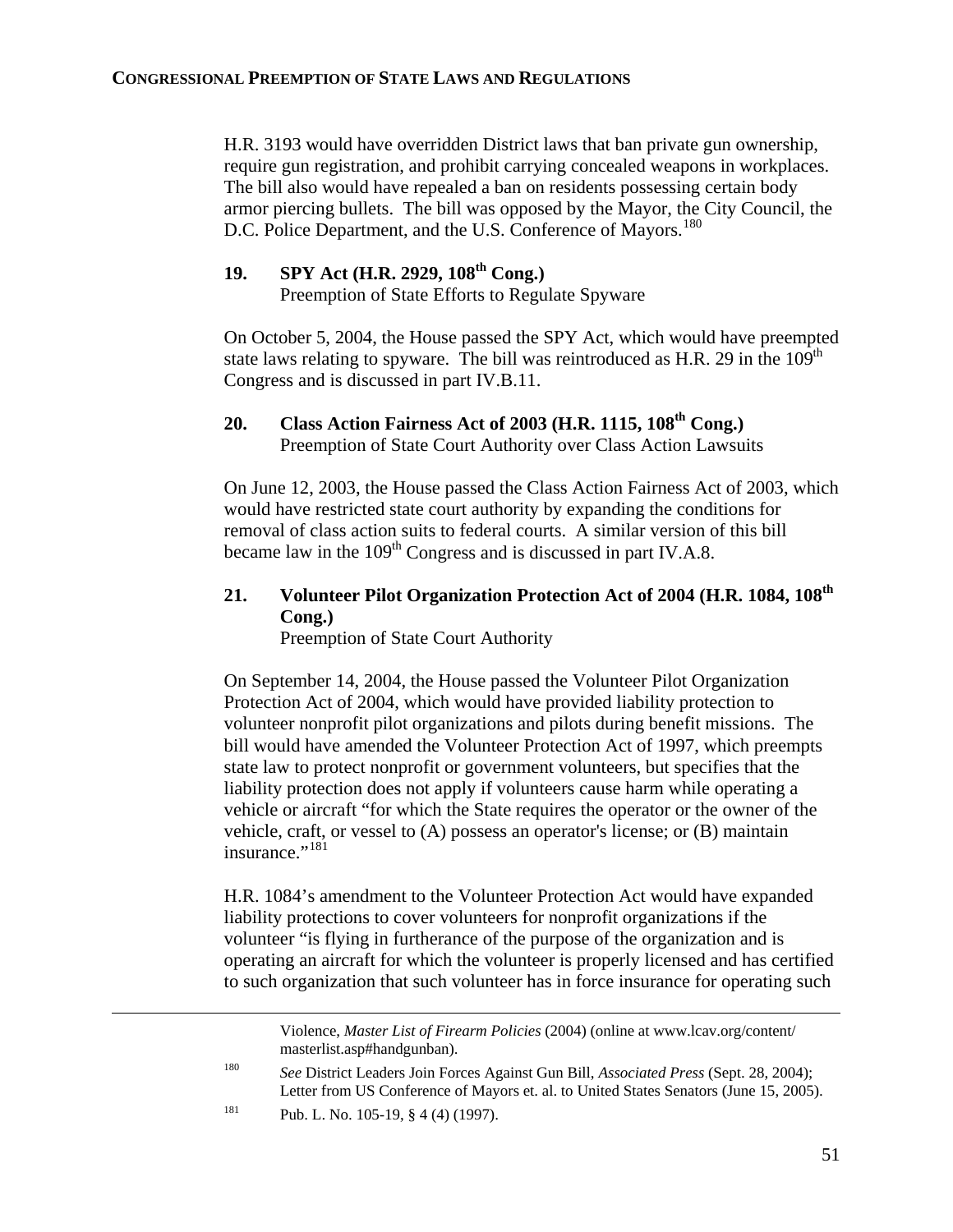aircraft."<sup>[182](#page-53-0)</sup> In addition, it would have expanded the Act's protection to include the nonprofit flight organization in addition to the volunteer.<sup>[183](#page-53-1)</sup>

This bill has been reintroduced in the  $109<sup>th</sup>$  Congress and was reported favorably by the Judiciary Committee on March 15, 2005.

## 22. Small Business Health Fairness Act of 2003 (H.R. 660, 108<sup>th</sup> Cong.) Preemption of State Health Insurance Laws and Regulations

On June 19, 2003, the House passed the Small Business Health Fairness Act of 2003 (H.R. 660), which would have prevented states from applying insurance regulations and consumer protection laws to certain health insurance plans offered by trade and professional associations. This bill was reintroduced as H.R. 525 in the  $109<sup>th</sup>$  Congress and is discussed in part IV.B.9.

## 23. Personal Responsibility in Food Consumption Act (H.R. 339, 108<sup>th</sup> **Cong.)**

Preemption of State Court Authority Over Certain Tort Claims

On March 10, 2004, the House passed the Personal Responsibility in Food Consumption Act, which would have stripped state courts of jurisdiction over tort claims related to food consumption and obesity. This bill was reintroduced in the  $109<sup>th</sup>$  Congress as H.R. 554 and is discussed in part IV.B.8.

## **24. Energy Policy Act of 2003 (H.R. 6, 108th Cong.)**  Preemption of State Environmental Protections

On April 11, 2003, the House passed the Energy Policy Act of 2003 (H.R. 6). Section 16012 would have preempted states' authority over siting of interstate electrical transmission lines in a similar manner to the provisions in the Energy Policy Act of 2005. Section 17102 would have limited state court authority by waiving liability for MTBE producers, similar to the provisions in the Housepassed version of the Energy Policy Act of 2005. These provisions are discussed in part IV.A.5. and part IV.B.13.

## **25. Help Efficient, Accessible, Low-cost, Timely Healthcare Act of 2003 (H.R. 5, 108th Cong.)**

Preemption of State Health Care Laws

On March 13, 2003, the House passed the HEALTH Act, which would have preempted state laws relating to health care lawsuits and would have limited state court jurisdiction over such lawsuits. This bill was reintroduced as H.R. 5 in the  $109<sup>th</sup>$  Congress and is discussed in part IV.B.14.

<span id="page-53-1"></span><span id="page-53-0"></span> $^{182}$  H.R. 1084 (2004).

<sup>183</sup> *Id*.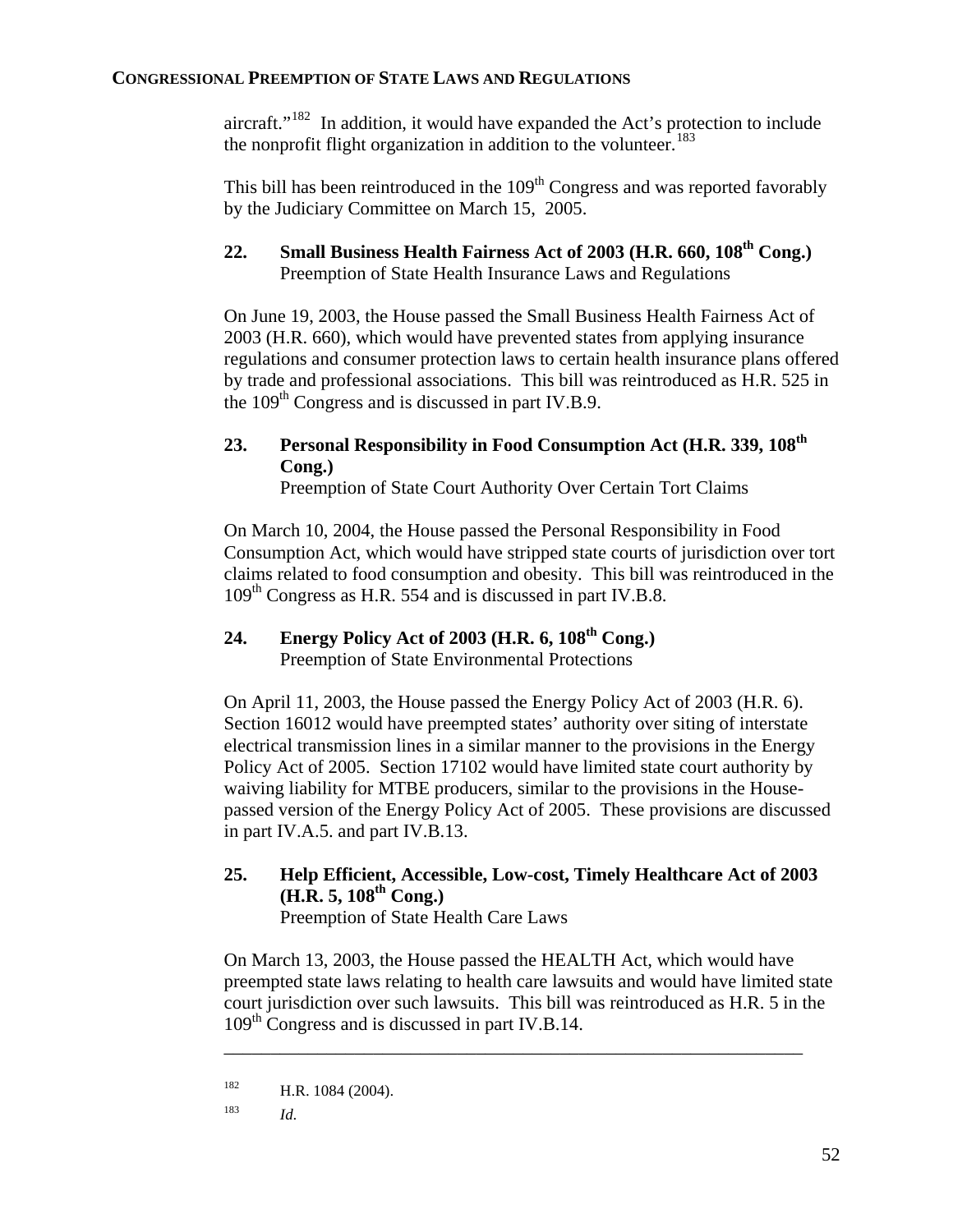**26. Bob Stump National Defense Authorization Act for Fiscal Year 2003 (H.R. 4546, 107th Cong.)** 

Preemption of State Authority over Transportation Projects

On May 10, 2002, the House passed the Bob Stump National Defense Authorization Act, which included a provision that would have allowed the construction of a toll road through the Camp Pendleton Marine Base in San Clemente, California, to proceed without complying with any California environmental, transportation, or public health and safety laws. This provision passed the House after a related provision was included in the FY 2002 Defense Authorization Act that exempted the toll road from state laws enacted after January 1, 2002 (discussed in part IV.A.23). According to the House Committee report, the subsequent provision was intended to "clarify that any state law that would restrict the construction of the proposed road through Camp Pendleton, California, has no effect on the authority of the Secretary of the Navy to grant the easement or on the Transportation Corridor Agency to construct and operate the road."[184](#page-54-0)

## **27. Class Action Fairness Act of 2002 (H.R. 2341, 107th Cong.)**  Preemption of State Court Authority Over Class Action Lawsuits

On March 13, 2002, the House passed the Class Action Fairness Act of 2002 which would have constricted the authority of state courts by expanding the conditions for removal of class action suits to federal courts. A similar version of this bill became law in the  $109<sup>th</sup>$  Congress and is described part IV.A.8.

## **28. Internet Freedom and Broadband Deployment Act of 2001 (H.R. 1542, 107th Cong.)**

Preemption of State Authority Over the Telecommunications Market

On February 27, 2002, the House passed H.R. 1542, the Internet Freedom and Broadband Deployment Act of 2001, which would have restricted state authority over telecommunications services. This bill would have exempted various internet and high speed data services from provisions in the Telecommunications Act of 1996, which established competition in telecommunications market. The Act detailed numerous requirements that companies must follow to ensure competition within the telecommunications market, including a requirement that companies negotiate with states and municipalities for local franchising agreements. H.R. 1542 would have allowed companies to bypass state negotiations, thus eliminating states' ability to require expansion to underserved areas. In addition, the bill would have removed states' "authority to regulate the

<span id="page-54-0"></span><sup>&</sup>lt;sup>184</sup> House Report 107-436, Bob Stump National Defense Authorization Act for Fiscal Year 2003 (May 3, 2002).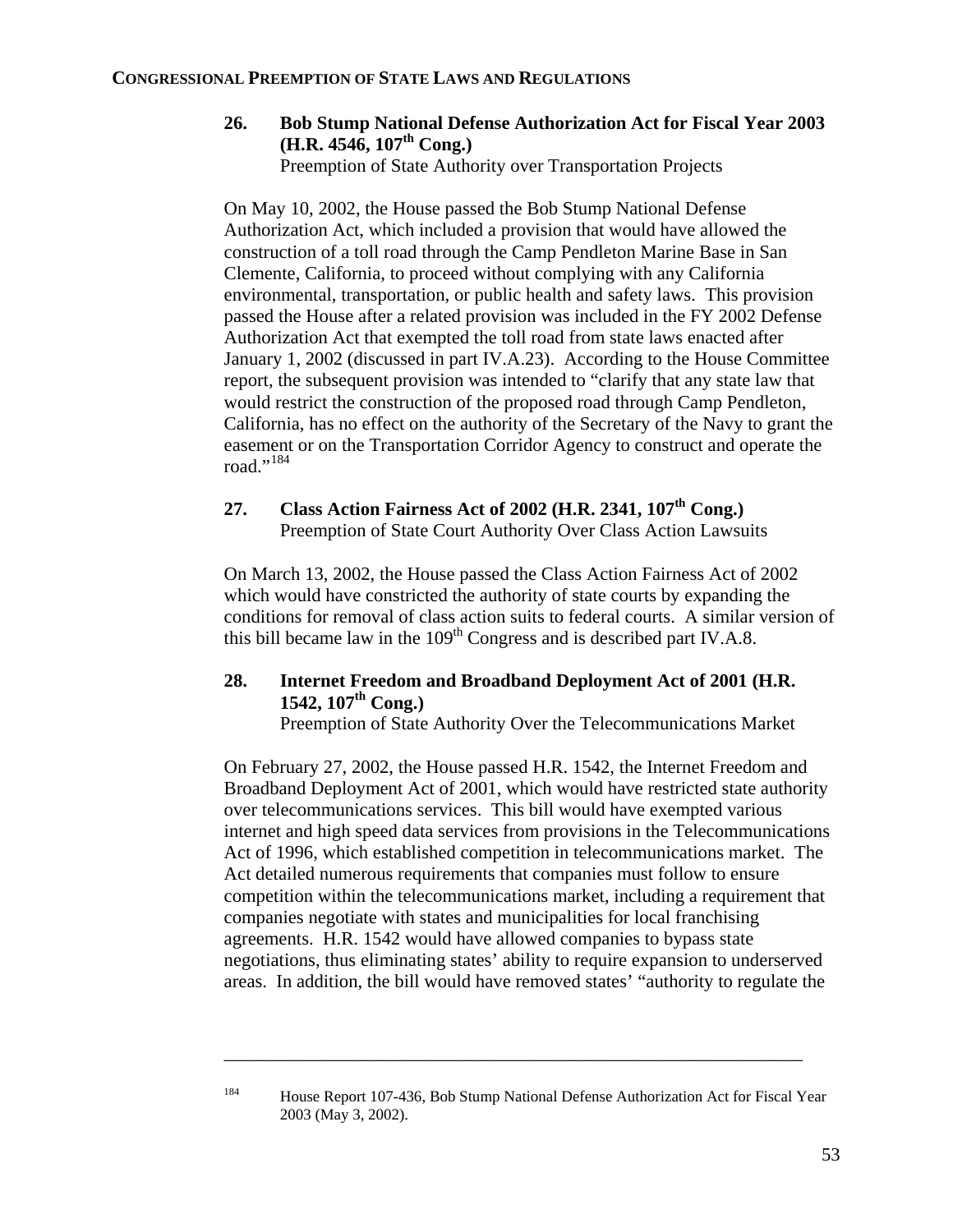rates, charges, terms, or conditions for, or entry into the provision of, any high speed data service, Internet backbone service, or Internet access service."<sup>[185](#page-55-0)</sup>

A coalition of the nation's largest local and state government associations, including the National Governor's Association, wrote to Congress arguing that H.R. 1542 would disrupt long-standing state authorities "to the detriment of successful state and local economic development efforts."<sup>[186](#page-55-1)</sup> The coalition expressed concern that the "direct federal preemption of state regulatory authority" would prevent the states from ensuring that telecommunications services were accessible to all communities, especially those which are traditionally underserved.<sup>[187](#page-55-2)</sup>

## 29. Consumer Rental Purchase Agreement Act (H.R. 1701, 107<sup>th</sup> Cong.) Preemption of State Laws Over Rent-to-Own Agreements

On September 18, 2002, the House passed H.R. 1701, the Consumer Rental Purchase Agreement Act, which would have established federal standards for the maximum disclosures a rent-to-own business must share with consumers and preempted stricter state laws. Rent-to-own businesses rent high-cost items under terms that allow the item to be owned by the renter upon payment of a previously specified amount. Because the transactions are defined as leases, rather than sales, the businesses are not obligated to disclose various fees or interest rates. This enables the rent-to-own outlets to charge up to double or triple the typical retail cash price.

Many states have taken the lead in regulating these businesses, with four states — Wisconsin, New Jersey, Minnesota, and Vermont — requiring disclosures equal to typical credit transactions. Under H.R. 1701, however, any state law which affords consumers the benefits of disclosures beyond those required by the bill would have been preempted.<sup>[188](#page-55-3)</sup> H.R. 1701 also would have prevented states from considering rent-to-own transactions as credit sales and thus applying credit-like regulations in the future.

Fifty-two state Attorneys General wrote to Congress explaining that consumer protection and consumer credit has historically been a matter of state regulation. They asked that Congress not "bar the States from responding to local conditions

\_\_\_\_\_\_\_\_\_\_\_\_\_\_\_\_\_\_\_\_\_\_\_\_\_\_\_\_\_\_\_\_\_\_\_\_\_\_\_\_\_\_\_\_\_\_\_\_\_\_\_\_\_\_\_\_\_\_\_\_\_\_

<span id="page-55-1"></span><sup>186</sup> Letter from the National Governor's Association, the Council of State Governments, The U.S. Conference of Mayors, the National League of Cities, the National Association of Counties and the International City/County Management Association to The Honorable J. Dennis Hastert and The Honorable Richard A. Gephardt (Feb. 22, 2002).

<span id="page-55-2"></span>187 *Id*.

<span id="page-55-0"></span><sup>185</sup> H.R. 1542, 107th Cong. (2001), § 232.

<span id="page-55-3"></span><sup>188</sup> H.R. 1701, 107th Cong. (2002) § 1018.